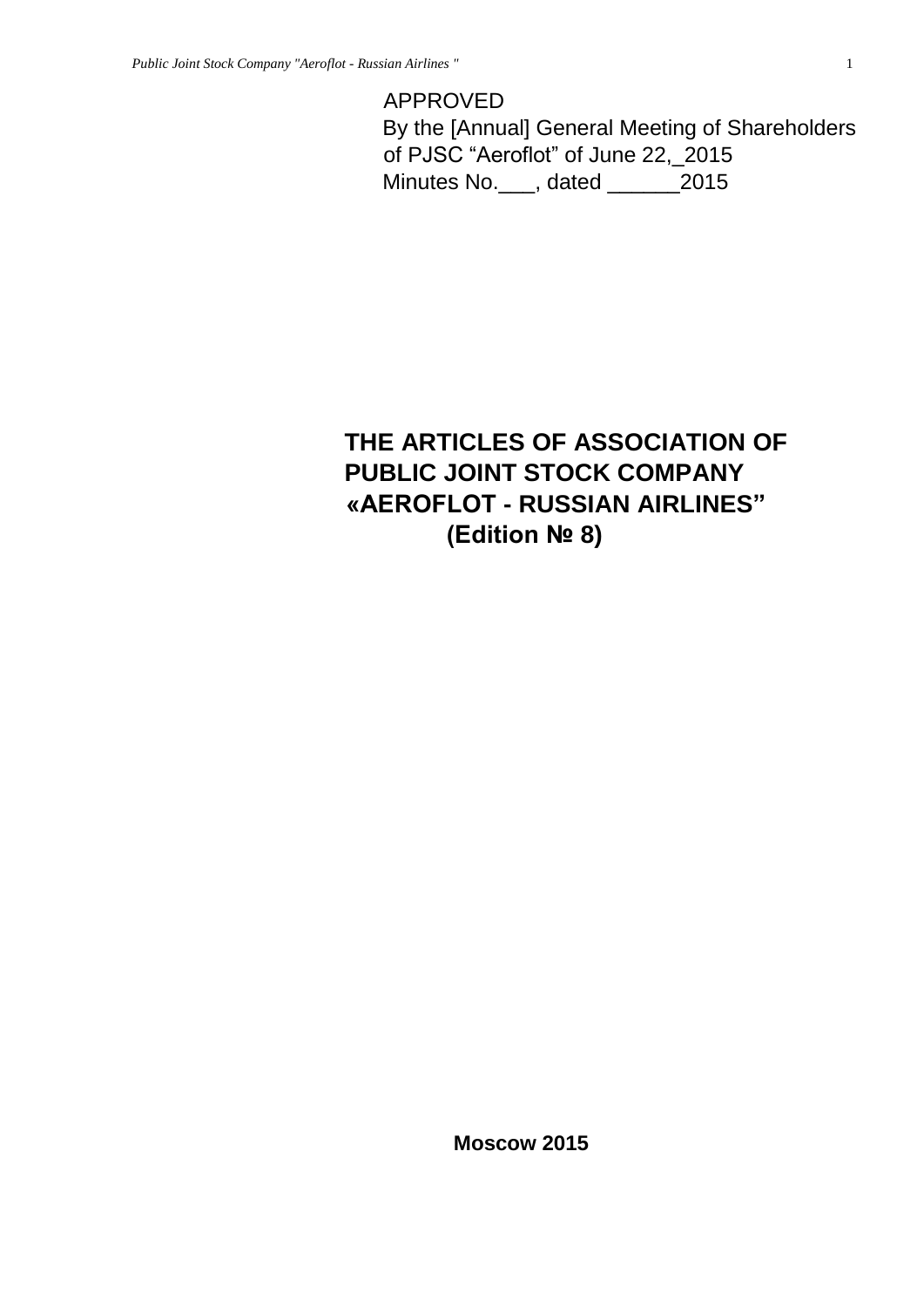# **CONTENTS**

| Article 5. Branches and Representative Offices of the Company5                                                                                                         |  |
|------------------------------------------------------------------------------------------------------------------------------------------------------------------------|--|
|                                                                                                                                                                        |  |
|                                                                                                                                                                        |  |
|                                                                                                                                                                        |  |
|                                                                                                                                                                        |  |
|                                                                                                                                                                        |  |
|                                                                                                                                                                        |  |
| Article 12. Ensuring Shareholders' Rights Related to the Placement of Shares and                                                                                       |  |
| Article 13. Rights of Shareholders - Holders of the Company's shares 13                                                                                                |  |
|                                                                                                                                                                        |  |
| Article 15. The Register of the Shareholders of the Company  16                                                                                                        |  |
|                                                                                                                                                                        |  |
|                                                                                                                                                                        |  |
|                                                                                                                                                                        |  |
|                                                                                                                                                                        |  |
| Article 20. Meetings of the Board of Directors of the Company34                                                                                                        |  |
|                                                                                                                                                                        |  |
| Article 22. Liabilities of the Members of the Board of Directors, the General<br>Director, the Members of the Executive Board, and Persons Interested in the Execution |  |
| Article 23. Supervision over Financial and Economic Activity of the Company  41                                                                                        |  |
| Article 24. Bookkeeping and Financial Reporting of the Company  42                                                                                                     |  |
| Article 25. Company Documents Custody and Information Disclosure  42                                                                                                   |  |
| Article 26. Reorganization and Liquidation of the Company 43                                                                                                           |  |
|                                                                                                                                                                        |  |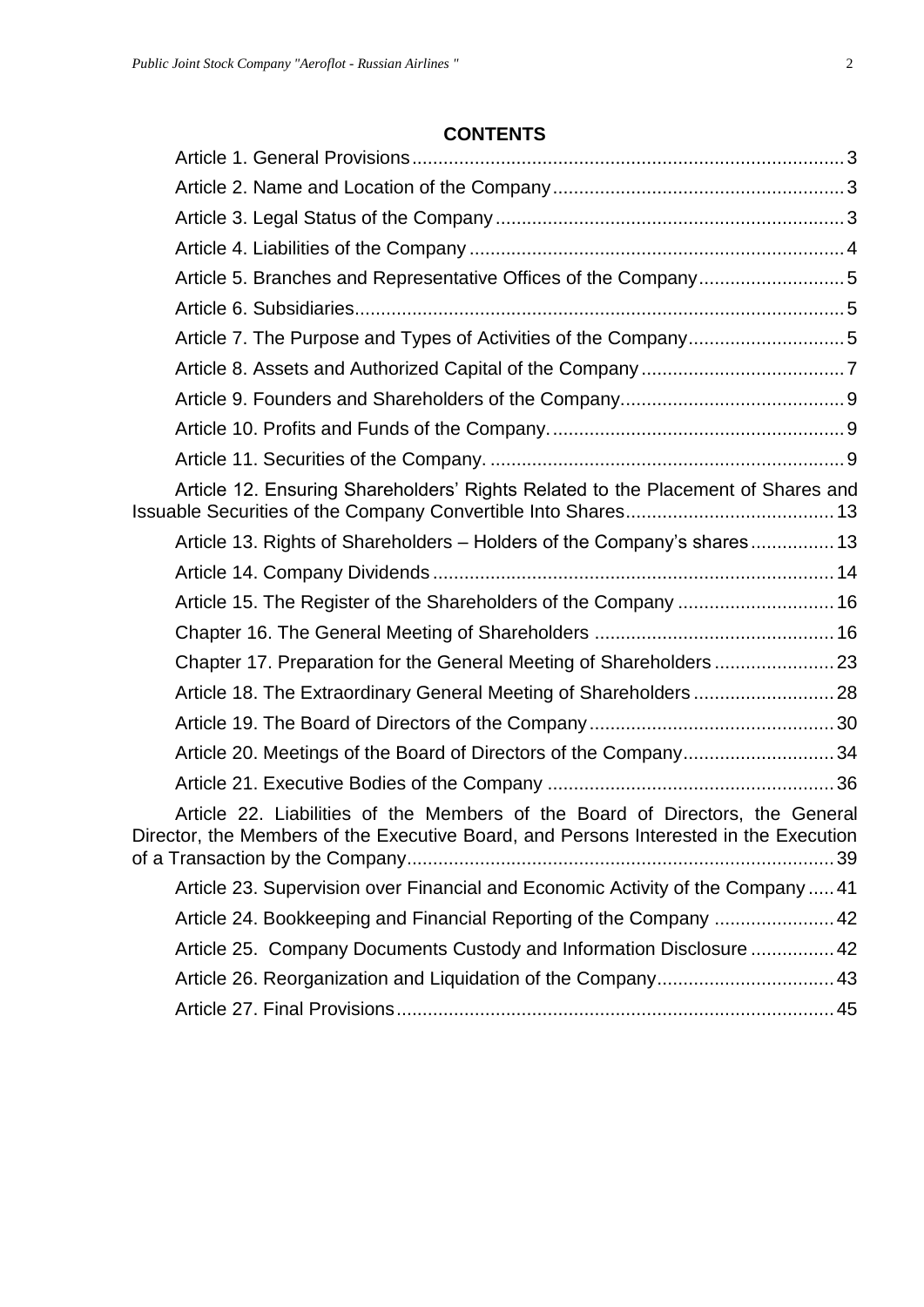#### **Article 1. General Provisions**

<span id="page-2-0"></span>Public Joint Stock Company «Aeroflot - Russian Airlines» (hereinafter, the Company), formerly named Open Joint Stock Company «Aeroflot - Russian Airlines", Open Joint Stock Company «Aeroflot - Russian International Airlines», established in compliance with Regulations of the Russian Federation Government No. 527 of July 28, 1992 «On Measures of Organization of International Air Communications of the Russian Federation», No. 267 of April 1, 1993 «On Joint Stock Company "Aeroflot - Russian International Airlines" and No. 314 of April 12, 1994 «On Adoption of the Articles of Association of Joint Stock Company «Aeroflot - Russian International Airlines» » as a Result of Reorganization of Industrial and Commercial Company "Aeroflot – Soviet Airlines", the Central Administration of International Air Communications of the Civil Aviation of the Order of the Red Banner of Labour, the International Commercial Administration of the Civil Aviation, the Sheremetyevo Aviation and Technical Enterprise, the Center of International Settlements of the Civil Aviation, Inter-Regional Agency of Air Services «Rossia», including the rights and obligations provided for by international agreements of the Russian Federation and the former USSR on air traffic with foreign countries, as well as by contracts and agreements of the above said enterprises with foreign airlines, firms and companies.

The Company is a corporate commercial entity and its operations is guided by the Civil Code of the Russian Federation, the Air Code of the Russian Federation, Federal law No. 208-FZ of December 26, 1995 «On Joint-Stock Stock Companies» (hereinafter the Federal Law "On Joint Stock Companies") and other statues and regulations of the Russian Federation.

#### **Article 2. Name and Location of the Company**

<span id="page-2-1"></span>2.1 The full corporate name of the Company is:

in Russian: публичное акционерное общество «Аэрофлот -

российские авиалинии»;

in English: Public Joint Stock Company «Aeroflot - Russian Airlines».

2.2 The abbreviated name of the Company:

in Russian: ПАО «Аэрофлот»;

in English: PJSC «Aeroflot».

2.3 The Company's place of business: the city of Moscow

The Company's address: Arbat St., 10, Moscow 119002, Russian Federation.

#### **Article 3. Legal Status of the Company**

<span id="page-2-2"></span>3.1 The Company is a legal entity under the law of the Russian Federation. The Company acquires its legal capacity from the moment of entry of information on its establishment into the Unified State Register of Legal Entities.

The Company has in its possession separate assets that are accounted at its own balance sheet.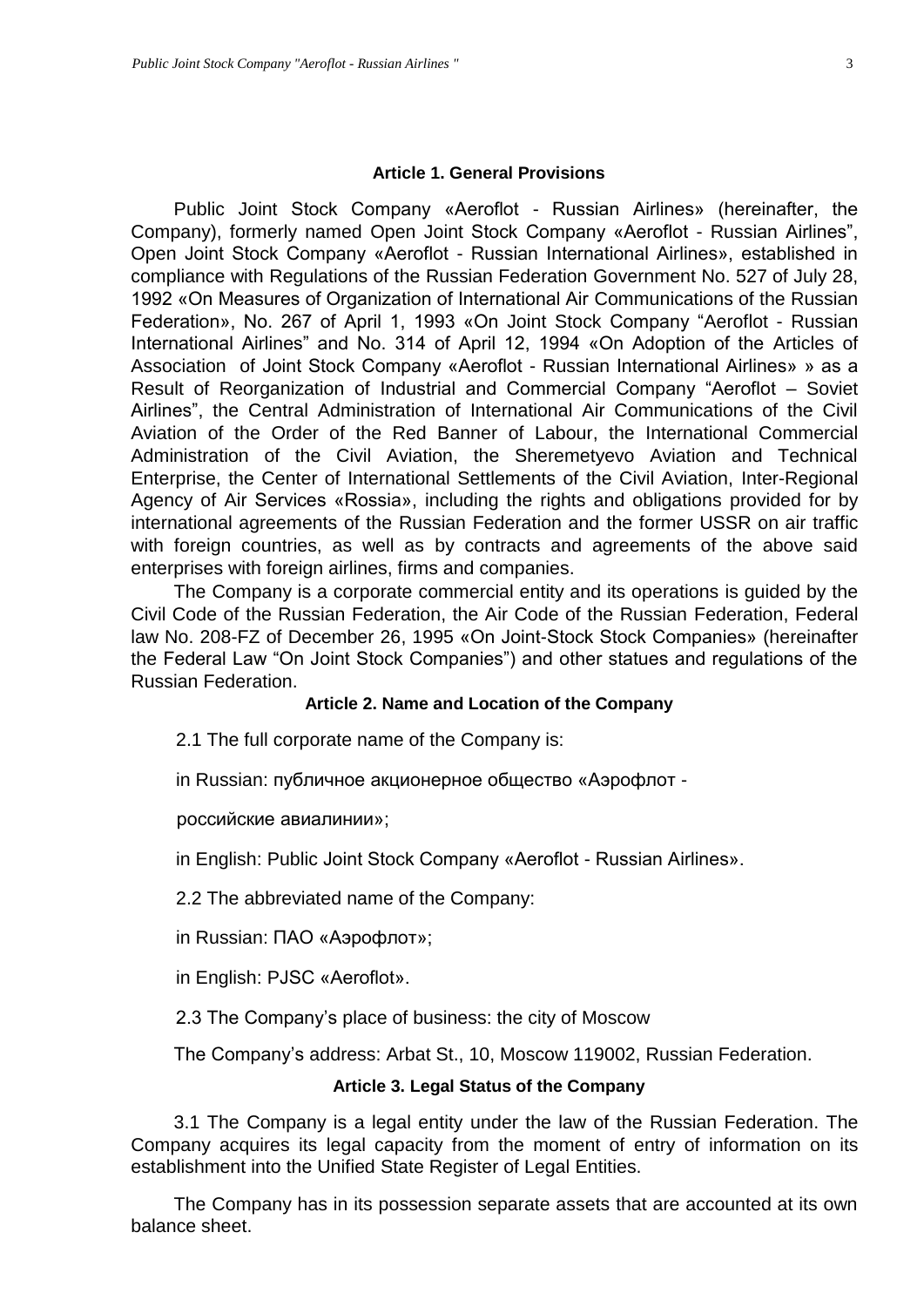The Company may obtain and exercise on its behalf civil rights and civil obligations, to be a plaintiff and a defendant in any court.

3.2 The Company is entitled to open bank accounts in the territory of the Russian Federation and abroad.

3.3 The Company has a unique corporate emblem, a round seal with the Company's full corporate name in Russian and in English bearing its location and emblem, as well as stamps and letterheads with its full name and emblem, as well as one or several trademarks registered in conformity with the established procedure and other means of visual identification.

The Company in the capacity of the legal successor is the exclusive owner of the trademark «Aeroflot».

3.4 The main base airport of the Company is Sheremetyevo airport (Moscow Region, Khimkinsky District). Under the existing standards and regulations of the International Civil Aviation Organization (ICAO) applicable in the Russian Federation the Company has in its base airport the priority right against other airlines that operate from and are based in Sheremetyevo Airport to use parking stands for own aircraft, buildings and facilities as may be necessary for ground (technical and commercial) service of its own flights as well as fulfilling its contract obligations before foreign airlines carrying out flights to Sheremetyevo Airport in accordance with the terms and conditions of international agreements of the Russian Federation and the former Soviet Union on air communication with foreign countries.

3.5 In accordance with international agreements of the Russian Federation and of the former USSR in the sphere of the Civil Aviation as well as to the standards and regulations of ICAO applicable in the Russian Federation the Company is a national carrier of the Russian Federation.

3.6 A fiscal year of the Company coincides with a calendar year.

## **Article 4. Liabilities of the Company**

<span id="page-3-0"></span>4.1 The Company shall be held liable for all its obligations by all the property in its possession.

4.2 The State and its bodies shall not be held liable for the Company's obligations, nor the Company shall be held liable for the State's or its bodies' obligations.

4.3 The Company shall not be held liable for its shareholders' obligations.

4.4 The shareholders shall not be held liable for the Company's obligations except as provided by the Civil Code of the Russian Federation and other laws*.* 

4.5 The Company, with the objective of implementation of the State social, economic and taxation policies shall be liable for:

- safe keeping of documents (bylaws, management, financial and economic, etc.);

- transferring document of scientific and historic importance to state agencies for retention and storage;

- custody, safety and use in the established order of the employees' personal files.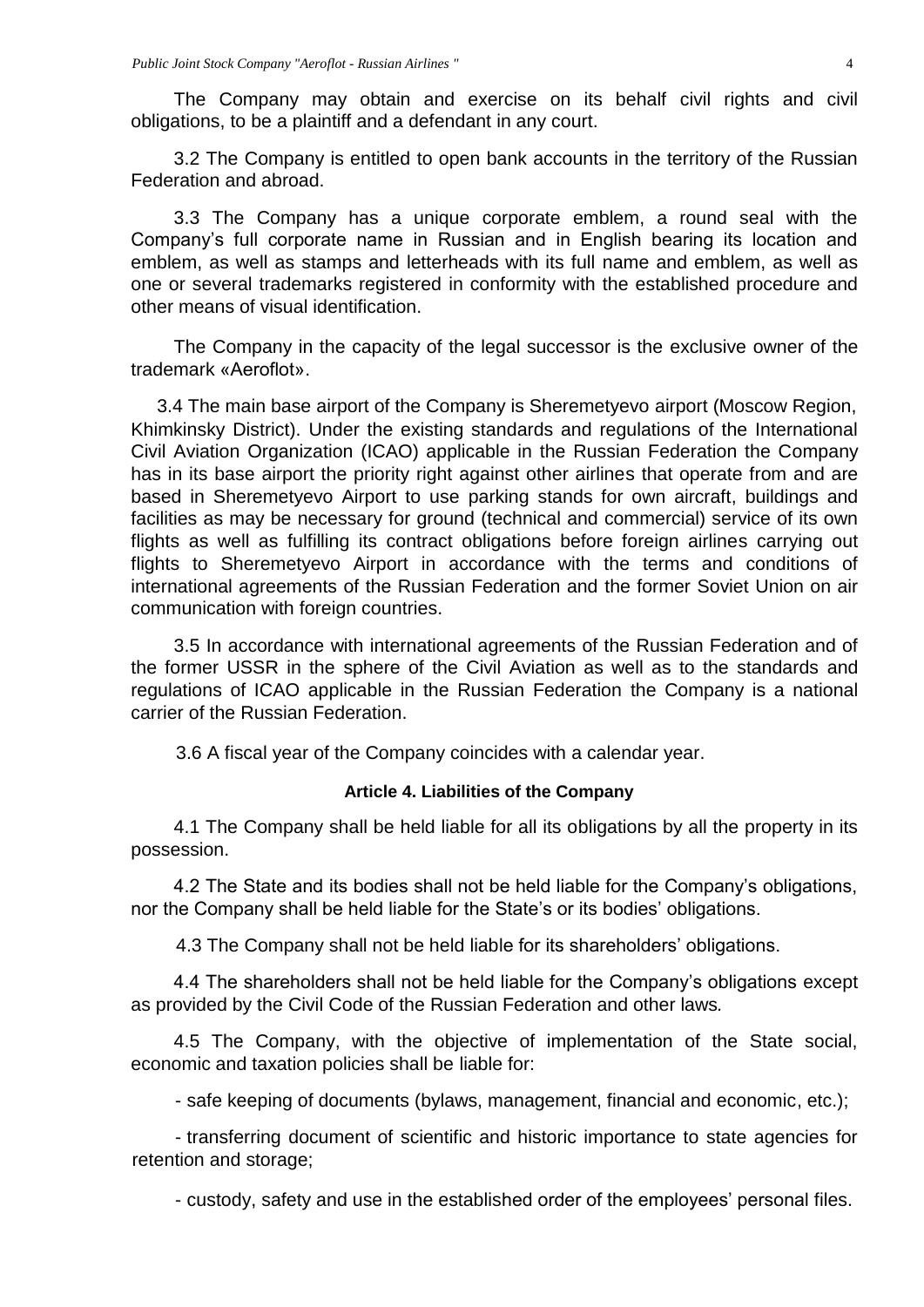## **Article 5. Branches and Representative Offices of the Company**

<span id="page-4-0"></span>5.1 The Company shall have the right to open in accordance with the established order branches and representative offices in the Russian Federation and abroad provided it follows the Federal Law «On Joint Stock Companies» and other Federal laws, and outside the Russian Federation - in compliance with the law of the foreign country in which branches and representative offices are located unless otherwise provided for by any international agreement of the Russian Federation.

5.2 Branches and representative offices shall operate on the basis of provisions approved by the Company. Branches and representative offices may be provided with the Company's property that is accounted either on their own balance sheets or on the balance sheet of the Company.

5.3 The management of the branches and representative offices' activities shall be executed by persons appointed by the General Director of the Company. The managers of branches and representative offices shall act under the power of attorney issued by the Company.

5.4 The information on branches and representative offices of the Company shall be specified in the Unified State Register of Legal Entities and in the Annex to these Articles of Association.

## **Article 6. Subsidiaries**

<span id="page-4-1"></span>6.1 The Company may have subsidiary companies acting as legal entities in the Russian Federation and outside the Russian Federation territory established in compliance with the Federal law «On Joint Stock Companies» and other Federal regulations, and outside the Russian Federation - in accordance with the laws of the foreign country in which such subsidiary companies are located unless otherwise provided for by any international agreement of the Russian Federation.

6.2 A company shall be considered a subsidiary due to the Company's prevailing interest in the authorized capital or in accordance with a contract between them or if it otherwise can control such company's decisions.

6.3 A subsidiary company shall not be held liable for the debts of the parent company.

6.4 The parent company shall be held liable jointly and severally with a subsidiary company for the transactions as concluded by the latter under the instructions or with the consent of the parent company.

6.5 In case of insolvency (bankruptcy) of a subsidiary company due to a fault of the parent company the latter shall have the vicarious liability for its debts.

6.6 The shareholders of a subsidiary company shall be entitled to claim damages from the parent company, incurred through actions or inaction thereof.

## **Article 7. The Purpose and Types of Activities of the Company**

<span id="page-4-2"></span>7.1 The purpose of the Company is to earn profits.

7.2 The Company shall engage in the following main types of activity: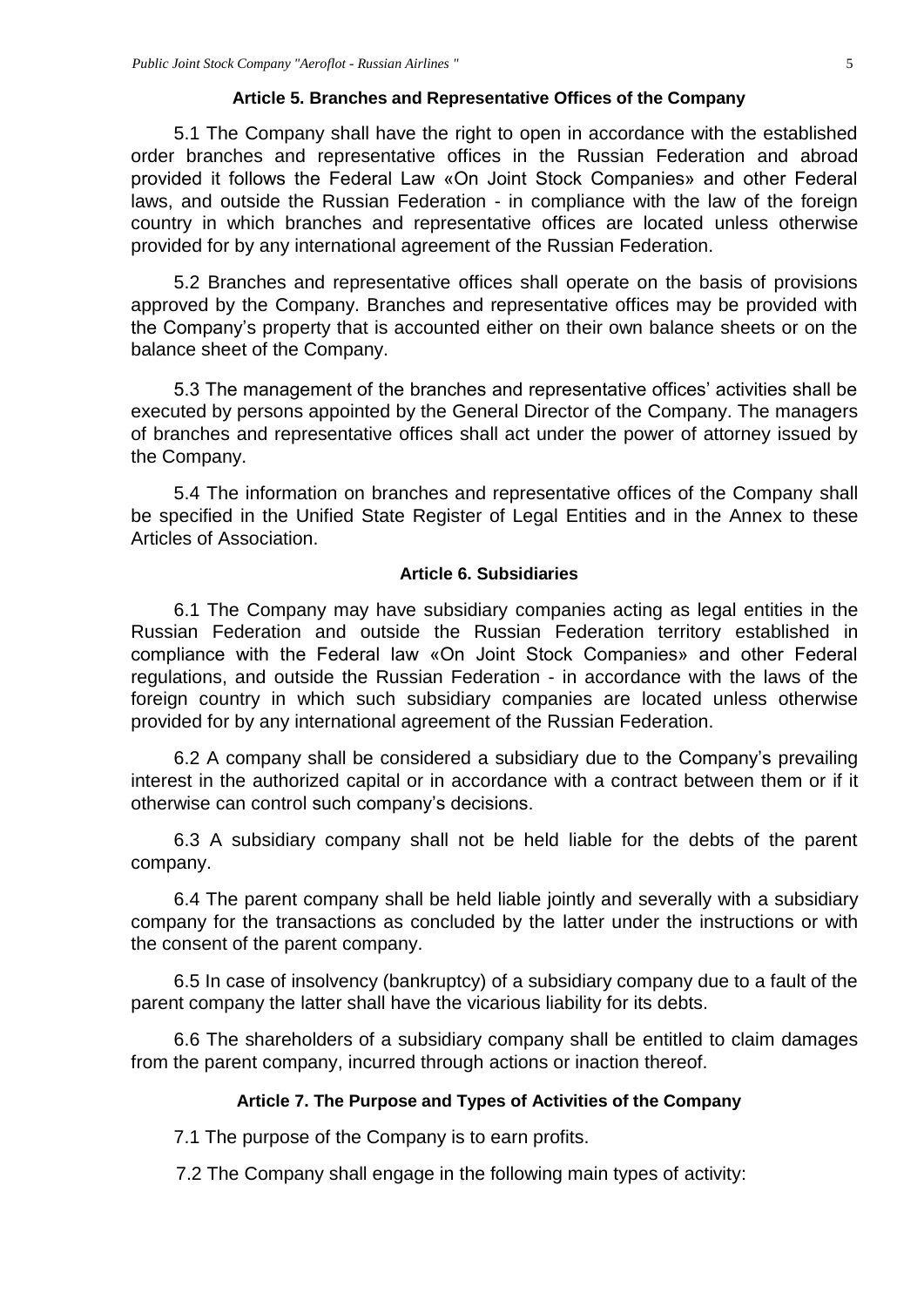− air carriage of passengers, baggage, cargo and mail on international and domestic flights on commercial basis in accordance with the requirements of the Air Code of the Russian Federation and other statutory and regulatory acts of the Russian Federation and the Company in the sphere of the Civil Aviation and subject to licenses to operate airlines issued in the established manner;

− foreign economic operations;

− organization of aeronautics and navigation, meteorological as well as ground support service of flights to ensure safety and regularity thereof;

− services for passenger and customers, rendering various types of services to them;

− cargo handling, services for consignees and consignors;

− airport operations to provide services to passengers, baggage, mail and cargo services;

− functions of a customs air carrier according to the procedure established by the Russian Federation legislation;

− maintenance and repair of aircraft manufactured in Russia and abroad;

− contracted ground (technical and commercial) service for aircraft of Russian and foreign airlines and companies;

− seats (aircraft space) reservations, issuance, processing and selling passenger, cargo and other traffic documents;

− training, recurrent, conversion and refresher training of flight crews, maintenance and other personnel required to perform international and domestic flights and air carriage as well as for other types of the Company's activities, including for other companies on contractual basis and for representative offices and branches of the Company in the Russian Federation and abroad;

− professional activities in the finance and credit field according to the Russian Federation legislation;

− professional activities on the securities market according to the Russian Federation legislation;

− development, implementation and utilization of information technologies and communication services, including software, in the sphere of aviation and other types of the Company's activities;

− publication and printing business, production and sales of advertising and souvenir products, selling, marketing and use of photo, movie and video products, including for commercial purposes;

− aviation security and protection of the Company activities against acts of unlawful interference;

− firefighting support for aircraft operations and infrastructure facilities of the Company;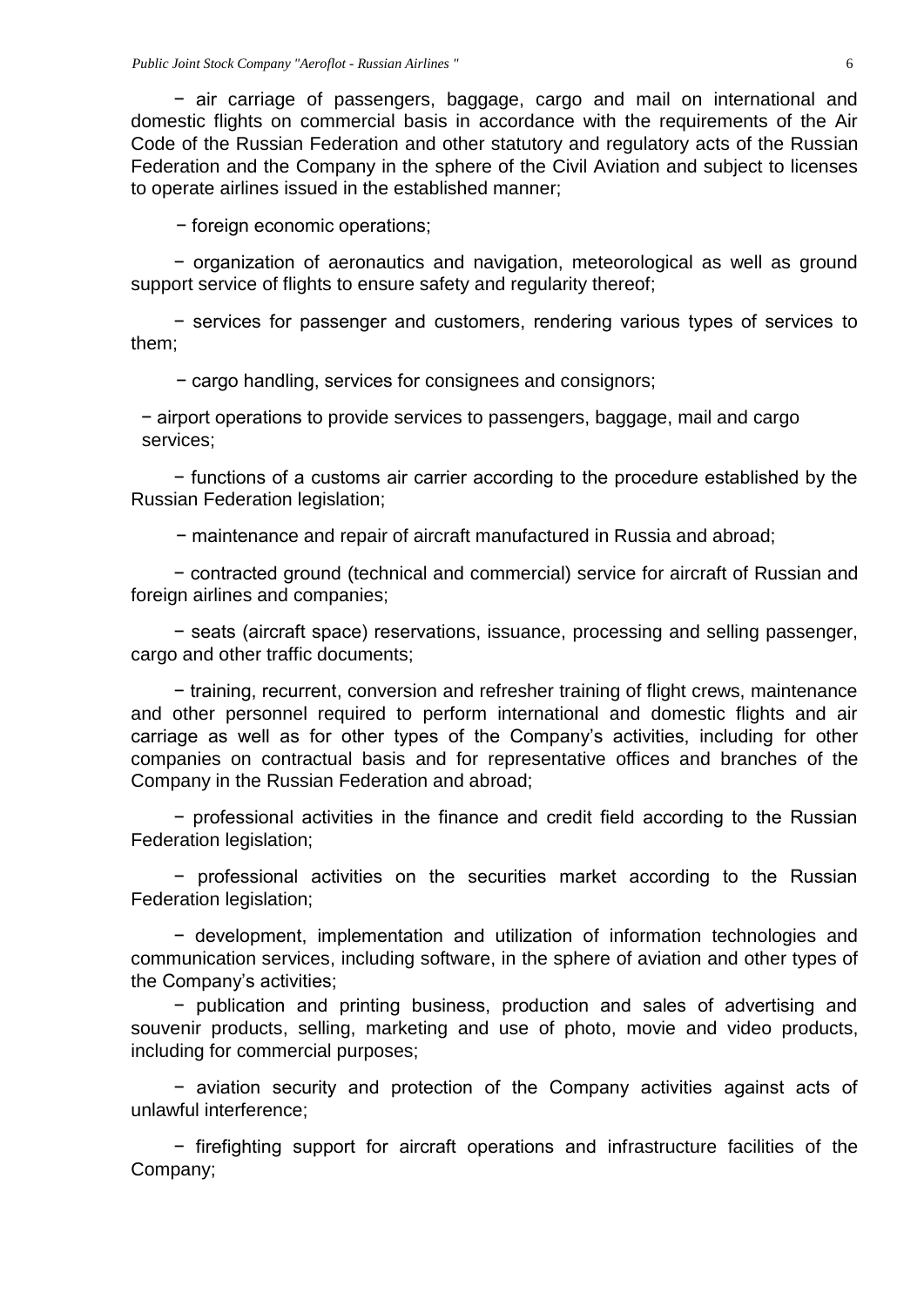− operations, including agency operations, in export and import of services, equipment, and materials; carrying out marketing and other studies; paid consulting and administration services in the field of international and domestic air transportation;

− renting (leasing) of aircraft manufactured in Russia and abroad, equipment, buildings and constructions and other property required for efficient conduct of the Company business;

− organization of hotel and tourist business;

− development of the material base of the social sphere to provide better social and economic welfare of the Company employees;

− medical care activities;

− construction and use of production and residential buildings, constructions, hotels and other facilities required for Company's operations;

− participation in the settlement of crisis situations pertaining to hi-jacking of aircraft and other acts of terrorism on the air transport;

− participation in organizing and conducting investigations of air accidents and incidents, organizing and conducting investigations of operational incidents, development and implementation of measures for prevention thereof, and participation in organizing and conducting search and rescue works;

− search and rescue support for aircraft operations;

− work with information constituting the State secret;

− concluding on behalf of the Company contracts (agreements) with Russian and foreign legal entities and individuals covering matters required to ensure effective activities of the Company in compliance with the requirements of the Air Code of the Russian Federation, other statutes of the Russian Federation and international agreements of the Russian Federation;

− providing services for carriage of weapons and ammunition.

The Company shall have the right to carry out any other kinds of activities which are not prohibited by the legislation.

In the cases provided by law, the Company may engage in certain activities only on the basis of special permits (licenses), membership in a self-regulatory organization or a certificate of admission to a particular type of work issued by a self-regulatory organization.

#### **Article 8. Assets and Authorized Capital of the Company**

<span id="page-6-0"></span>8.1 The Company assets include fixed assets and circulating assets as well as other valuables the value of which is shown in the Company's own balance. The Company is the owner of the assets belonging thereto.

8.2 The Company is the owner of the financial funds, assets transferred to it by the shareholders; of the goods put out in the process of its production and economic activities; intellectual property, earned revenue, as well as of the property of its standalone branches.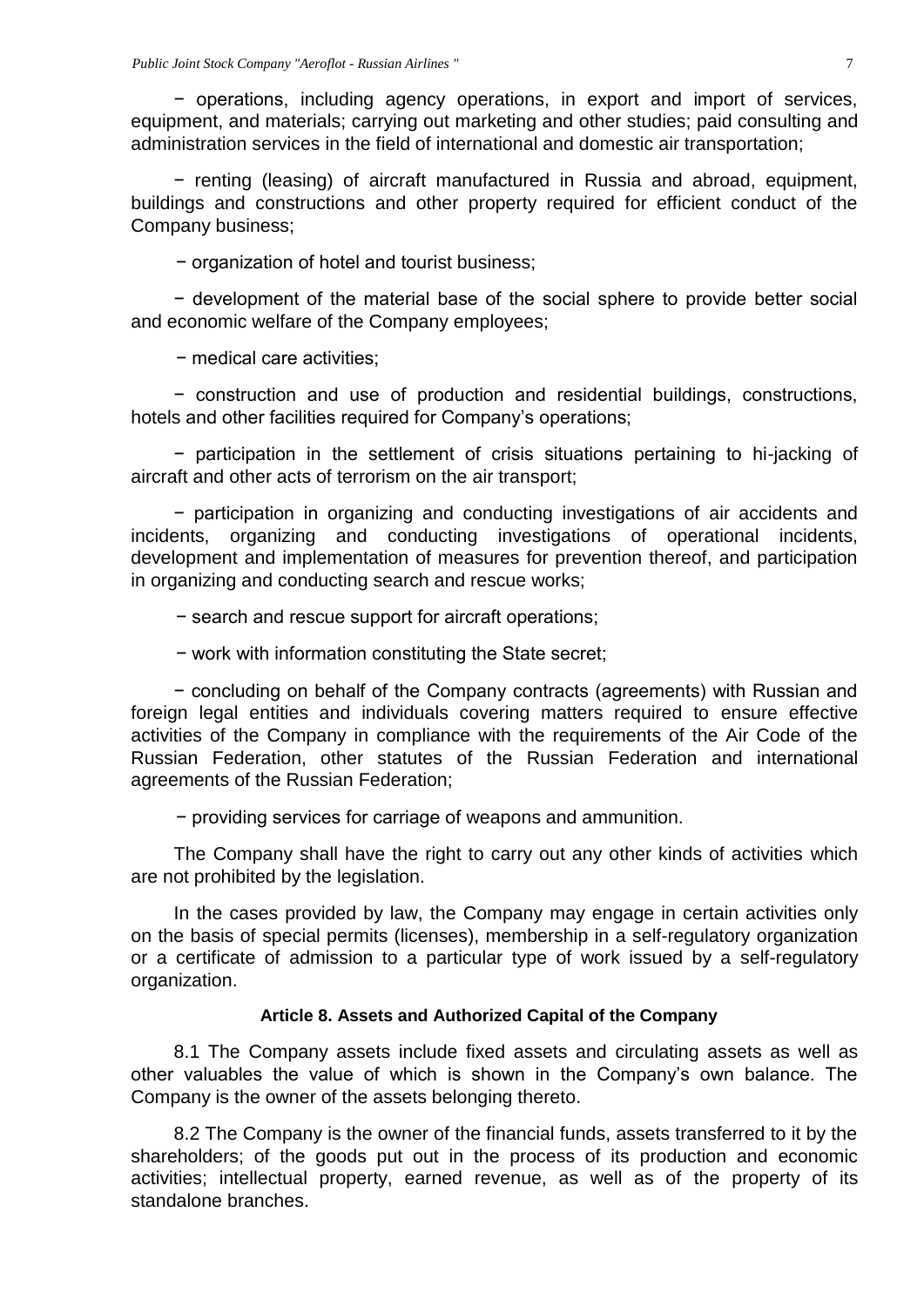8.3 The authorized capital of the Company is 1,110,616,299 (One billion one hundred and ten million six hundred and sixteen thousand two hundred and ninety nine) rubles.

The authorized capital is divided into 1,110,616,299 (One billion one hundred and ten million six hundred and sixteen thousand two hundred and ninety nine) placed registered ordinary shares with par value of 1 (one) ruble each giving its owner all the rights of a shareholder possessing ordinary shares in accordance with the Federal Law «On Joint Stock Companies» and these Articles of Association.

In addition to the placed shares, the Company shall be authorized to issue 250,000,000 (Two hundred fifty million) ordinary registered shares having par value of 1 (one) ruble each (authorized shares). Each share to be additionally placed shall grant to its holder the scope of rights defined by these Articles of Association, the same as the scope of rights provided for the placed shares.

8.4 The Company may increase its authorized capital by increasing the nominal value of the shares or by placing additional shares.

The decision to increase the Company's authorized capital by increasing the nominal value of shares shall be adopted by the General Meeting of Shareholders of the Company.

The decision to increase the Company's authorized capital by issuing additional shares within the number of authorized shares shall be adopted by the Board of Directors of the Company unanimously (without the votes of exiting members of the Board of Directors), unless otherwise provided by law. If no unanimity of the Board of Directors to increase the authorized capital by placing additional shares is reached, by decision of the Board of Directors, the item of increasing the authorized capital by placing additional shares may be brought to the general meeting of shareholders.

8.5 The resolution to increase the Company's authorized capital by placing additional shares shall contain: the number of additional shares to be placed within the limit of the authorized shares number of the given category (type): the way and the cost of placement of additional shares that are to be placed by subscription or the method of calculation thereof including the cost of placement or the way the cost of placement of additional shares to the shareholders having the preemptive right for acquisition of shares being thus placed can be calculated, the terms of payment for additional shares that are placed by subscription; other conditions of placement may be also specified.

8.6 Any increase of the authorized capital is allowed after it has been paid up in full pursuant to the procedure established by the Law of the Russian Federation.

8.7 The Company's authorized capital may be diminished by decreasing the nominal value of shares or by decreasing the total number thereof including redemption by the Company of a part of shares as provided in this Article.

8.8 The Company is not entitled to decrease its authorized capital if such decrease results in a lower total amount of the authorized capital than the minimum authorized capital amount set forth in the Federal law «On Joint-Stock Companies» as at the date of submission of documents to the State registrar for registration of relevant changes in the Company's Articles of Association.

8.9 The decision to reduce the Company's authorized capital by decreasing the nominal value of shares or by redemption of a part thereof in order to reduce their total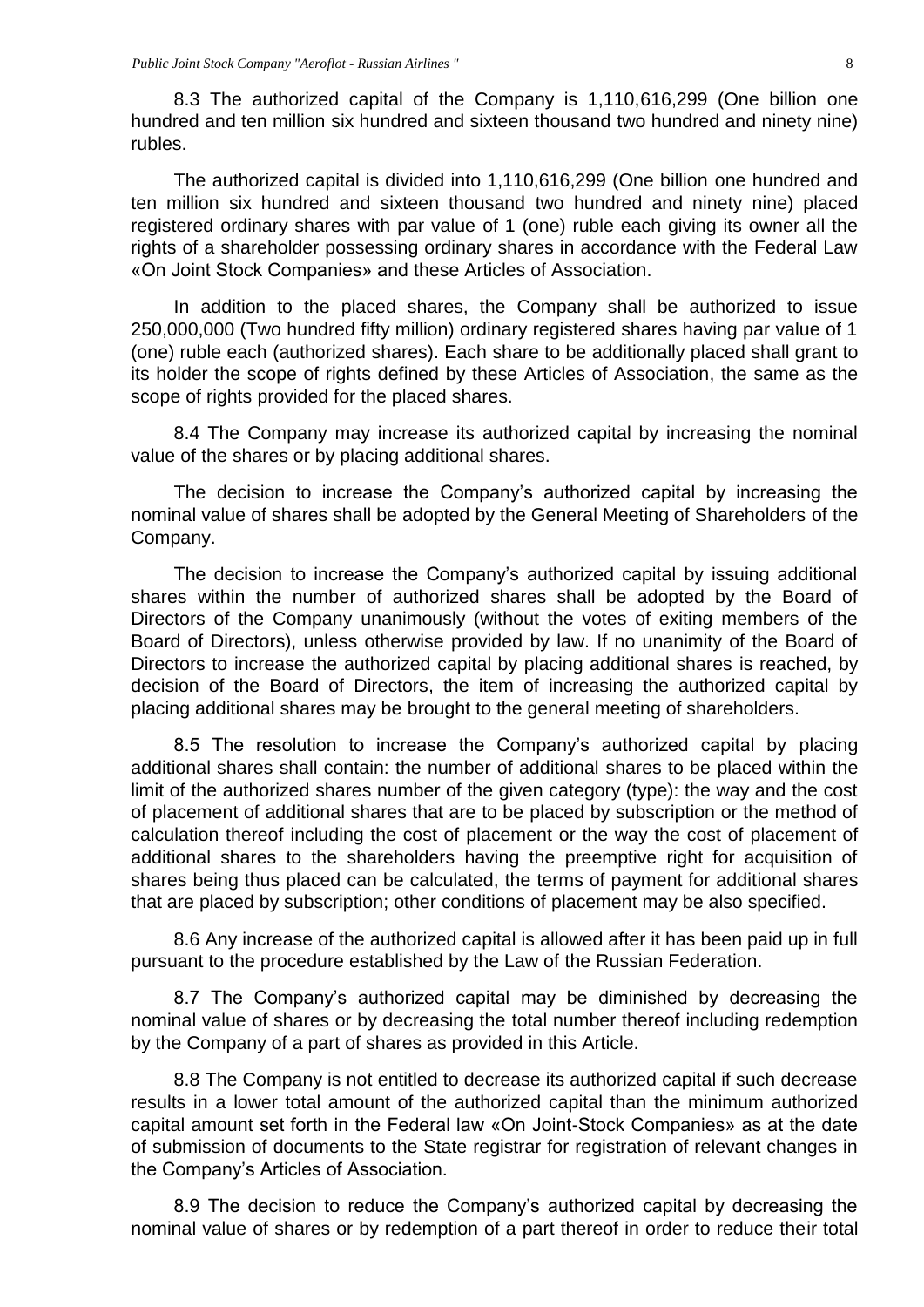number and to make the necessary amendments to the Company's Articles of Association shall be resolved by the general meeting of shareholders of the Company.

8.10 If, at the end of the second or each subsequent fiscal year, the value of net assets of the Company is less than its announced authorized capital, the Company in the manner and within the period prescribed by law must increase the value of its net assets up to the amount of the authorized capital or duly register the reduction of the authorized capital. If the value of the said assets of the Company becomes lower than the minimal amount of the authorized capital prescribed by the law, the Company is subject to liquidation.

# **Article 9. Founders and Shareholders of the Company.**

<span id="page-8-0"></span>9.1 The founder of the Company is the Government of the Russian Federation.

9.2 Shareholders of the Company may be both Russian and foreign legal entities and natural persons and public law entities entitled to acquire Company's shares.

## **Article 10. Profits and Funds of the Company.**

<span id="page-8-1"></span>10.1 The profit the Company shall have after payment of taxes and other mandatory charges (net profit) belongs to the Company and is fully at its discretion.

10.2 The Company shall have the right to set up the following financial funds:

- the reserve fund;
- the business development fund;
- the social development fund;
- other funds necessary for its activity.

The purpose, size, and procedure of formation of the funds, procedure and ways of their spending are resolved by the Board of Directors of the Company.

10.3 The Company creates a reserve fund in the amount of 25 % (twenty five percent) of its authorized capital.

The reserve fund of the Company is intended for covering its losses and paying off Company's debentures and for redemption of shares of the Company in case of having no other funds.

The reserve fund is not allowed to be used for other purposes.

The reserve fund of the Company shall be formed by means of obligatory annual allocations until it has grown up to the amount provided hereby. The amount of annual allocations shall be at least 5% (five percent) of the net profit until it grows up to the amount as provided herein.

## **Article 11. Securities of the Company.**

- <span id="page-8-2"></span>11.1 The Company shall have the right to issue ordinary shares.
- 11.2 All ordinary shares of the Company shall be registered shares.
- 11.3 The nominal value of all ordinary shares shall be equal.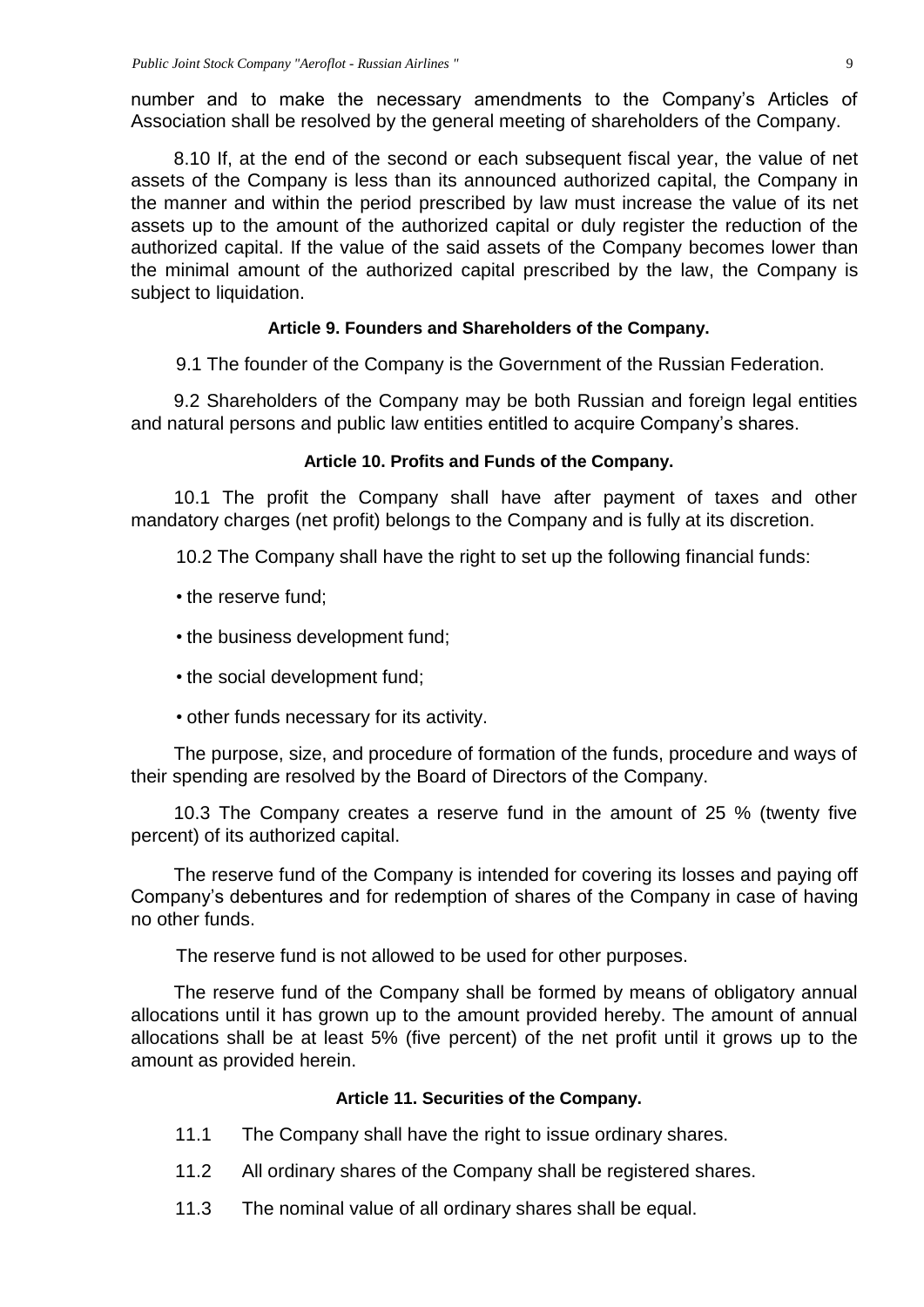11.4 Additional shares and other issuable securities of the Company placed by subscription shall be placed under the condition they are paid up in full.

11.5 The payment for additional shares placed by subscription may be made in cash, assets, shares (equities) in the authorized (share) capital of other economic partnerships and companies, government and municipal bonds, exclusive and other intellectual property rights and rights under license agreements, that have monetary value, as well as other assets permitted by law.

The form of payment for additional shares shall be determined in the resolution on the placement thereof.

The payment for other issuable securities shall be made by money only.

11.6 Payment for additional shares of the Company placed by subscription shall be at a price to be determined by the Board of Directors of the Company in accordance with Art. 77 of the Federal Law "On Joint-Stock Companies", but not lower than their par value. The placement price of additional shares placed by subscription and the procedure for its determination shall be set forth in the decision to increase the Company's authorized capital by placing additional shares, unless that decision provides that such price or its determination procedure shall be established by the Board of Directors of the Company no later than the commencement of the placement of additional shares.

The price of placement of additional shares to the shareholders of the Company in the exercise of their preemptive right to acquire shares may be lower than the price of placement to other persons, but not more than by ten (10) percent.

The remuneration of an intermediary participating in the placement of additional shares of the Company by subscription shall not exceed ten (10) percent of the price of placement of such shares.

11.7 In case the payment for additional shares of the Company is made in-kind the monetary evaluation of the values contributed as payment for the shares is performed by the Board of Directors of the Company in accordance with Article 77 of the Federal law «On Joint Stock Companies».

In case the payment for additional shares is made in-kind the services of an independent evaluator shall be used for determining the market value of such property. The amount of the evaluation made by the Board of Directors shall not be higher than the amount of the evaluation made by the independent evaluator.

11.8 The Company may issue debentures and other issuable securities convertible into shares by the decision of the Board of Directors of the Company unless, pursuant to the Federal Law "On Joint Stock Companies" and these Articles of Association, the autonomy of decisions belongs to the General Meeting of Shareholders.

11.9 The procedure of converting debentures and other issuable securities, except shares, shall be set forth in the resolution on the particular issue thereof.

No conversion of ordinary shares into preference shares as well as into debentures and other types of securities is allowed.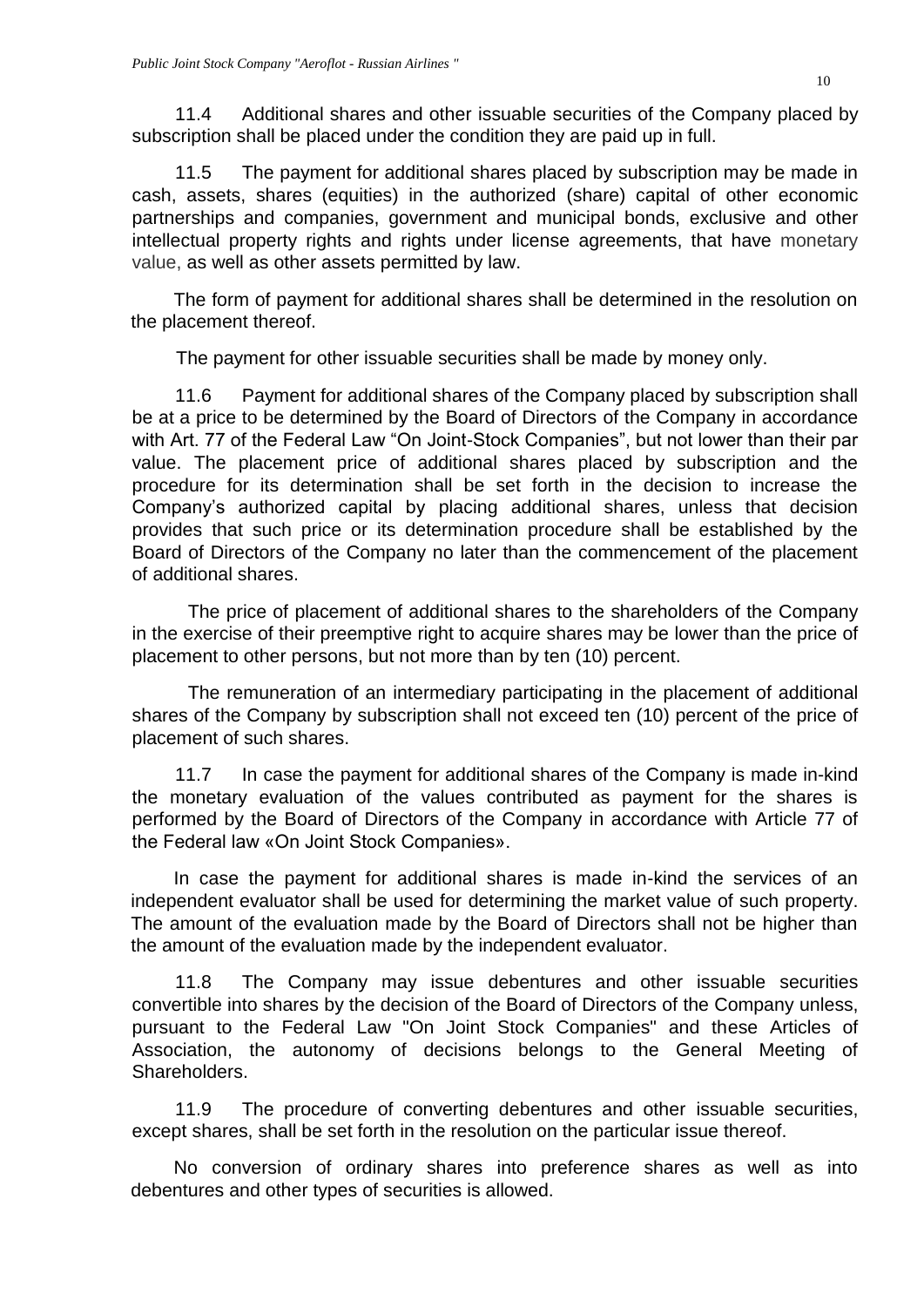The placement of additional shares of the Company within the limits of the number of authorized shares as required for converting the convertible shares and other issuable securities of the Company which were placed into such shares shall be done through such conversion only.

11.10 Payment for issuable securities of the Company placed by subscription shall be at a price which, or the determination procedure for which shall be established by the Company's Board of Directors in accordance with Art. 77 of the Federal Law "On Joint-Stock Companies". Payment for issuable securities convertible into shares placed by subscription shall be at a price not lower than the par value of the shares into which such securities are converted.

The price of placement of issuable securities convertible into shares to shareholders of the Company in the exercise of their preemptive right to acquire such securities may be lower than the price of placement to other persons, but not more than by ten (10) percent.

The remuneration of an intermediary participating in the placement of issuable securities by subscription shall not exceed ten (10) percent of the price of placement of such issuable securities.

11.11 The Company shall have the right to arrange placement of additional shares and other issuable securities of the Company by both subscription and conversion.

The Company shall have the right to place Company's shares and issuable securities convertible into shares by both public and private subscription.

Any placement of shares (issuable securities of the Company convertible into shares by way of private subscription shall be only carried out by the decision of the General Meeting of shareholders on the increase of authorized capital of the Company through the placement of additional shares (through the placement of issuable securities of the Company convertible into shares) to be approved by the three-fourths majority of votes of the shareholders – holders of voting shares attending the General Meeting of shareholders.

Any placement through public subscription of ordinary shares that make more than 25 (twenty five) percent of the total of the previously placed ordinary shares shall be only carried out by the decision of the General Meeting of shareholders approved by the three-fourths majority of votes of the shareholders – holders of voting shares attending the General Meeting of shareholders.

Any placement through public subscription of issuable securities convertible into ordinary shares that can be converted into ordinary shares that would make more than 25% (twenty five) percent of the total of the previously placed ordinary shares shall be only carried out by the decision of the General Meeting of shareholders approved by the three-fourths majority of votes of the shareholders – holders of voting shares attending the General Meeting of Shareholders.

Any placement of shares and other issuable securities of the Company shall be carried out in accordance with the legislation and regulations of the Russian Federation.

11.12 The Company shall have the right to purchase its previously placed shares by resolution of the General Meeting of shareholders in case of decrease of authorized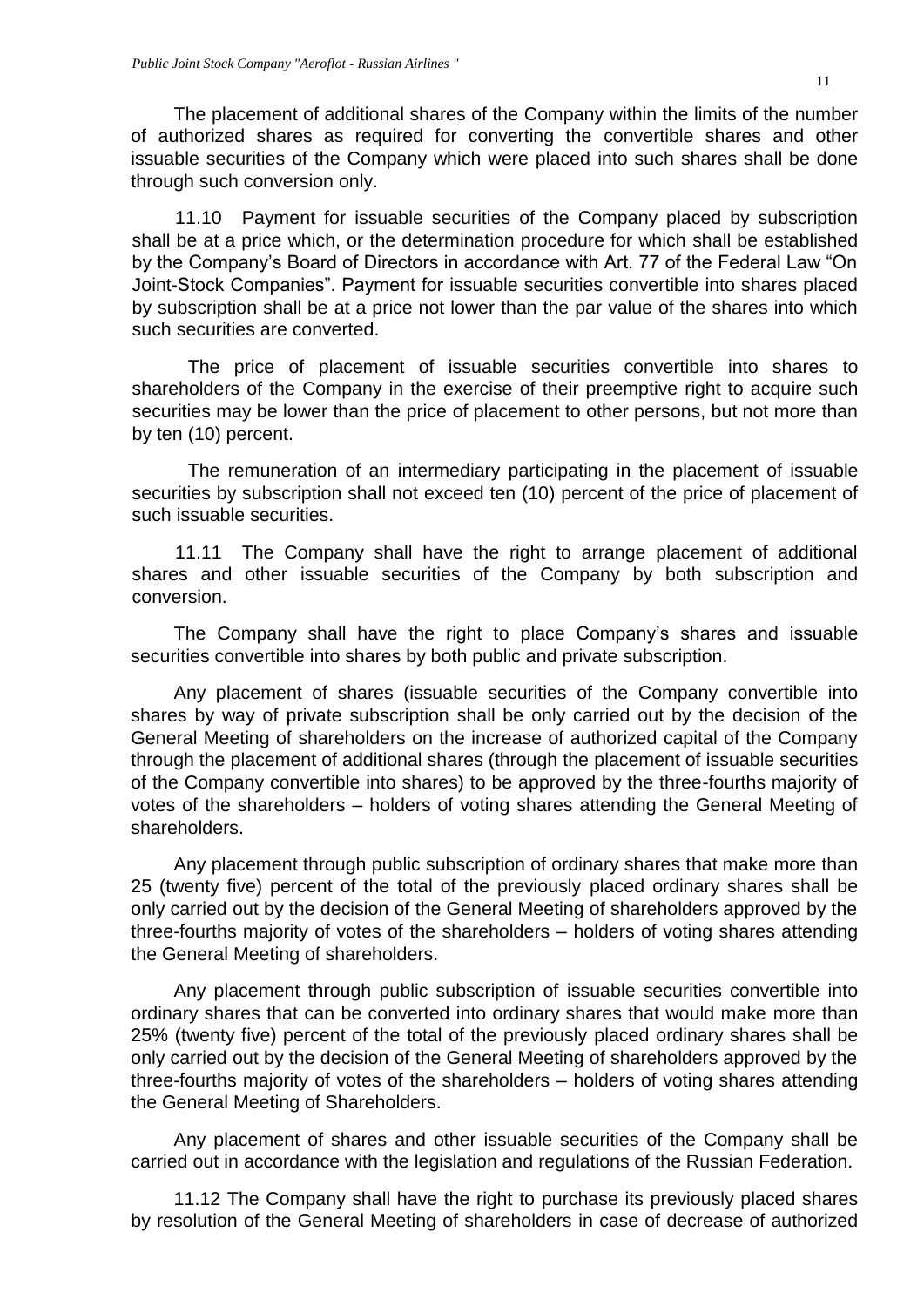capital of the Company by way of purchasing a portion of placed shares in order to cut down their total number.

The Company shall have no right to pass a decision to decrease the authorized capital of the Company by way of purchasing a portion of placed shares with the intention to cut down their total number if the total par value of the shares remaining in circulation shall be less than the minimum amount of the authorized capital as provided in the Federal law "On Joint Stock Companies".

The Company shall have the right to buy out shares placed by it by the decision of the Board of Directors of the Company.

The Company shall have no right to pass a decision on purchasing shares by the Company if the total par value of the shares in circulation shall go down to less than 90% (ninety percent) of the authorized capital of the Company.

11.13 The shares acquired by the Company under the decision of the General Meeting of shareholders on the decrease of the authorized capital of the Company by way of purchasing of shares to reduce the total number thereof shall be cancelled upon acquisition.

11.14 The shares purchased by the Company by the decision of the Board of Directors shall not give voting right, nor be taken into account in counting the votes, nor shall dividends be paid in respect thereof. Such shares must be disposed of by the Company at least at the then current market price within 1 (one) year after acquisition thereof, otherwise the General Meeting of shareholders must pass a decision to reduce the authorized capital of the Company by way of canceling such shares.

11.15 The resolution on purchasing shares shall indicate the categories (types) of shares being bought, the number of shares to be purchased by the Company by each category (type), the purchase price, the form and terms of payment as well as the period the shares are to be bought out.

At the time of purchase, the shares may be paid for in-kind.

The term the shares are to be purchased shall be at least 30 (thirty) days. The price of shares to be purchased by the Company is determined in accordance with Article 77 of the Federal Law "On Joint Stock Companies".

11.16 Any shareholder – holder of shares of certain categories (types) in respect of which a decision to purchase was made shall have the right to sell the said shares, and the Company shall have to buy them out.

If the total number of shares in respect of which the Company has received applications for their purchase by the Company exceeds the quantity of shares which may be acquired by the Company within the limitations set forth by this Article, the shares shall be acquired from the shareholders in proportion to the declared demands.

Not later than 30 (thirty) days before the beginning of the term during which the shares are to be purchased the Company shall be required to inform the shareholders the holders of certain categories (types) of shares in respect of which a decision to purchase was made.

11.17 The Company shall have no right to purchase ordinary shares placed by the Company: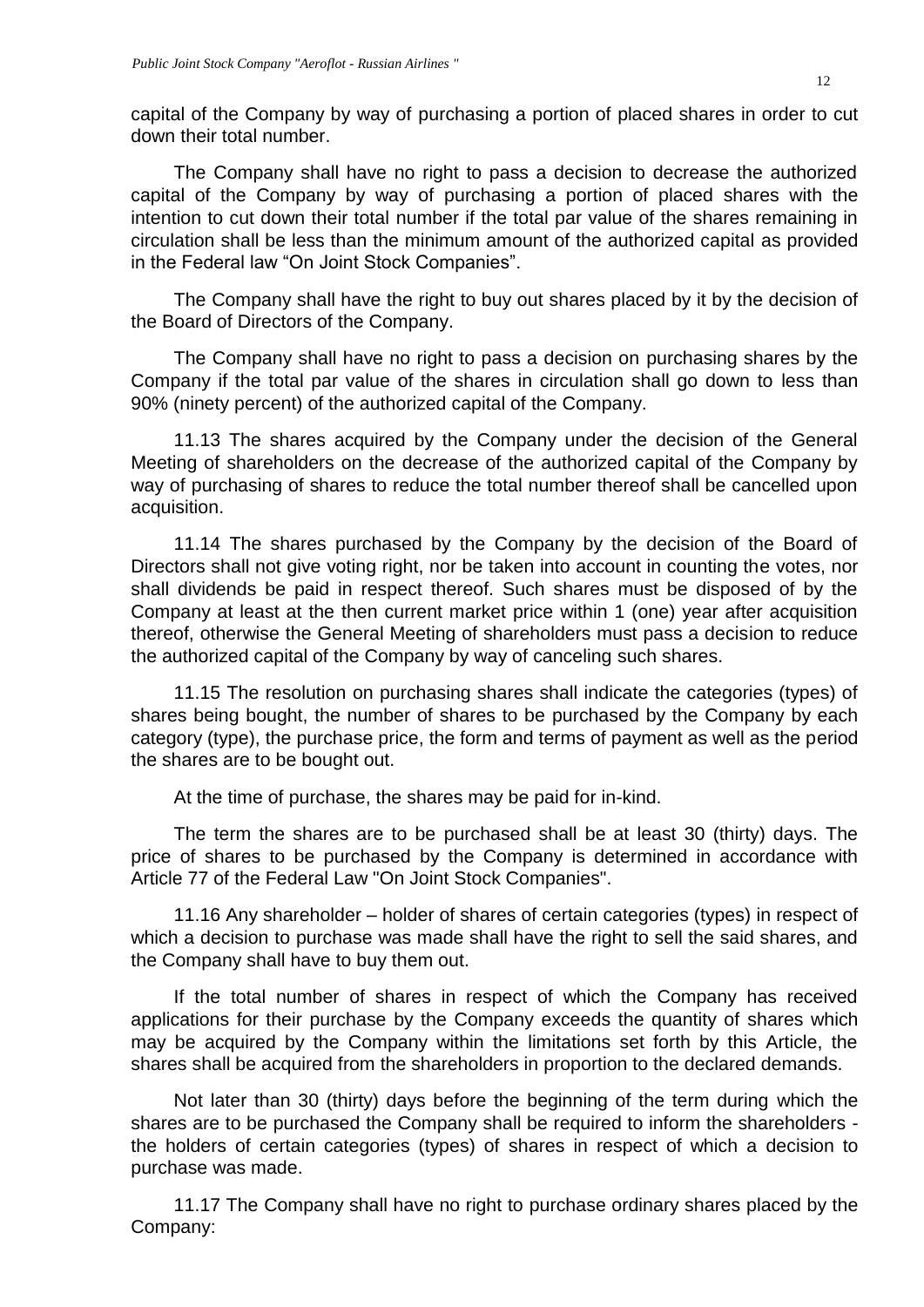- until the entire authorized capital of the Company is paid up in full;

- if at the time of the redemption, the Company shows the signs of insolvency (bankruptcy) as provided in the legislation and regulations of the Russian Federation in respect of insolvency (or bankruptcy) of companies or the said signs would appear as a result of purchasing thereof;

- if at the moment of purchase of shares the value of the net assets of the Company is less than its authorized capital and the reserve fund of the Company, or would become less than the amount thereof as a result of the purchase of the shares;

- before all shares in respect of which applications for redemption under the provisions of Article 76 of the Federal Law "On Joint Stock Companies" have been made are redeemed.

11.18 The Company shall have the right to place debentures and other issuable securities including the ones convertible into shares as specified in the Russian Federation regulations on securities.

The placement of debentures convertible into shares and other issuable securities convertible into shares shall be carried out by decision of the Board of Directors of the Company subject to the provisions of Article 11 hereof.

11.19. The Company may not place any debentures and other issuable securities convertible into shares of the Company if the number of authorized shares of the Company of particular categories and types is less than the number of shares of these categories and types in respect of which the said securities give the right to buy.

# <span id="page-12-0"></span>**Article 12. Ensuring Shareholders' Rights Related to the Placement of Shares and Issueable Securities of the Company Convertible Into Shares**

12.1 In the cases and manner provided by law, the shareholders of the Company shall have preemption rights for acquisition of additional shares and issuable securities convertible into shares placed through subscription in the quantity proportionate to the number of shares of the same category (type) in their possession.

# **Article 13. Rights of Shareholders – Holders of the Company's shares**

<span id="page-12-1"></span>13.1 Every ordinary share of the Company confers upon the holder thereof equal scope of rights. Every ordinary share shall entitle the holder to one vote at the General Meeting of shareholders except as provided for hereby.

13.2 Shareholders - holders of ordinary shares of the Company, in accordance with the Federal Law "On Joint-Stock Companies" and these Articles, shall have the right to attend the General Meeting of shareholders with the right to vote on matters within the competence thereof, to receive dividends, and in the event of the Company's liquidation to a part of its assets.

Shareholders of the Company shall have the right to dispose of the shares in their possession without other shareholders' and the Company's consent.

13.3 Shareholders holding voting shares are entitled to demand from the Company to redeem all or part of their shares in the following cases:

- reorganization of the Company or entering into a major transaction, which was approved by the General Meeting of Shareholders in accordance with paragraph 3 of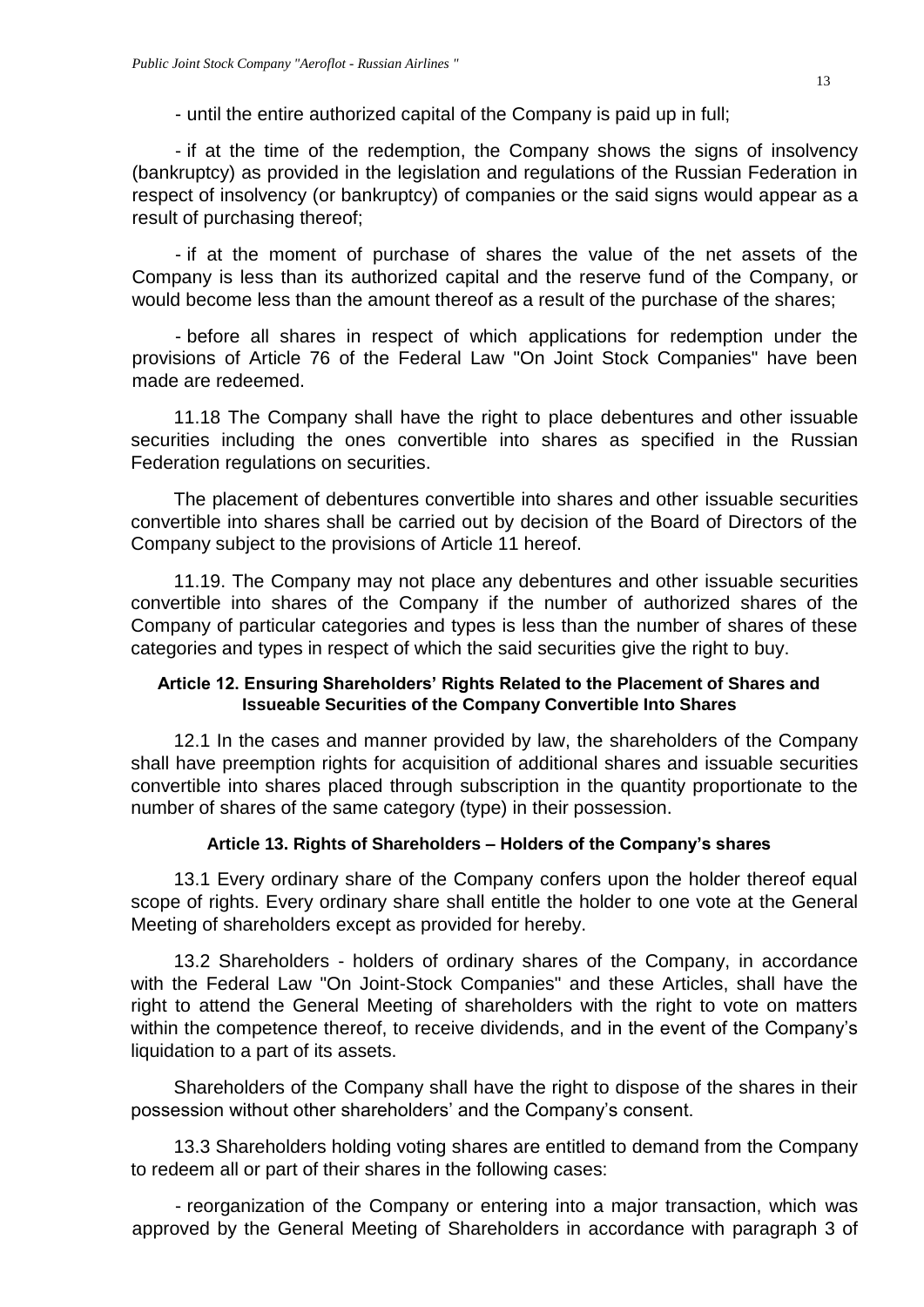Art. 79 of the Federal Law "On Joint Stock Companies", if they voted against the decision on the reorganization or on approval of the said transaction or did not participate in the voting on these issues;

- introduction of any changes or amendments to the Company's Articles of Associations (adoption of a decision by the General Meeting of Shareholders, which forms the basis for changing or amending the Company's Articles of Association) or approval of revised Articles of Association of the Company, which restrict their rights, provided that they voted against the relevant decision or did not participate in the voting;

- adoption of a decision by the General Meeting of Shareholders to file an application for the delisting of the Company's shares and (or) issuable securities of the Company convertible into its shares, provided that they voted against the relevant decision or did not participate in the voting.

13.4 The list of shareholders who have the right to demand the redemption by the Company of shares owned by them shall be composed based on the data of the Register of shareholders of the Company as of the date of drawing up the list of persons entitled to take part in the General Meeting of shareholders the agenda of which includes items that may give rise to the right for demanding the redemption of shares.

The aggregate amount of funds the Company may spend to redeem shares shall not exceed 10 (ten) percent of the value of the net assets of the Company as at the date of the decision giving rise to the right of shareholders to demand the redemption by the Company of shares in their possession.

13.5. Shares redeemed by the Company shall be at the disposal thereof. Such shares shall not provide vote rights or be accounted in the vote returns, nor dividends shall be paid for such shares. The said shares must be sold at least at the then current market price within no longer than one year from the date when the property rights for the shares were transferred to the Company; otherwise the General Meeting of shareholders must resolve to reduce the authorized capital of the Company by way of cancelling the said shares.

#### **Article 14. Company Dividends**

<span id="page-13-0"></span>14.1 Dividends shall be paid out by the Company from its net profit.

14.2 Based on the results of the first three, six and nine months of a fiscal year and/or a full fiscal year, the Company has the right to make a decision as to (to declare) the payment of dividends on placed shares unless otherwise provided for by the Federal Law "On Joint Stock Companies". The decision on the payment (declaration) of dividends based on the results of the first quarter, six and nine months of a fiscal year may be taken within three months after the end of a corresponding period.

The decision on payment (declaration) of dividends shall be adopted by the General Meeting of shareholders. The said decision shall determine the amount of dividends on shares of each category (type), the form of payment, the procedure of payment of dividends in kind, the date as of which the persons entitled to receive dividends are to be determined. The decision as related to setting the date as of which the persons entitled to receive dividends are to be determined shall be made only following a proposal of the Board of Directors of the Company.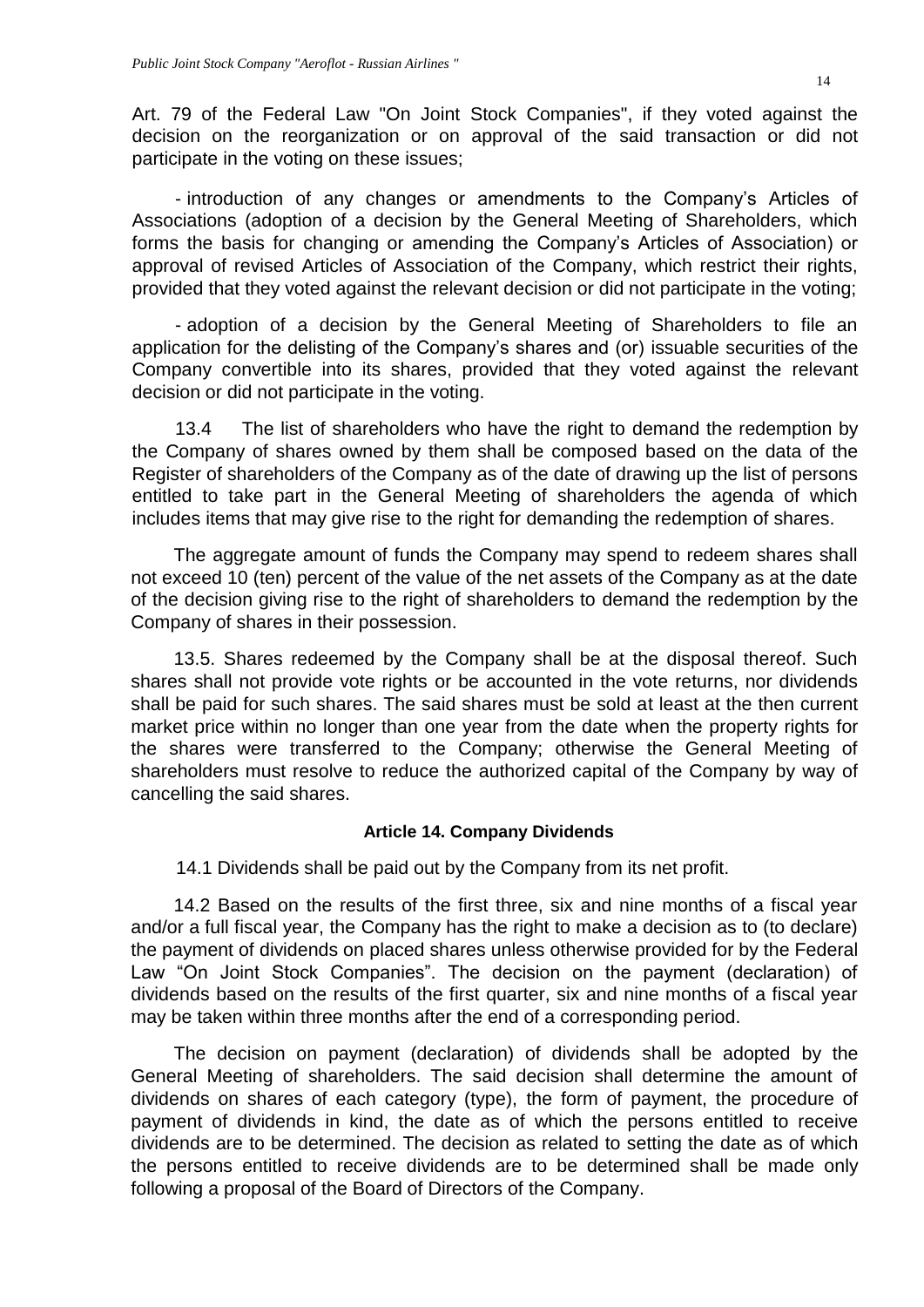The amount of dividends may not exceed the amount recommended by the Board of Directors of the Company.

The date as of which in accordance with the decision on payment (declaration) of dividends the persons entitled to receive dividends are to be determined, can not be set earlier than 10 days from the date of the decision on payment (declaration) of dividends or later than 20 days from the date of such decision.

The General Meeting of shareholders may decide not to pay dividends on shares in cases stipulated by legislation of the Russian Federation.

14.3 The procedure of dividends payment shall be determined by the decision of the General Meeting of the shareholders on dividends payment.

14.4 For each payment of dividends a list of shareholders entitled to receive dividends shall be made.

14.5 The Company has no right to make a decision (a declaration) of dividends payment (including dividends for the first three, six and nine months of a financial year) on its shares:

- until the total amount of the authorized capital of the Company has been paid up in full;

- until all the shares that must be redeemed pursuant to the provisions of Article 76 of the Federal Law "On Joint Stock Companies" have been redeemed;

- if at the date of such decision the Company meets the criteria of insolvency (bankruptcy) according to the legislation of the Russian Federation on insolvency (bankruptcy) or if the said criteria would appear as a result of the payment of the dividends;

- if at the date of such decision the value of the net assets of the Company is less than the amount of its authorized capital and reserve fund or would become less than the value thereof as a result of such a decision;

- in other cases provided by Federal Laws.

14.6 The Company shall have no right to pay out any declared dividends on shares:

- if at the date of payment the Company meets the criteria of insolvency (bankruptcy) according to the legislation of the Russian Federation on insolvency (bankruptcy) of enterprises or if the said criteria would appear as a result of the payment of dividends;

- if at the date of such payment the value of the net assets of the Company is less than the amount of its authorized capital and reserve fund or would become less than the value thereof as a result of such a payment;

- in other cases provided by Federal Laws.

As soon as the circumstances detailed in this Article cease to exist the Company must pay the declared dividends to the shareholders.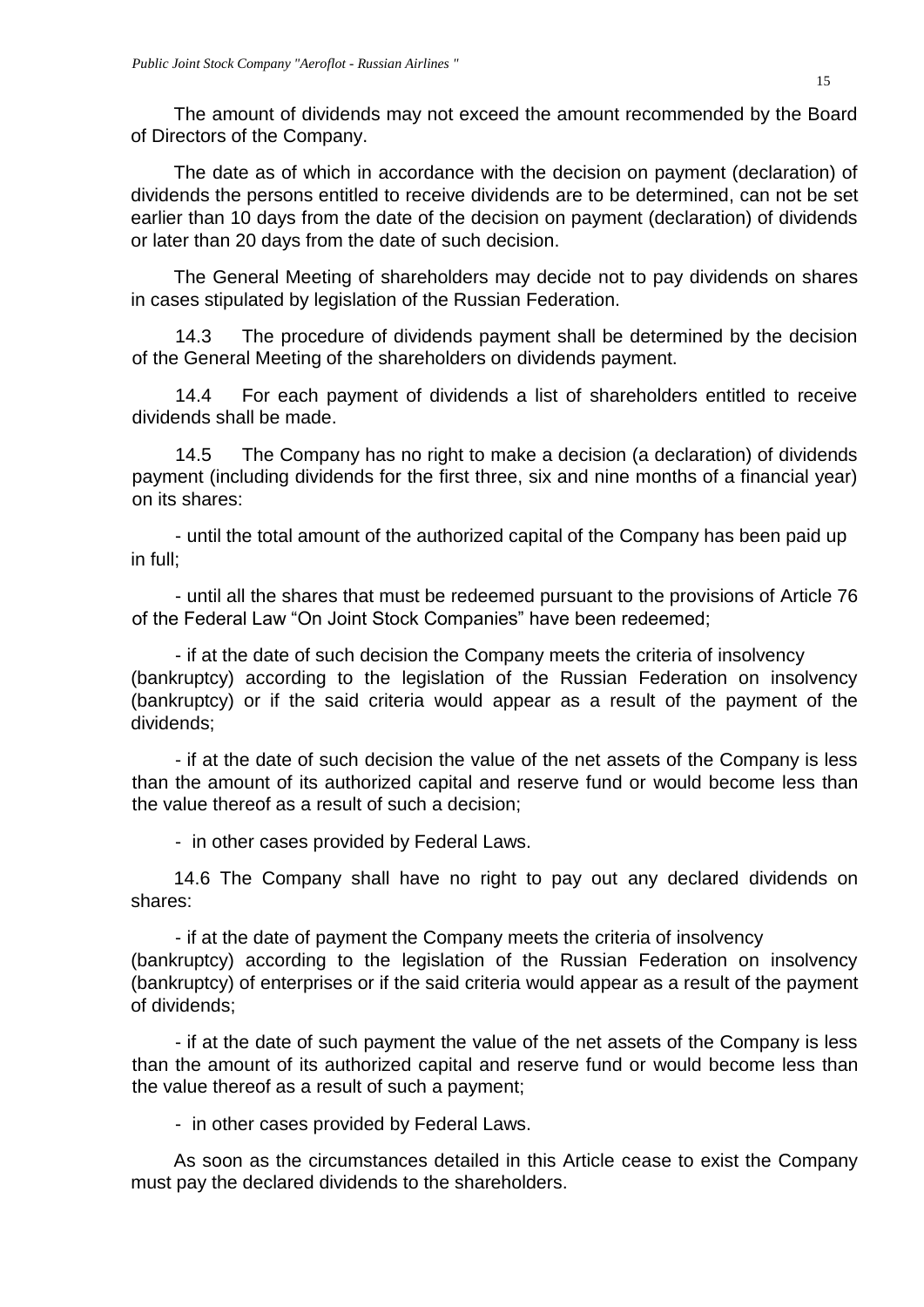### **Article 15. The Register of the Shareholders of the Company**

<span id="page-15-0"></span>15.1 The Company must ensure maintenance and retention of the Register of the Shareholders of the Company in the manner established by the legislation of the Russian Federation.

15.2 The holder of the Register of the Shareholders of the Company shall be a professional participant of the securities market engaged in the business of maintaining a register of registered securities holders (hereinafter "Specialized Registrar").

15.3 The holder of the Register of the Shareholders of the Company must upon a request of a shareholder or nominal holder of shares confirm his/her/its rights for shares by issuing an extract from the Company's Register of Shareholders, which is not a security. A loss (damage, destruction, etc.) of such an extract shall have no consequences for the rights and obligations the Shareholders of the Company.

15.4 Persons registered in the Register of the Shareholders of the Company must timely inform the holder of the Register of the Shareholders of the Company of all the changes in their data. In case of a failure by such persons to submit information about changes in their data the Company and the holder of the Register shall not be liable for any resultant losses.

## **Chapter 16. The General Meeting of Shareholders**

<span id="page-15-1"></span>16.1 The supreme managing body of the Company shall be the General Meeting of shareholders.

The Company shall be responsible to hold Annual General Meetings of Shareholders every year.

The Annual General Meeting of Shareholders shall be held not earlier than three months and not later than six months after the end of the fiscal year.

The Annual General Meeting of Shareholders resolves the issues of election of members to the Board of Directors, to the Audit Commission of the Company, approval of the Statutory Auditor of the Company, issues provided for by subparagraph 10 of paragraph 16.8. of Article 16 of these Articles of Association, as well as any other issues within the competence of the General Meeting of shareholders.

General Meetings held in addition to Annual General Meetings of Shareholders of the Company shall be Extraordinary General Meetings.

16.2 The date and procedures of the General Meeting of Shareholders, the procedure of notification of shareholders about the convention of the General Meeting, the list of materials (information) to be provided to shareholders during the preparation of the General Meeting of Shareholders shall be determined by the Board of Directors of the Company in accordance with the requirements of the Federal Law "On Joint Stock Companies" and the Regulations of the General Meeting of the shareholders of of the Company.

16.3 The list of persons entitled to take part in the General Meeting of Shareholders shall be composed on the basis of the data from the Register of Shareholders as at the date to be determined by the Board of Directors of the Company.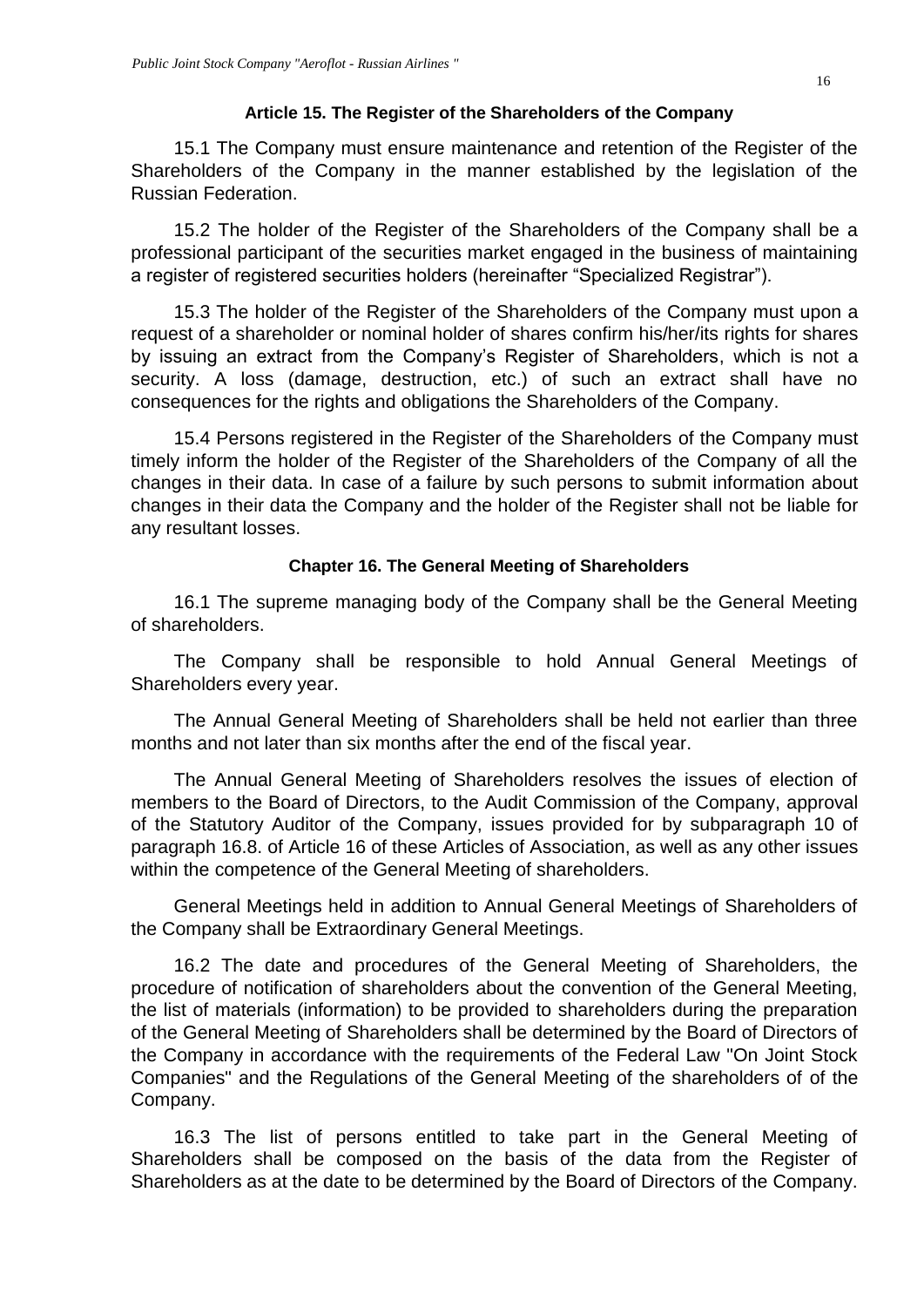16.4 The date of drawing up of the list of persons entitled to take part in the General Meeting of Shareholders may not be earlier than 10 (ten) days after the date when the decision to hold the General Meeting of Shareholders is made or earlier than 50 (fifty) days before the date of the General Meeting of Shareholders, and in the case provided for in paragraph 2 of article 53 of the Federal Law "On Joint-Stock Companies" may not be earlier than 80 (eighty) days before the date of the General Meeting of Shareholders.

The list of persons entitled to attend the General Meeting of Shareholders shall be made available, on request, by the Company for familiarization to the persons included in the list and possessing at least 1 (one) percent of votes on any agenda issue of the General Meeting in the order specified for providing information (materials) during preparation of the General Meeting. The data in the documents and mailing addresses of natural persons contained in the list shall be revealed only with consent of such persons.

Upon any interested person's request, the Company must provide, within three days, to such person an extract from the list of persons entitled to attend the General Meeting of shareholders that contains information about such person or a written reply certifying that the person concerned has not been included into the list of persons entitled to attend the General Meeting of shareholders.

Any changes may be made by the Board of Directors to the list of persons entitled to attend the General Meeting of shareholders only in case of restoration of violated rights of persons omitted from the list as of the date of its finalization or correction of errors made in the process of its preparation.

16.5 The General Meeting of shareholders shall have the authority (have the quorum) if it is attended by shareholders who owns in aggregate more than half of votes of the placed voting shares of the Company.

In determining presence of the quorum and in counting the votes partial votes represented by fractional shares shall be summed up without rounding.

The shareholders who registered for participation in the General Meeting of shareholders and the shareholders whose ballots were received not later than two days prior to the date of the General Meeting of shareholders shall be deemed to have participated in the General Meeting of shareholders. In case of General Meeting of shareholders held in the form of absentee voting the shareholders whose ballots were received before the deadline date for acceptance of ballots shall be deemed to have participated in the General Meeting of shareholders.

The General Meeting held in the form of joint personal attendance for discussing agenda items shall be opened if by the time of its opening the quorum for at least one of the issues in the agenda of the General Meeting is present.

If by the time of the General Meeting commencement no quorum is present to resolve at least one single agenda item the opening of the General Meeting shall be adjourned for 1 hour.

The General Meeting of shareholders is allowed to be adjourned only once.

16.6 In the event no quorum is present for holding an Annual General Meeting of Shareholders the Meeting must be adjourned and held again with the same agenda.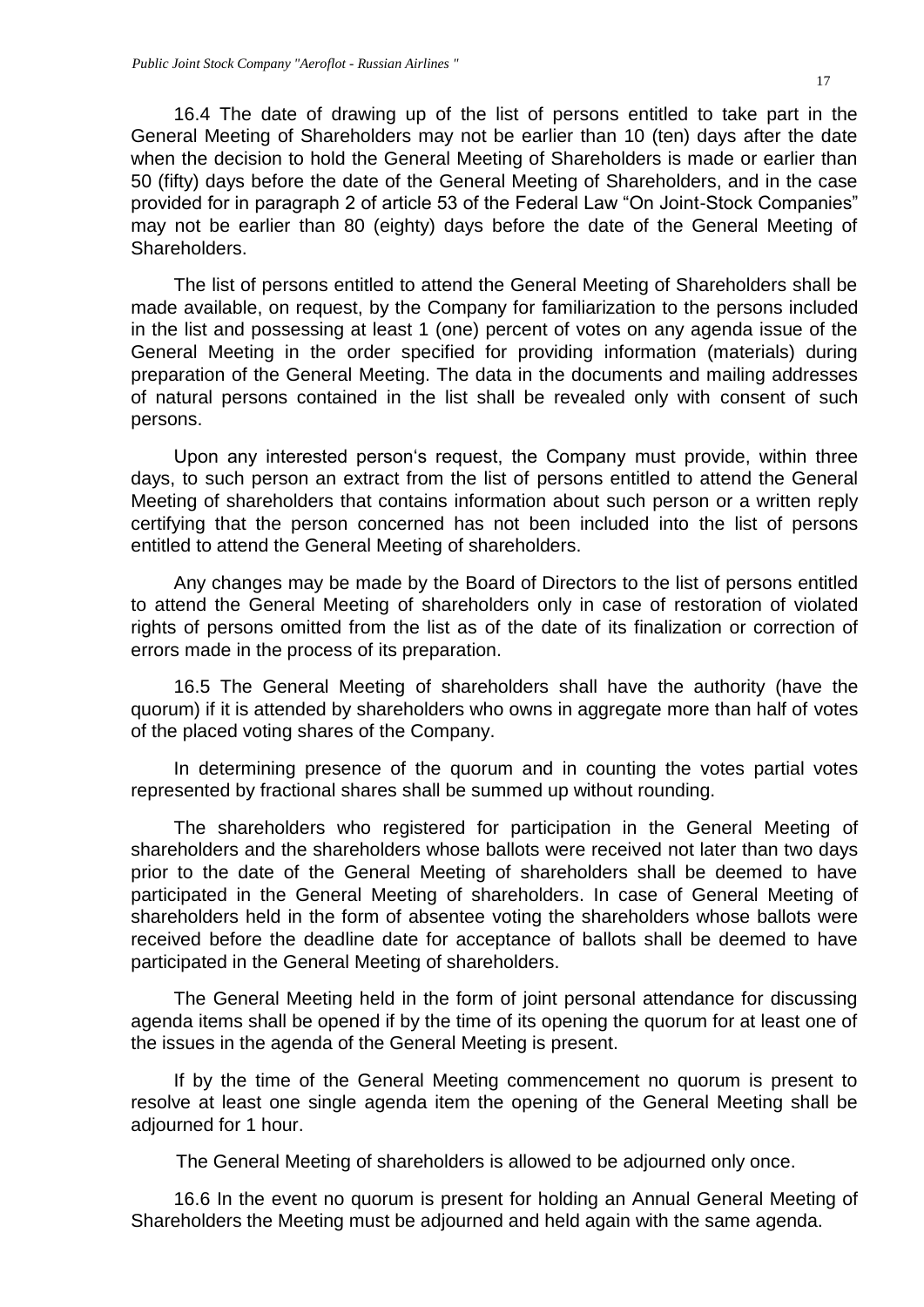It is prohibited to change the agenda of the adjourned Annual General Meeting.

In the event no quorum is present for holding an Extraordinary General Meeting of Shareholders the Meeting may be adjourned and held again with the same agenda.

An adjourned General Meeting of Shareholders convened instead of a failed one shall have the power (have the quorum) if it is attended by shareholders (their proxies ) who hold in aggregate at least 30 (thirty) percent of votes represented by placed voting shares of the Company.

A notice of the adjourned General Meeting of Shareholders shall be given in accordance with the requirements of Article 52 of the Federal Law "On Joint Stock Companies".

When an adjourned General Meeting of shareholders is held in less than 40 days after a failed General Meeting, the persons having the right to participate in the adjourned General Meeting shall be determined according to the list of persons who had the right to participate in the failed General Meeting of Shareholders.

16.7 Any shareholder may exercise the right to participate in the General Meeting of Shareholders in person or through a representative.

Any shareholder shall have the right any time to replace his/her proxy at the General Meeting of Shareholders or to attend the General Meeting of Shareholders in person.

A shareholder's proxy at the General Meeting of Shareholders shall act in accordance with the powers provided by applicable regulations of the Russian Federation.

A proxy card authorizing the proxy to vote shall be drawn up in compliance with the provisions of the Civil Code and other Statutes of the Russian Federation.

16.7.1 In the event that any transfer of shares occurs after the date of drawing up of the list of persons entitled to participate in a General Meeting of Shareholders and prior to the date of the General Meeting of Shareholders (hereinafter referred to as shares transferred after the date of drawing up of the list), any person included in the list shall issue a proxy card to the transferee or shall vote at the General Meeting in accordance with the transferee's instructions, if the contract for the transfer of shares so provides.

The above rule shall also apply to any subsequent case of the transfer of shares.

16.7.2 In case of transfer of shares after the list of shareholders was drawn up to two or more acquirers the person included in the list of persons entitled to attend the General Meeting must vote at the General Meeting of shareholders in compliance with the instructions of each of the acquirers of shares and / or issue to each of them a proxy card enabling them to vote at the General Meeting indicating in such proxy card the number of shares the said proxy is allowed to vote by.

If the instructions of the acquirers of shares are identical their votes shall be summed up. If the instructions of the acquirers with respect of the voting on the same issue in the agenda of the General Meeting are not identical the person included in the list of the persons entitled to attend the General Meeting must vote on such issue in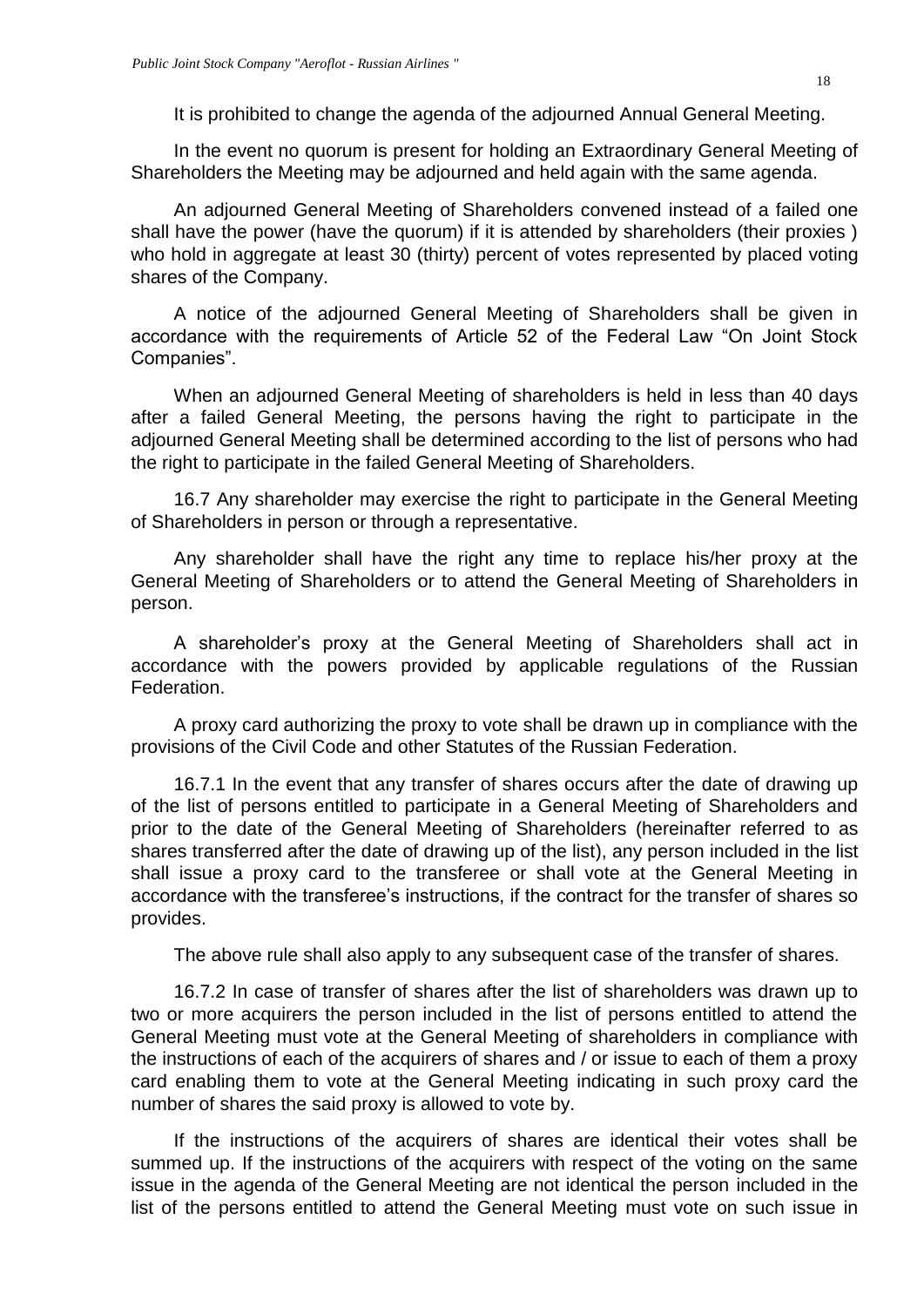compliance with the given instructions by the number of votes that is provided by the shares held by each of the acquirers.

If the shares giving the right to vote at the General Meeting of Shareholders are circulating outside the Russian Federation in the form of securities of a foreign issuer issued pursuant to applicable foreign legislation and certifying the rights for such shares (depositary securities) the voting by such shares shall be carried out only in accordance with the instructions of the holders of the depositary securities.

16.7.3 In case a share is in joint shared ownership of several persons the rights to vote at the General Meeting of shareholders shall be exercised at the discretion of such persons either by one of the holders of the ownership in common or by their joint proxy.

The powers of each such person must be duly certified by a written instrument.

16.8. The following issues fall within the General Meeting of Shareholders' competence:

1) making amendments or additions to the Articles of Association of the Company in cases provided by the applicable legislation of the Russian Federation or approval of a new revision of the Articles of Association of the Company;

2) reorganization of the Company;

3) winding up of the Company, appointment of a liquidation commission and approval of the preliminary and final liquidation balance sheets;

4) election of members to the Board of Directors and early termination of their term of office;

5) determination of category (type), quantity, par value of declared shares and rights vested thereby;

6) increase of the authorized capital of the Company by increasing the par value of the shares or by placing additional shares in cases provided for by the laws and hereby;

7) decrease of the authorized capital of the Company by way of decreasing the shares par value, by purchasing by the Company of a part of shares in order to reduce the total number thereof and by canceling the shares purchased or redeemed by the Company;

8) election of members of the Audit Committee of the Company and early termination of their term of office;

9) approval of the Statutory Auditor of the Company;

10) approval of the annual reports, annual accounting statements, including statements of profit and loss (profits and losses accounts) of the Company, as well as distribution of profit (including distribution (declaration) of dividends, excluding the profit distributed as dividends based on results of the first three, six, nine months of a fiscal year) and losses of the Company based on the results of a fiscal year;

11) setting up proceedings at the General Meeting of shareholders;

12) splitting and consolidating shares;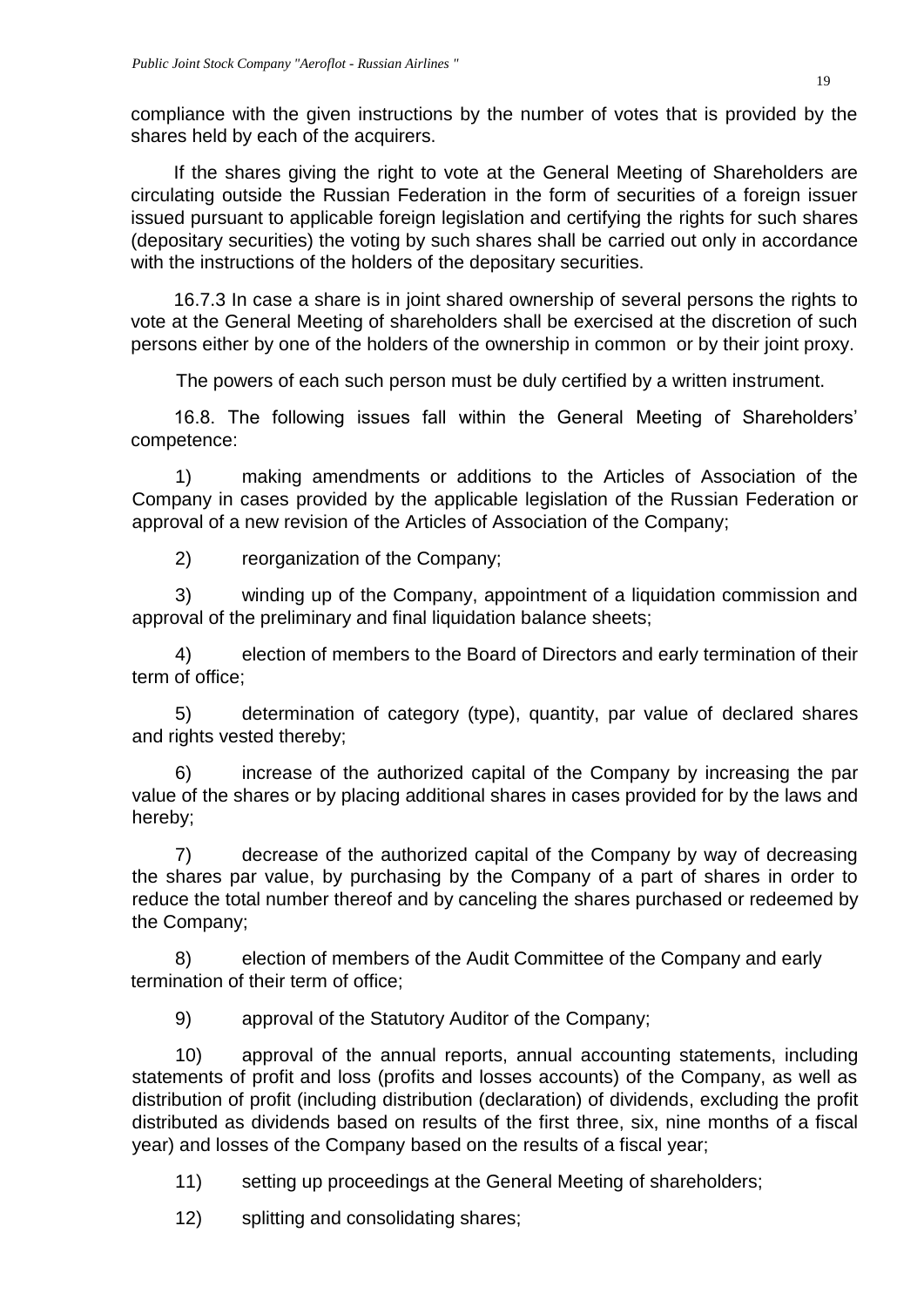13) adopting resolutions on approving transactions in cases specified in Article 83 of the Federal Law «On Joint-Stock Companies»;

14) adopting resolutions on approving major transactions in cases specified in Chapter X of the Federal Law «On Joint-Stock Companies»;

15) purchasing placed shares by the Company in cases provided by the Federal Law «On Joint Stock Companies»;

16) adopting resolutions on participation in financial and industrial groups, associations and other alliances of commercial organizations;

17) approval of the Company's Provisions on the General Meeting of shareholders, the Board of Directors, the Executive Board and the Audit Commission of the Company;

18) payment (declaration) of dividends based on the results of the first three, six and nine months of a fiscal year;

19) placing debentures convertible into shares and other issuable securities convertible into shares;

20) approval of amounts of remunerations and compensations payable to the members of the Board of Directors, the Audit Commission of the Company;

21) adoption resolutions on filing an application for the delisting of the Company's shares and (or) issuable securities of the Company convertible into its shares;

22) resolving other issues provided by the Federal Law "On Joint Stock Companies".

The issues that fall within the competence of the General Meeting of Shareholders cannot be delegated for resolution to the Board of Directors of the Company or an executive body of the Company.

The General Meeting of Shareholders shall have no authority to resolve any issues outside its competence.

16.9 The voting at the General Meeting of Shareholders shall be carried out according to the principle «one voting share of the Company - one vote» with the exception of the cumulative voting in the case provided by the Federal Law «On Joint Stock Companies».

16.10 At any General Meeting of Shareholders all decisions on agenda items put to vote shall be taken on a poll by ballots only.

The form and wording of the ballot shall be approved by the Board of Directors of the Company.

When holding a General Meeting of Shareholders ballots must be sent or delivered in person against receipt to every person included in the list of persons entitled to participate in the General Meeting of Shareholders not later than 20 (twenty) days before the date of the General Meeting of Shareholders.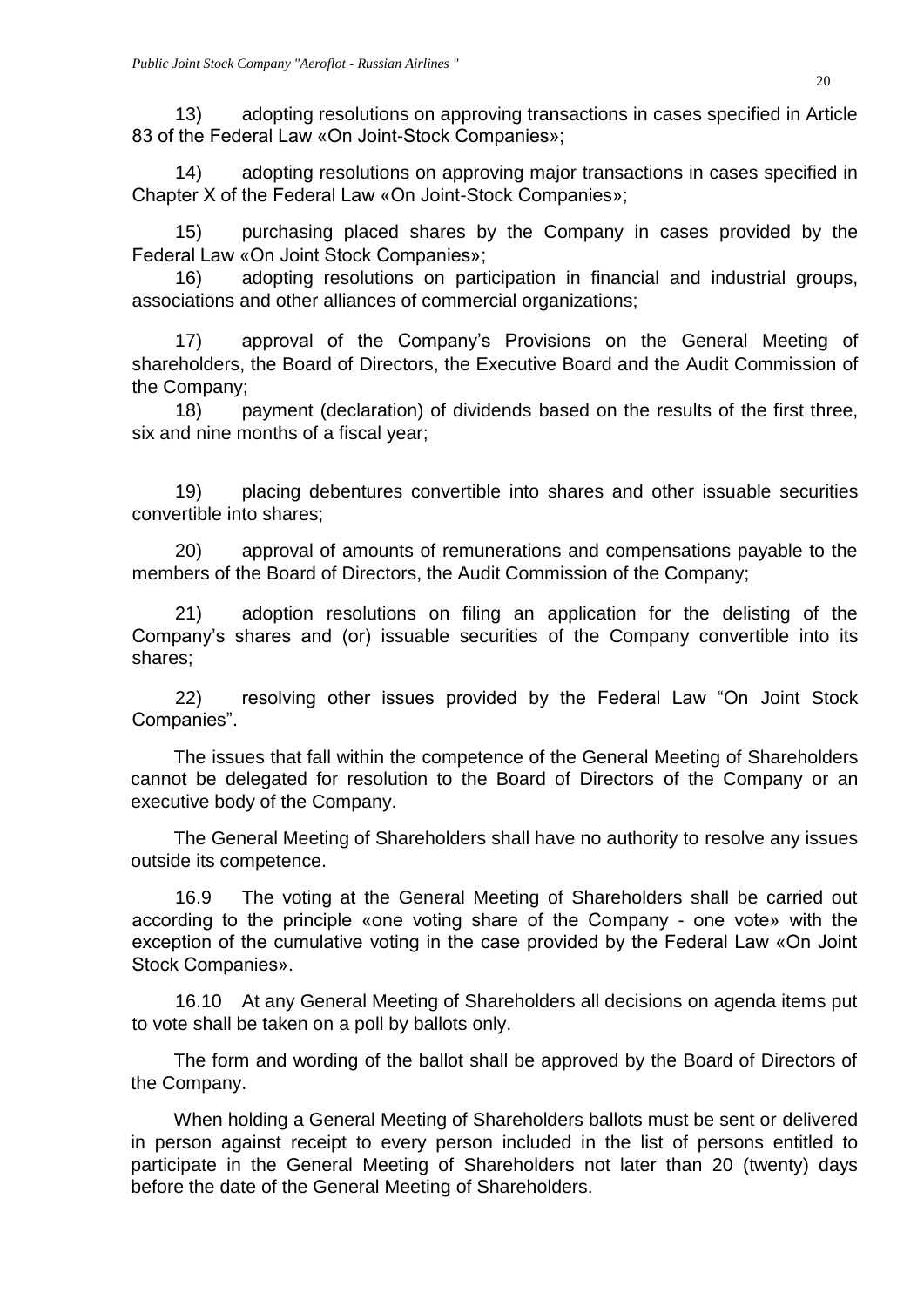When holding a General Meeting of Shareholders, except for the General Meeting held by absentee voting, persons included in the list of persons entitled to participate in the General Meeting of shareholders (their proxies) shall be entitled either to attend such General Meeting or to send filled out ballots to the Company. And for the purposes of determining presence of the quorum and summing up the vote returns the votes represented by ballots shall be taken into account provided they are received by the Company not later than 2 (two) days before the date of the General Meeting of Shareholders.

16.10.1 A ballot shall contain:

- the full corporate name and address of the Company;

- the form of conducting the General Meeting of shareholders (meeting with personal attendance or by absentee voting);

- the date, venue and time of the General Meeting of shareholders, and mailing address where the filled out ballots are to be sent to, and, in case of holding the

General Meeting of shareholders in the form of absentee voting, the deadline date for acceptance of ballots and the mailing address where the filled out ballots are to be sent;

- the wording of resolutions on each issue (name of each nominee) to be voted by any particular ballot;

- the voting options for every issue in the agenda to be voted expressed by statements "for", "against", "abstained".

- the statement that the ballot must be signed by the shareholder (the person entitled to attend the General Meeting of shareholders).

In the ballot, opposite to each voting option, there shall be a margin for indication of the number of votes cast for each voting option, and the number of votes belonging to the person entitled to attend the General Meeting may also be indicated therein. If the ballot is used for voting on two or more issues of the agenda of the General Meeting and the number of votes that the person entitled to attend the General Meeting may cast do not coincide in respect of different issues of the agenda of the General Meeting, the ballot shall indicate the number of votes that the person entitled to attend the General Meeting may cast on each of the issues of the agenda of the General Meeting.

The list and the content of instructions to be provided in the ballot are set forth in paragraph 9.4.2 of Article 9 of the Provisions on the General Meeting of Shareholders of PJSC "Aeroflot".

16.10.2 When the issue of election of a member to the Board of Directors or the Audit Commission of the Company is put to vote the ballot shall contain the information on the nominee (nominees) specifying his/her surname, forename and patronymic.

16.10.3 In case of a cumulative voting the ballot shall contain relevant notice about that and an explanation as to what the cumulative voting is.

16.11 The resolution of the General Meeting of Shareholders on any issue put to vote shall be adopted by the majority of votes of shareholders – holders of voting shares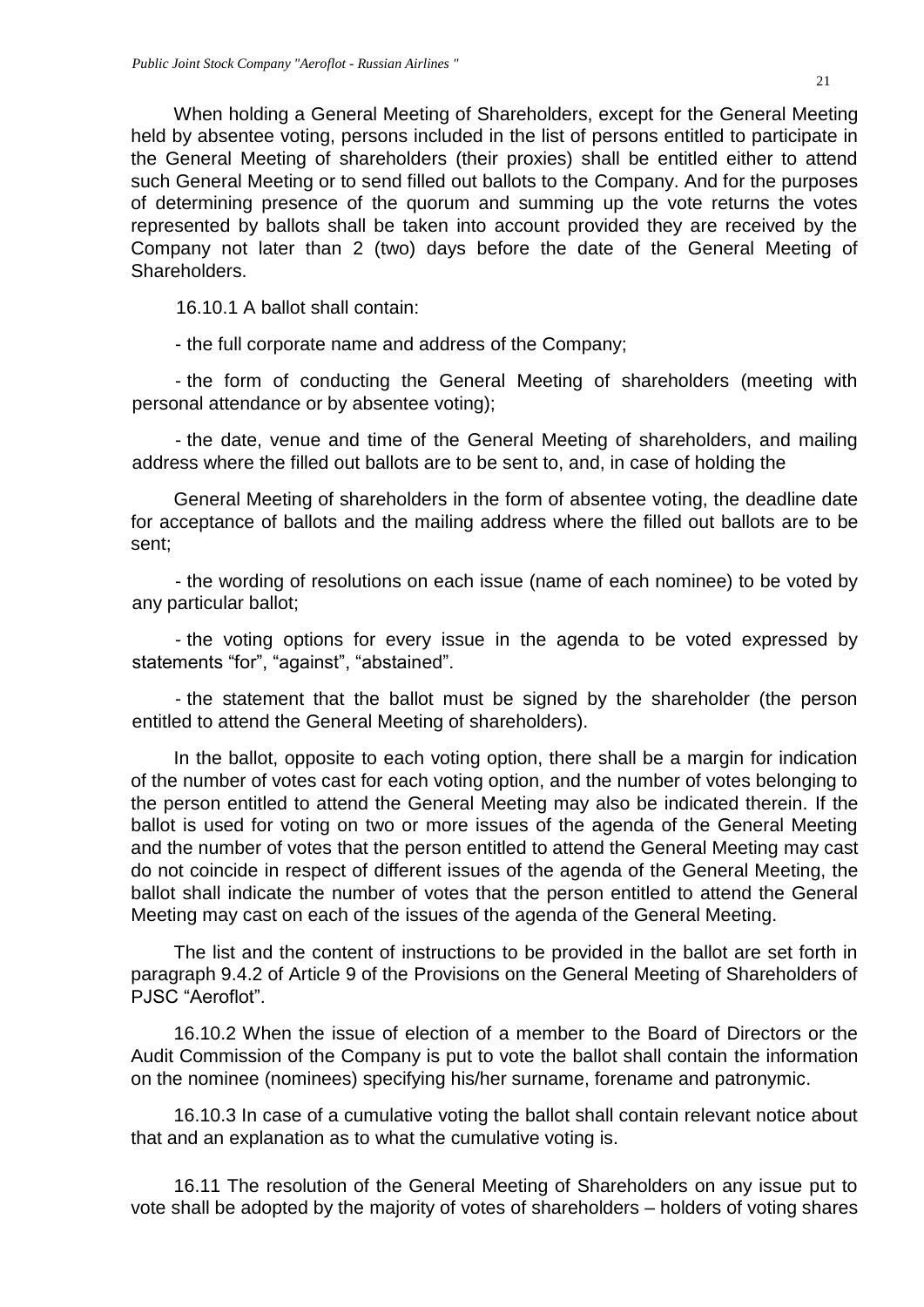of the Company attending the meeting if it is not otherwise provided by the Federal law "On Joint Stock Company".

Resolutions on issues specified in subparagraphs 1 to 3, 5, and 21 of paragraph 16.8. of Article 16 of these Articles of Association shall be adopted by the General Meeting of shareholders by the three-fourths majority vote of the shareholders –holders of voting shares attending the General Meeting of shareholders.

Resolutions on issues specified in subparagraphs 2, 6, 12 to 18 of paragraph 16.8. of Article 16 of these Articles of Association shall be taken by the General Meeting of Shareholders only if submitted by the Board of Directors of the Company.

The General Meeting of shareholders shall have no authority to resolve items that have not been included in the agenda thereof or to change the agenda.

16.12. In the cases and manner provided by law, a shareholder shall have the right to raise a claim in court against any resolution adopted by the General Meeting of shareholders with violation of provisions of the Federal Law «On Joint Stock Companies», other statutes or regulations of the Russian Federation, or the Articles of Association of the Company.

16.13 A resolution of the General Meeting of shareholders can be adopted without convening a Meeting (joint attendance of shareholders for discussing agenda items and adopting resolutions on items put to vote) by absentee voting (by polling). The date of the General Meeting held by absentee voting shall be the deadline date specified for acceptance of ballots.

Resolutions of the General Meeting of shareholders on issues specified in paragraph 16.1 of Article 16 of these Articles of Association cannot be adopted by absentee voting (by polling).

Resolutions of the General Meeting of shareholders adopted by absentee voting (polling) shall be deemed valid if shareholders possessing in aggregate more than half of voting shares of the Company participated in the voting.

Absentee voting shall be carried out by ballots that meet the requirements of Article 60 of the Federal Law «On Joint Stock Companies». The date of delivery of voting ballots to shareholders must be determined at least 20 (twenty) days before the day when the Company ceases the acceptance of ballots.

16.14 A specialized registrar of the Company shall carry out the functions of the Tallying Commission.

The Tallying Commission shall check the powers and register persons attending the General Meeting of shareholders, verify the quorum of the General Meeting of shareholders, provide explanations for issues arising in connection with exercising by shareholders (their proxies) of their voting rights, gives advice on the procedures of voting on the issues put to vote, ensures due order of voting and shareholders' right to participate in the voting, count and sum up votes cast, draw up the vote returns protocol and hand over the voting ballots to the archive.

The procedure of registration of persons entitled to attend the General Meeting for participation in the General Meeting is provided in Article 7 of the Provisions on the General Meeting of Shareholders of OJSC «Aeroflot».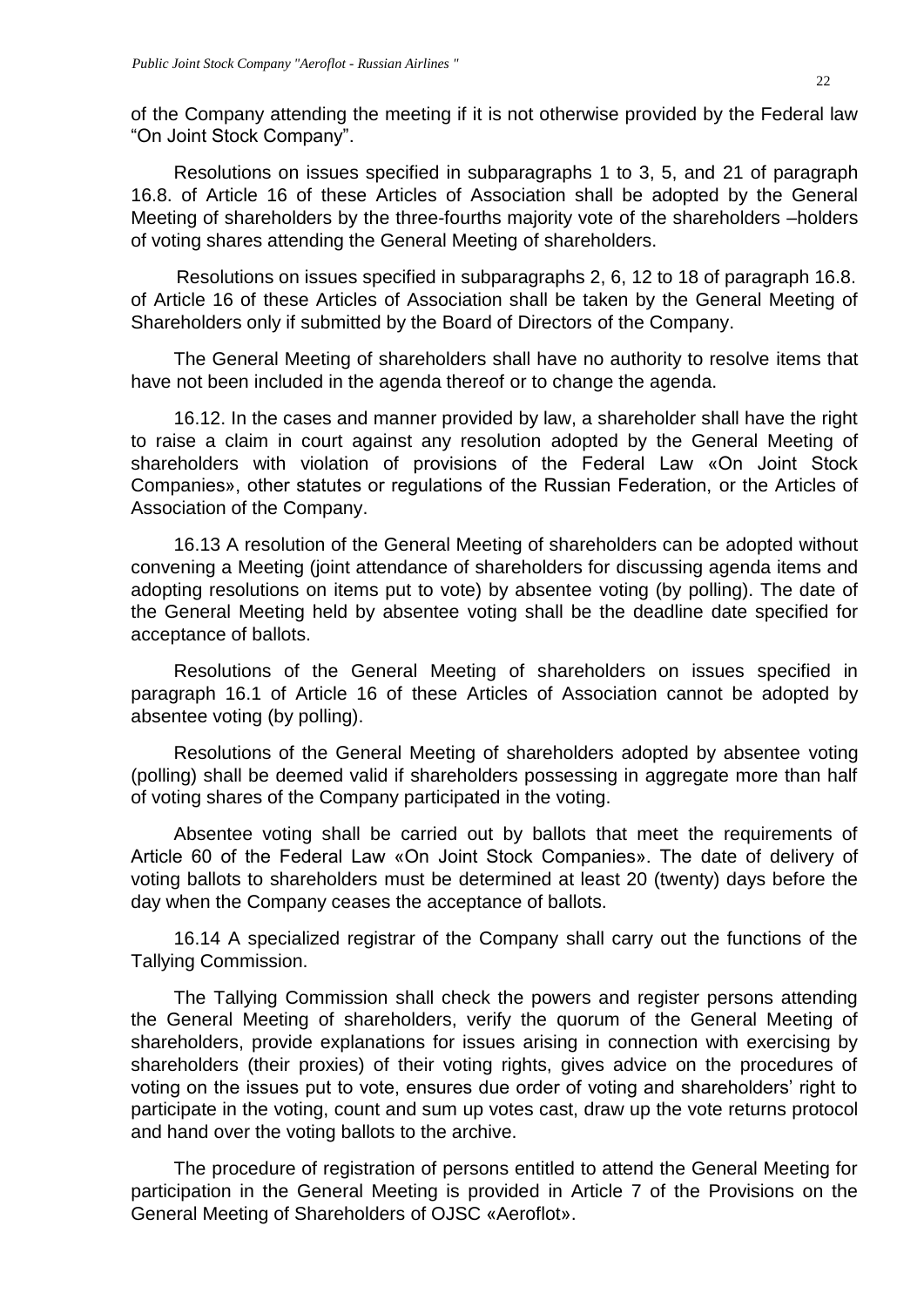16.15 Proceeding from the vote returns the Tallying Commission shall complete the vote returns protocol of the General Meeting of Shareholders to be signed by persons authorized by the Registrar performing the functions of the Tallying Commission.

The list of information to be provided in the vote returns protocol of the General Meeting, and the procedure of drawing up the vote returns protocol are provided in paragraphs 14.2. and 14.7. of Article 14 of the Provisions on the General Meeting of Shareholders of OJSC «Aeroflot».

The vote returns protocol shall be completed not later than 3 (three) working days after the date the General Meeting of Shareholders was closed or the deadline date for acceptance of ballots in the event the General Meeting of Shareholders is held in the form of absentee voting.

After the vote returns protocol is completed and the minutes of the General Meeting of shareholders are signed the Tallying Commission shall seal and hand over the ballots to the corporate archive of the Company for storage.

The vote returns protocol shall be attached to the minutes of the General Meeting of Shareholders.

16.16 The minutes of the General Meeting of Shareholders shall be drawn up in two copies not later than 3 (three) working days after the General Meeting of Shareholders is closed. Both copies shall be signed by the chairperson of the General Meeting of shareholders and by the Secretary of the General Meeting of shareholders.

The list of information to be provided in the minutes of the General Meeting of shareholders, and the procedure of drawing up the minutes of the General Meeting of shareholders are provided in paragraph 15.2. of Article 15 and paragraph 14.7. of Article 14 of the Provisions on the General Meeting of Shareholders of OJSC "Aeroflot".

The following is to be attached to the minutes of the General Meeting of Shareholders:

- the vote returns protocol of the General Meeting of Shareholders;
- the documents passed or approved under resolutions of the General Meeting of Shareholders.

16.17. The minutes and the vote returns protocol shall be brought to the attention of the persons included in the list of persons entitled to attend the General Meeting of shareholders in the form of a vote returns protocol in the manner prescribed for the notice of the General Meeting of shareholders not later than four working days after the date of closing of the General meeting of Shareholders or the deadline for receipt of ballots if the General Meeting of shareholders is held in the form of absentee voting.

# **Chapter 17. Preparation for the General Meeting of Shareholders**

<span id="page-22-0"></span>17.1 While preparing for holding the General Meeting of shareholders the Board of Directors of the Company shall determine:

- the form of conducting a General Meeting (personal attendance or absentee voting);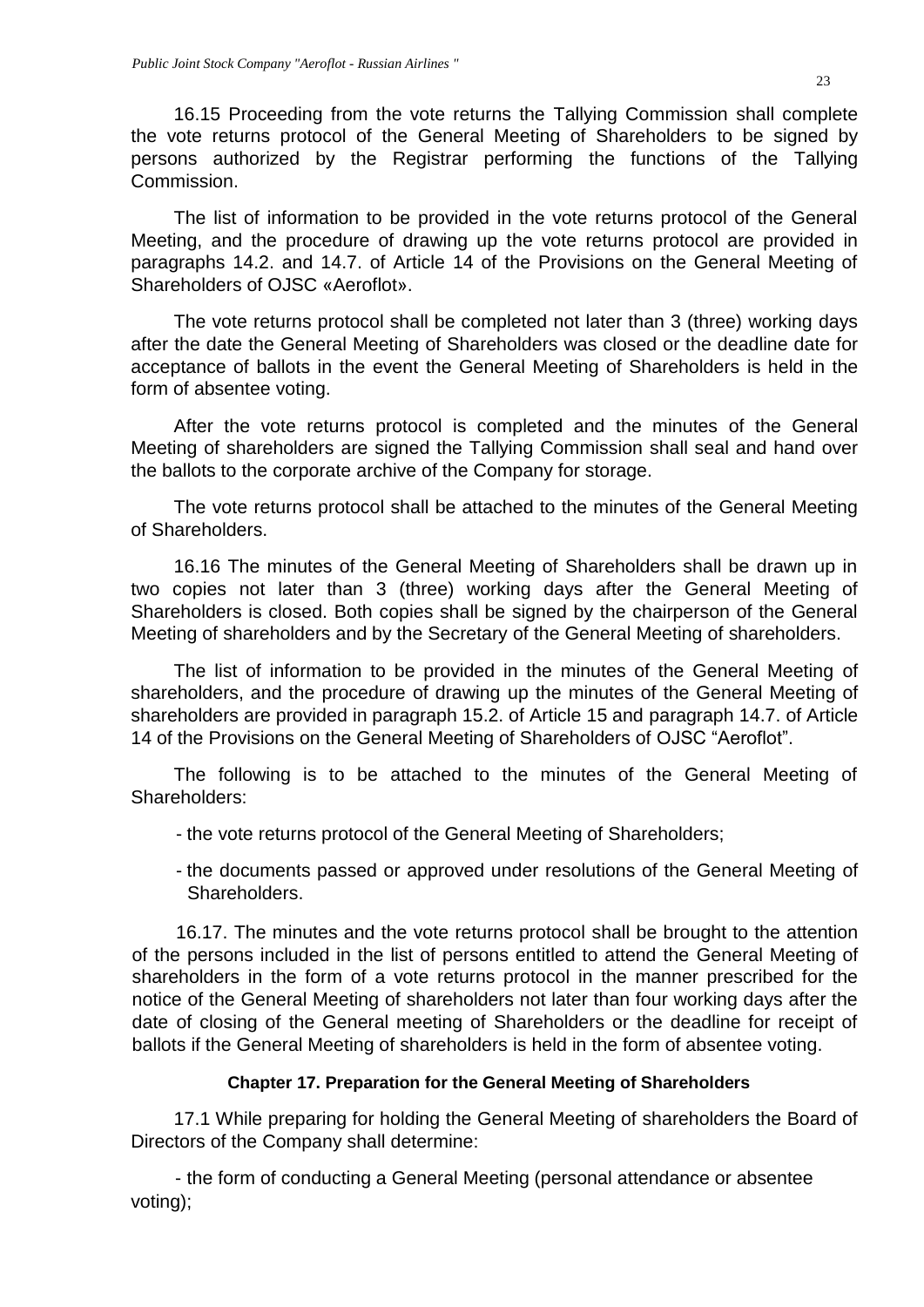- the date, venue and hour of a General Meeting of Shareholders, as well as the mailing address to which the completed ballots can be forwarded, and in case of absentee voting - the deadline date for accepting the ballots. The General Meeting shall be held in the city of Moscow or in the Moscow region;

- the agenda of a General Meeting of Shareholders;

- the date for completing the list of persons entitled to attend the General Meeting of Shareholders;

- the procedure of giving notice of the General Meeting to shareholders;

- the list of information (materials) to be made available to shareholders in the process of preparation for a General Meeting of shareholders and the procedure for making it (them) available;

- - the form and text of the ballots.

17.2 A notice of a General Meeting of Shareholders of the Company must be given not later than 30 (thirty) days before the date thereof unless a longer period is provided for by the laws.

The notice to persons included in the list of persons entitled to attend the General Meeting of Shareholders shall be made by publication of the relevant information on the official website of the Company in the Internet at the address: www.aeroflot.ru. Additionally the notice of a General Meeting of Shareholders may be published in other printed media or other mass media accessible to all shareholders of the Company.

In case a person registered in the Company Register of Shareholders is a nominal holder of shares the notice of a General Meeting shall be sent to such nominal holder of the shares.

17.3 The notice of a General Meeting of Shareholders shall contain the following information:

- the full corporate name and address of the Company;

- the form of the General Meeting of shareholders (personal attendance or absentee voting);

- the date and venue and hour of the General Meeting of shareholders and when the completed ballots can be sent to the Company the mailing address the ballots can be delivered to, or, in case of a General Meeting held by absentee voting, the deadline date of accepting the mailed ballots and the mailing address the filled in ballots can be delivered to;

- the time of the beginning of registration of the persons attending the General Meeting in case the General Meeting is held in the form of meeting (joint personal attendance of shareholders);

- the date of completion of the list of persons entitled to attend the General Meeting of shareholders;

- the issues included in agenda of the General Meeting of shareholders;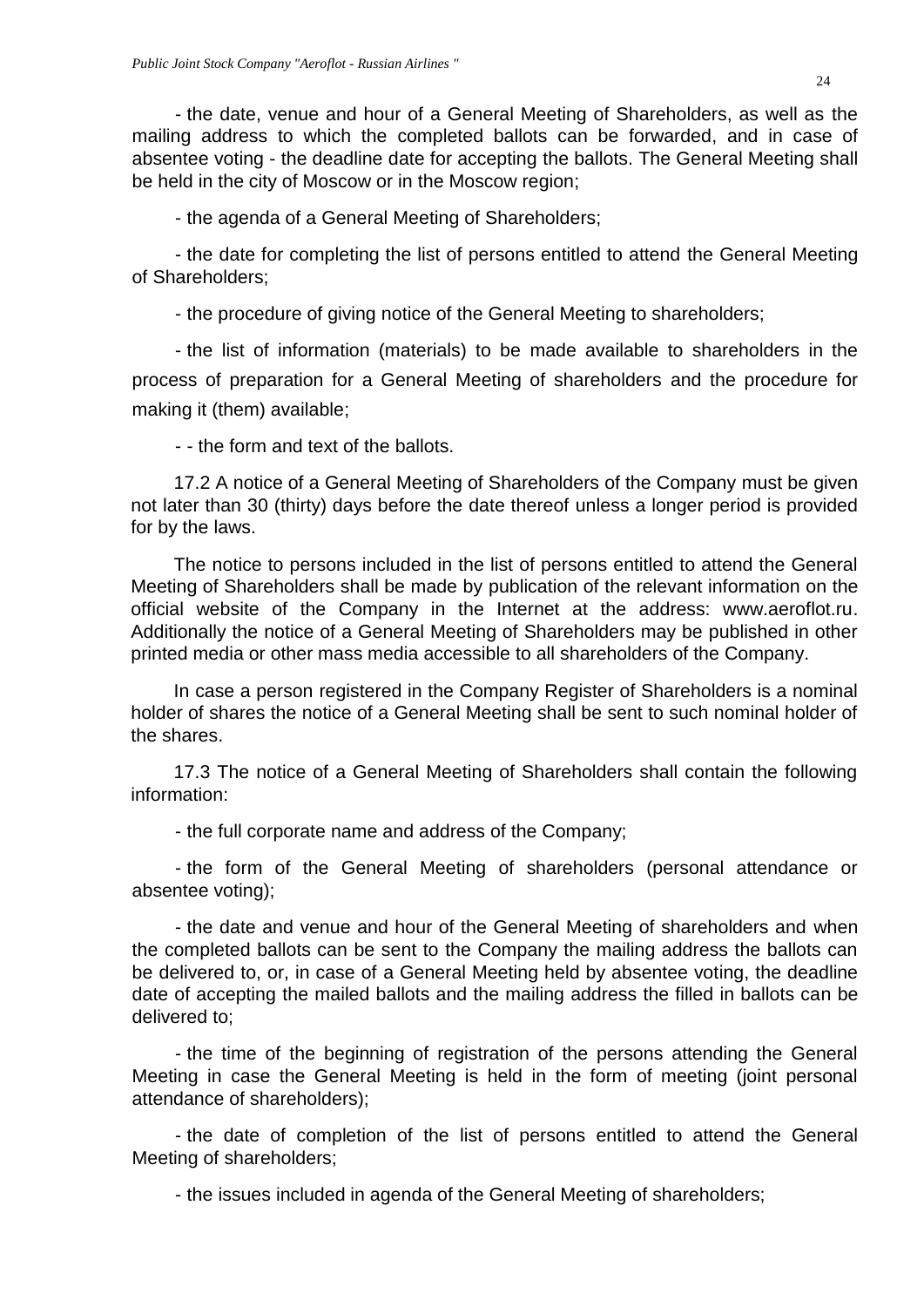- the procedure of access to the information (materials) to be made available during the preparation for the General Meeting of shareholders and address (addresses) where it can be received for familiarization.

17.3.1 The information (materials) to be made available to persons entitled to attend the General Meeting of Shareholders during the preparation for the General Meeting shall include the annual accounting statements of the Company, including the opinion of the Auditor, the opinion of the Audit Commission of the Company on the results of the auditing of the annual accounting statements, information on the nominees for election to the Board of Directors of the Company and to the Audit Commission of the Company, recommendations of the Board of Directors of the Company on the allocation of the profit including the amount of dividends payable on the Company shares and procedures of payment thereof, and of the losses of the Company at the end of a fiscal year, proposed changes and amendments to the Articles of Association of the Company or a draft new revision thereof, and other information as provided by the applicable legislation of Russian Federation and the Articles of Association of the Company.

17.3.2. Additional information mandatory to be made available to the persons entitled to attend the General Meeting during the preparation thereof when the agenda includes the item of election of the members of the Board of Directors, members of the Audit Commission, includes information of having (or not) a written consent of the nominees for election to a corresponding body of the Company.

17.3.3 The list of additional information (materials) mandatory to be made available to the persons entitled to attend the General Meeting during the preparation thereof:

- in the event the agenda includes issues the voting on which may may give rise to the right to demand redemption of shares by the Company;

- in the event the agenda includes the issue of the Company reorganization as detailed in paragraphs 5.5.2 and 5.5.3. of the Provisions on the General Meeting of Shareholders of the Company.

17.3.4 The Information (materials) detailed in the list of the information to be made available to shareholders during the preparation for the General Meeting of Shareholders, within 30 (thirty) days prior to the General Meeting of Shareholders shall be made available to persons entitled to attend the General Meeting of the Shareholders in the office at the Company's domicile, as well as at alternative locations the addresses of which are specified in the notice of the General Meeting of Shareholders.

The aforesaid information (materials) shall be accessible to the persons attending the General Meeting of Shareholders during the time it is held.

Upon a request by a person entitled to attend the General Meeting of Shareholders the Company must provide copies of the aforesaid documents to such a person within 5 days from the date of the receipt by the Company of such a request. The payment charged by the Company for providing the said copies shall not exceed the costs of such copies production.

17.4. Shareholders (a shareholder) of the Company who in aggregate hold(s) not less than 2 (two) percent of the voting shares of the Company shall be entitled to put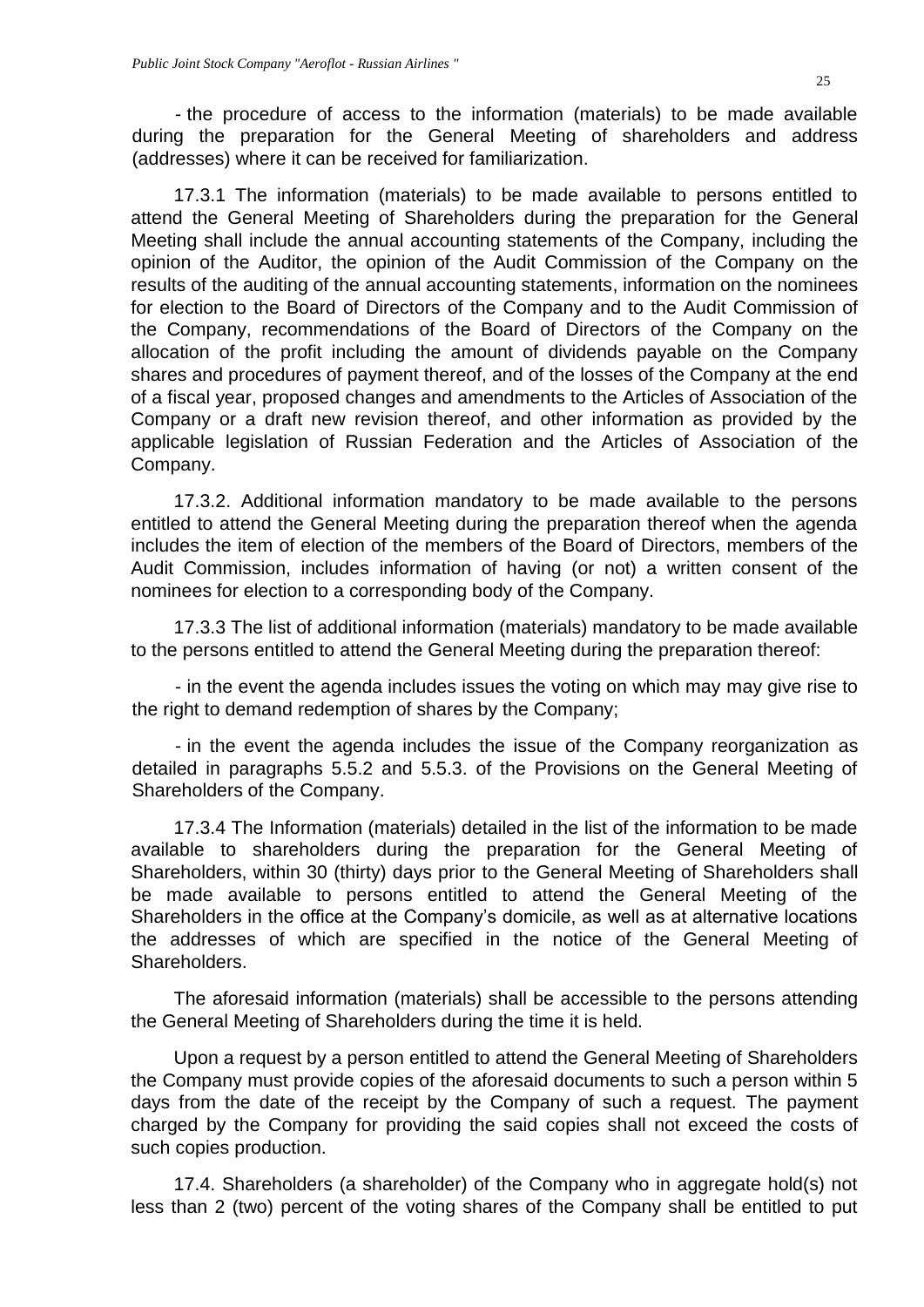issues on the agenda of the Annual General Meeting of Shareholders and to nominate candidates to the Board of Directors of the Company and to the Audit Commission of the Company, whose number shall not exceed the numerical composition of the relevant body as established at the previous General Meeting of Shareholders. Such proposals must be submitted not later than 50 days after the end of a fiscal year.

If the proposed agenda of an Extraordinary General Meeting of Shareholders contains an issue of election of the members to the Board of Directors of the Company the shareholders (a shareholder) who in aggregate hold(s) at least 2 (two) percent of the Company's voting shares shall be entitled to make nominations for election to the Board of Directors of the Company, whose number shall not exceed the numerical composition or the Board of Directors of the Company. Such proposals must be submitted to the Company at least 30 (thirty) days prior to the date of an Extraordinary General Meeting.

The number of voting shares belonging to shareholders (a shareholder) proposing issues to be included in the agenda of a General Meeting shall be assessed as at the date of making such a proposal.

17.5 Any motion to include any items in the agenda of the General Meeting of shareholders and regarding nominations for election shall be made in writing detailing the names of the shareholder(s), making the motion as well as the number and the category (type) of shares belonging to them and must be signed by the shareholder(s).

17.5.1 Any motions to include items in the agenda and nominations for elections to the Board of Directors and to the Audit Commission of the Company may be made by way of:

- mailing to the address of the Company indicated in the Unified State Register of Legal Entities;

- delivery in person against receipt to the person who is performing the functions of the sole executive body of the Company, the Chairman of the Board of Directors of the Company or to any other person authorized to accept written correspondence addressed to the Company.

If any motion to include items in the agenda of the General Meeting is sent by post the date indicated on the date stamp certifying the date of sending the postal item shall be deemed to be the date of delivery of the motion, and in case the proposal is delivered in person against receipt the date of the handing over shall be deemed to be the date of delivery of the motion.

17.5.2 If any motion to include items in the agenda of a General Meeting of Shareholders is signed by a shareholder's proxy the proxy card shall be attached (a duly certified copy of the proxy card) containing the information of the person represented by the proxy and of the proxy that, in accordance with the Federal law "On Joint Stock Companies", is to be provided in a proxy card for voting and processed in compliance with the requirements of the Federal law "On Joint Stock Companies" concerning the contents of the proxy card for voting.

17.5.3 A proposal to the agenda of the General Meeting of shareholders is considered to be received from the shareholders who (whose representatives) signed it.

17.5.4 If a motion to include items in the agenda of a General Meeting of Shareholders is signed by a shareholder (his/her/its representative) whose rights to the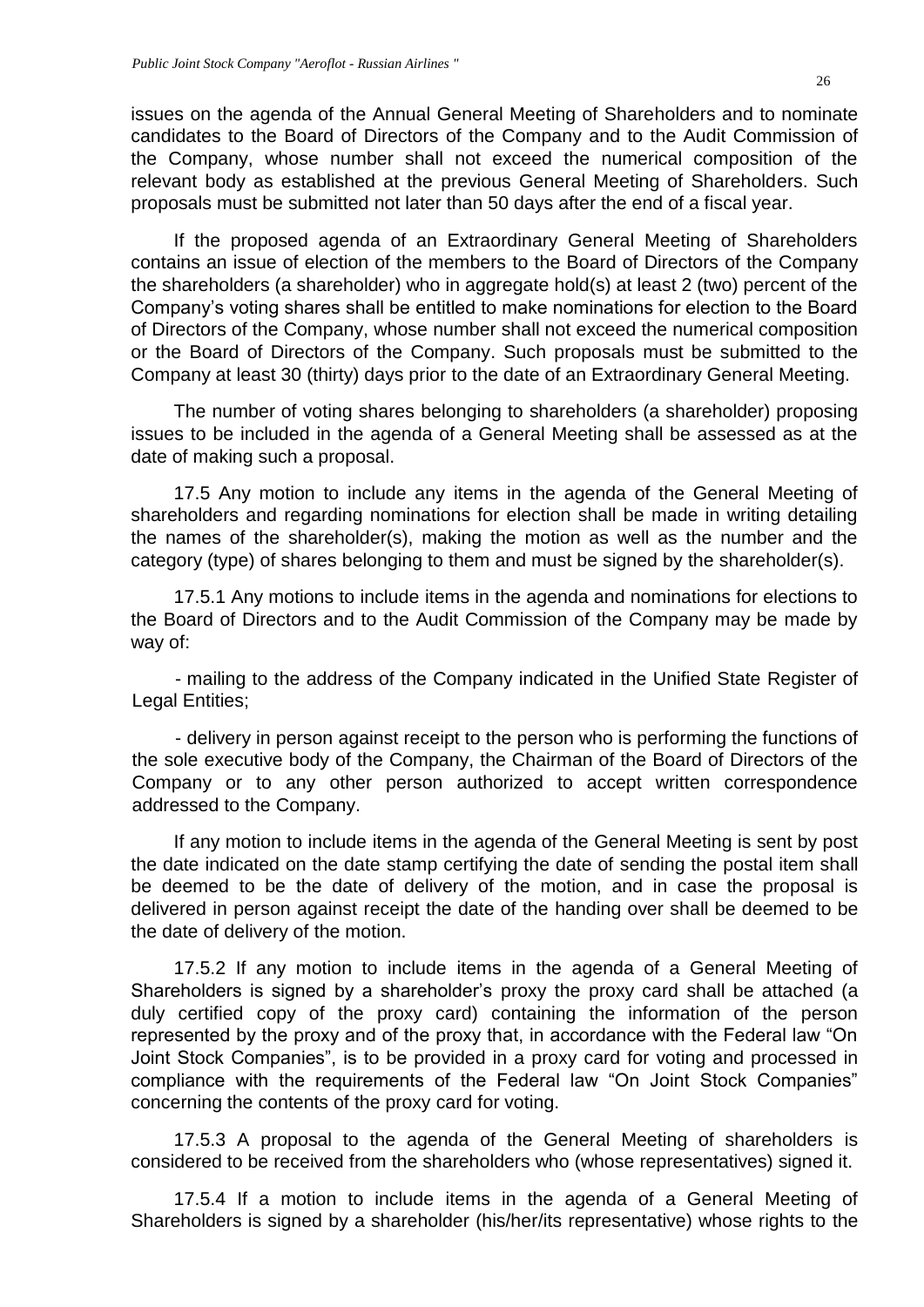shares are accounted in a custodial account with a depository, the shareholder's custodial account statement with the depositary which takes account of the rights for the shares must be attached to the motion.

17.6 The motions to include items in the agenda of the General Meeting of Shareholders shall contain a wording of each proposed item, and nomination motions shall contain the name of every nominee candidate and the body such nominee is proposed for election to. The motions to include items in the agenda of a General Meeting of Shareholders may contain a proposed wording of resolution on each proposed agenda item.

17.6.1 When nominations are made to the Board of Directors of the Company and to the Audit Commission of the Company a written consent of the nominees and personal information about him/her that is to be made available to persons entitled to attend the General Meeting during preparation thereof may be attached to the motion.

17.7 The Board of Directors of the Company must consider all the submitted proposals and make a decision either to include the proposed item(s) into the agenda or to refuse to do so not later than 5 (five) days after the expiry of the term specified in Article 17.4 hereof. Any item proposed by a shareholder (shareholders) is to be included in the agenda of a General Meeting of Shareholders, as well as nominees are to be included into the ballot for the elections to the Board of Directors of the Company and the Audit Commission of the Company with the exception of the cases when:

- the shareholder (shareholders) fails to comply with the terms established herein for submitting motions concerning inclusion of issues in the agenda of the General Meeting of Shareholders;

- the shareholder (shareholders) owns less than 2 (two) percent of voting shares of the Company;

- the motion does not comply with the requirements of these Articles of Association or the laws;

- the issue proposed for the agenda of the General Meeting of shareholders is not within the competence of the General Meeting and (or) does not comply with the requirements of the Federal Law «On Joint Stock Companies» or other Statutes of the Russian Federation.

17.8 A motivated decision of the Board of Directors of the Company about the refusal to include a proposed item in the agenda of a General Meeting of Shareholders or a nominee into the ballot for the elections to the relevant body of the Company shall be advised to the shareholder (shareholders) who proposed such an item for inclusion in the agenda or a nomination not later than 3 (three) days from the date of the decision.

17.9 The Board of Directors of the Company shall not be authorized to make any changes in the wordings of items proposed for inclusion in the agenda of the General Meeting of Shareholders, and in wordings of proposed resolutions on the said issues.

17.10 In addition to items proposed by shareholders for inclusion in the agenda of a General Meeting of Shareholders as well as in cases there are no such motions, lack or insufficient number of nominees proposed by shareholders to form a corresponding body the Board of Directors shall be entitled to include items in the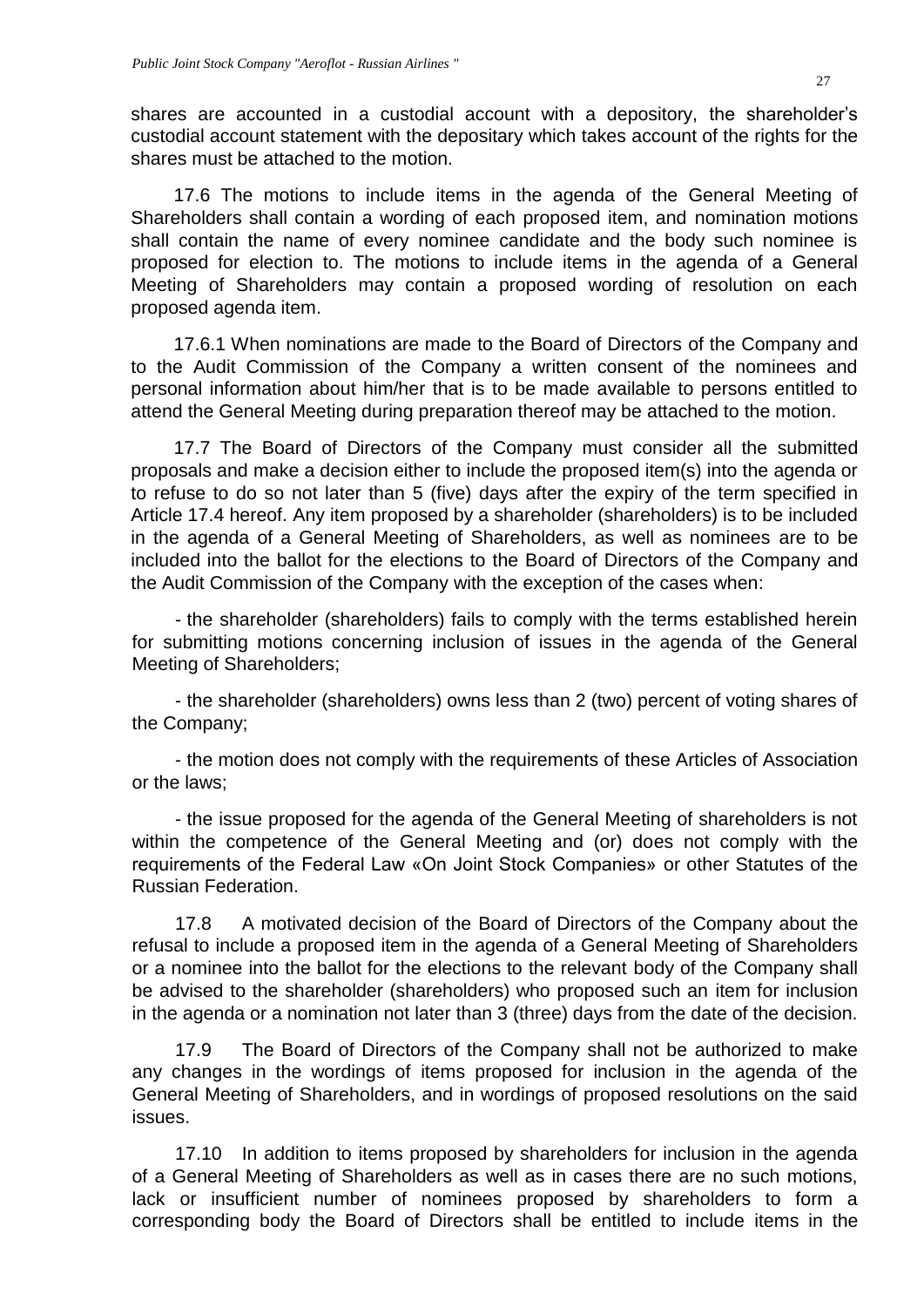agenda of the General Meeting or nominees into the nominations list for election to the bodies of the Company as the Board of Directors sees fit.

# **Article 18. The Extraordinary General Meeting of Shareholders**

<span id="page-27-0"></span>18.1 The Extraordinary General Meeting of Shareholders shall be convened and held by the decision of the Board of Directors of the Company on its own initiative, on request of the Audit Commission of the Company, the Auditor of the Company as well as of any shareholder (shareholders) who holds at least 10 (ten) percent of voting shares of the Company as at the date of the request.

18.2 The Extraordinary General Meeting of Shareholders to be convened at the request of the Company's Audit Commission, Auditor or shareholders holding at least 10 (ten) percent of the Company's voting shares shall be held within 50 (fifty) days from the date the request to hold an Extraordinary General Meeting of Shareholders is submitted, except where the Extraordinary General Meeting of Shareholders has on its agenda the election of members of the Board of Directors.

In cases the proposed agenda of the Extraordinary General Meeting of Shareholders contains the item of elections of the members to the Board of Directors who are to be elected by cumulative vote the General Meeting of Shareholders shall be held within 95 (ninety-five) days from the date of the request to convene the Extraordinary General Meeting of Shareholders.

In cases where, in compliance with the requirements of Article 68 of the Federal Law «On Joint Stock Companies», the Board of Directors of the Company must take a decision to convene the Extraordinary General Meeting of Shareholders for election of the members of the Board of Directors such General Meeting shall be held within 40 days from the date of such decision of the Board of Directors.

18.3 The request for convening the Extraordinary General Meeting of Shareholders shall detail the items to be included in the agenda of the proposed meeting. The request may contain the wordings of proposed resolutions on each of those items and a suggestion regarding the convening form of the General Meeting of shareholders. In case the request for convening the Extraordinary General Meeting of shareholders contains a proposal on nominations such a proposal is subject to the provisions of Article 53 of Federal Law «On Joint Stock Companies» as well as of paragraphs 17.5 and 17.6 of Article 17 of these Articles of Association.

The Board of Directors of the Company shall have no authority to introduce any changes into wordings of such items of the agenda or change the form of the Extraordinary General Meeting of Shareholders being convened by the request of the Audit Commission of the Company, the Auditor of the Company or shareholders owning at least 10 (ten) percent of voting shares of the Company.

18.4 In case the request to convene the Extraordinary General Meeting of Shareholders is initiated by a shareholder(s) it shall contain the name(s) of such shareholder(s) and details of the number, category (type) of shares held by the shareholder(s).

The portion of voting shares held by the shareholder(s) requesting to convene the Extraordinary General Meeting of Shareholders shall be assessed at the date the request was made.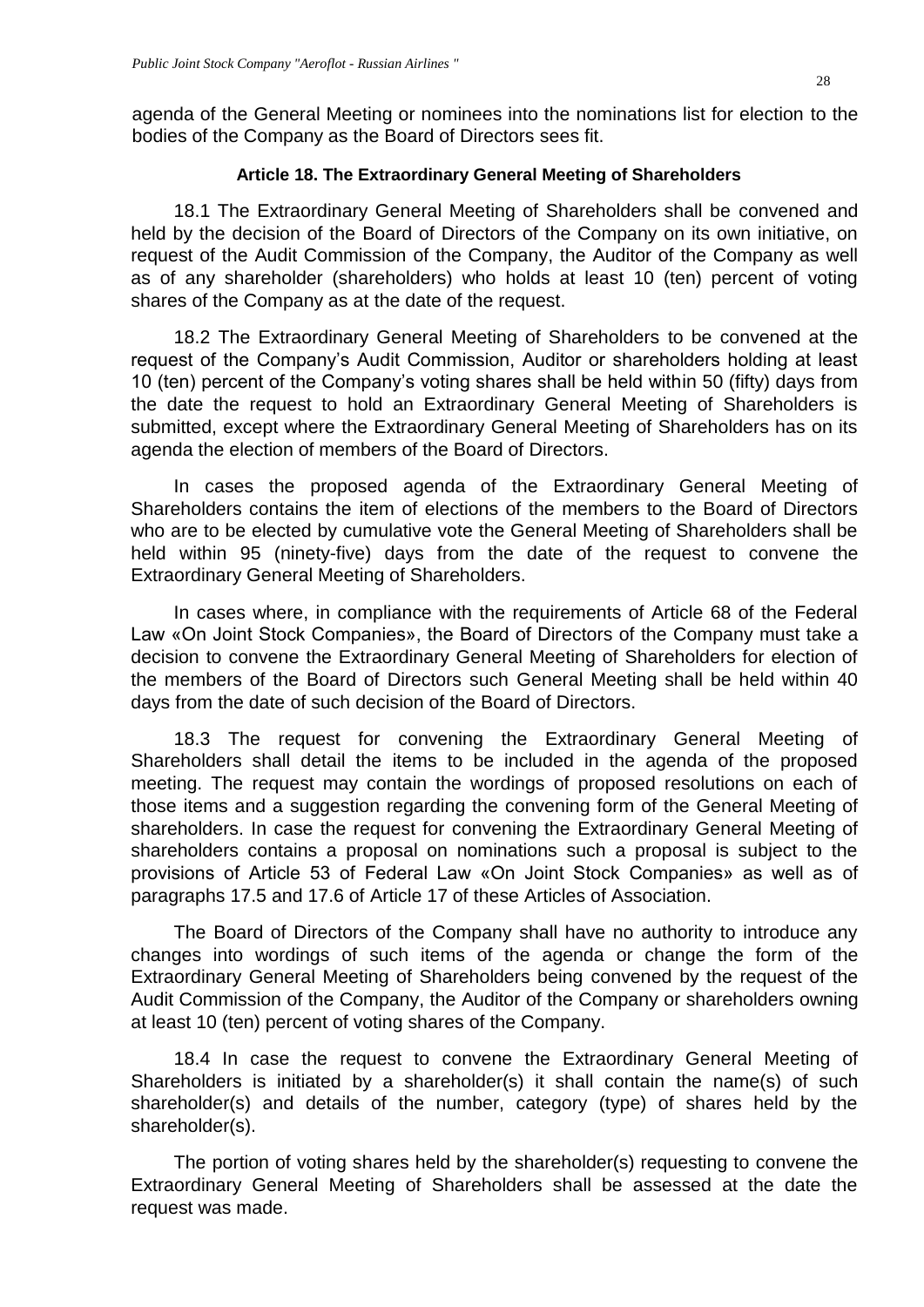The request to convene the Extraordinary General Meeting of Shareholders shall be signed by the person(s) requesting to call the Extraordinary General Meeting of Shareholders.

The request to convene the Extraordinary General Meeting shall be deemed to be submitted by the shareholder(s) who (whose representatives) signed it.

18.4.1 The request to convene the Extraordinary General Meeting may be made by:

- mail to the address of the Company indicated in the Unified State Register of Legal Entities;

- hand delivery against receipt to a person who carries out the functions of a sole executive body of the Company, to the Chairman of the Board of Directors of the Company or any other person authorized to accept written correspondence addressed to the Company.

18.4.2 If the request to hold an Extraordinary General Meeting is sent by an ordinary letter or as any other ordinary postal item, the date indicated on the postal date stamp confirming the delivery of the postal item shall be considered to be the date of delivery of the request, and if the request to hold the Extraordinary General Meeting of shareholders is sent by registered letter or as any other registered postal item the date of the delivery to addressee shown in the relevant receipt shall be deemed the date of delivery of the request.

18.4.3 If the request to hold an Extraordinary General Meeting is delivered against receipt the date of handing over of such a request shall be deemed the date of the delivery of the request.

18.5 The decision by the Board of Directors of the Company about convening the Extraordinary General Meeting of shareholders or refusal to do so shall be made within at 5 (five) days from the date the request was submitted by the Audit Commission, the Auditor of the Company or by a shareholder (shareholders) who owns not less than 10 (ten) percent of the voting shares of the Company.

The decision to refuse to convene the Extraordinary General Meeting of the shareholders under the request of the Audit Commission, of the Auditor of the Company and of a shareholder (shareholders) who owns not less than 10 (ten) percent of voting shares of the Company may be taken if:

- the rules of submittal of the request to convene the Extraordinary General Meeting provided in Article 55 of the Federal Law «On Joint Stock Companies» are not complied with;

- the shareholder (shareholders) requesting to convene the Extraordinary General Meeting of shareholders does not hold the required quantity of voting shares of the Company as stipulated in these Articles of Association;

- none of the issues proposed for the agenda of the Extraordinary General Meeting of Shareholders are within its competence;

- the issue proposed for the agenda of the Extraordinary General Meeting of shareholders does not comply with the provisions of the Federal Law «On Joint Stock Companies» or other statutes of the Russian Federation.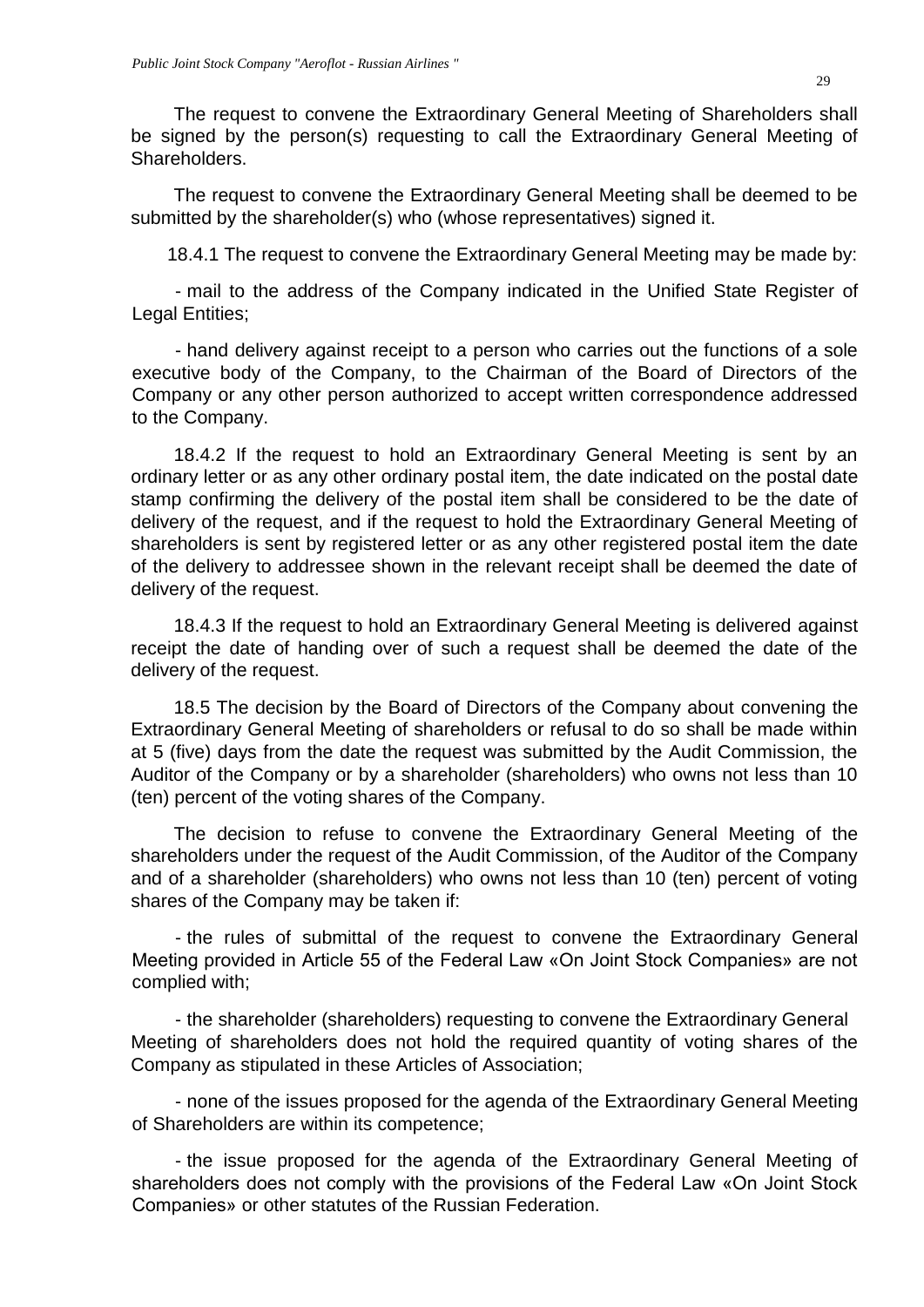18.6 The decision of the Board of Directors to convene the Extraordinary General Meeting of shareholders or a motivated refusal to convene the Extraordinary General Meeting of Shareholders shall be advised to the persons requesting to convene the Extraordinary General Meeting of shareholders not later than three days from the date of adoption of such a decision.

18.7 If during the established time the Board of Directors fails to make the decision to convene the Extraordinary General Meeting of Shareholders or the decision is made to refuse to convene the Extraordinary General Meeting of shareholders, the body of the Company or the persons requesting to convene the Extraordinary General Meeting of Shareholders may apply to a court to force the Company to hold an extraordinary general meeting of shareholders.

### **Article 19. The Board of Directors of the Company**

<span id="page-29-0"></span>19.1 The Board of Directors of the Company shall carry out the overall management of the Company business except the issues falling within the competence of the General Meeting of shareholders.

19.2 The competence of the Board of Directors of the Company shall cover the issues of overall management of the Company business except issues falling within the competence of the General Meeting of the Shareholders.

The following issues shall fall within the competence of the Board of Directors of the Company:

1) setting the priorities of the Company activities;

2) calling the Annual and Extraordinary General Meetings of Shareholders except for cases provided for by paragraph 18.7 of Article 18 of these Articles of Association;

3) approval of the agenda of the General Meetings of Shareholders;

4) determining the date of completing the list of persons entitled to attend the General Meeting of Shareholders and resolving other issues within the competence of the Board of Directors of the Company in relation to the preparation and conducting of the General Meeting of Shareholders;

5) increasing the Company's authorized capital by placing additional shares within the number of authorized shares;

6) placement by the Company of bonds and other issuable securities, and filing an application for the listing of the Company's shares and (or) issuable securities of the Company convertible into shares of the Company;

7) assessment of the value (pecuniary valuation) of assets, cost of placement and redemption of issuable securities;

8) redemption of shares, debentures and other securities placed by the Company in cases provided by the Federal Law "On Joint Stock Companies";

9) election of the General Director of the Company and early termination of his/her term of office;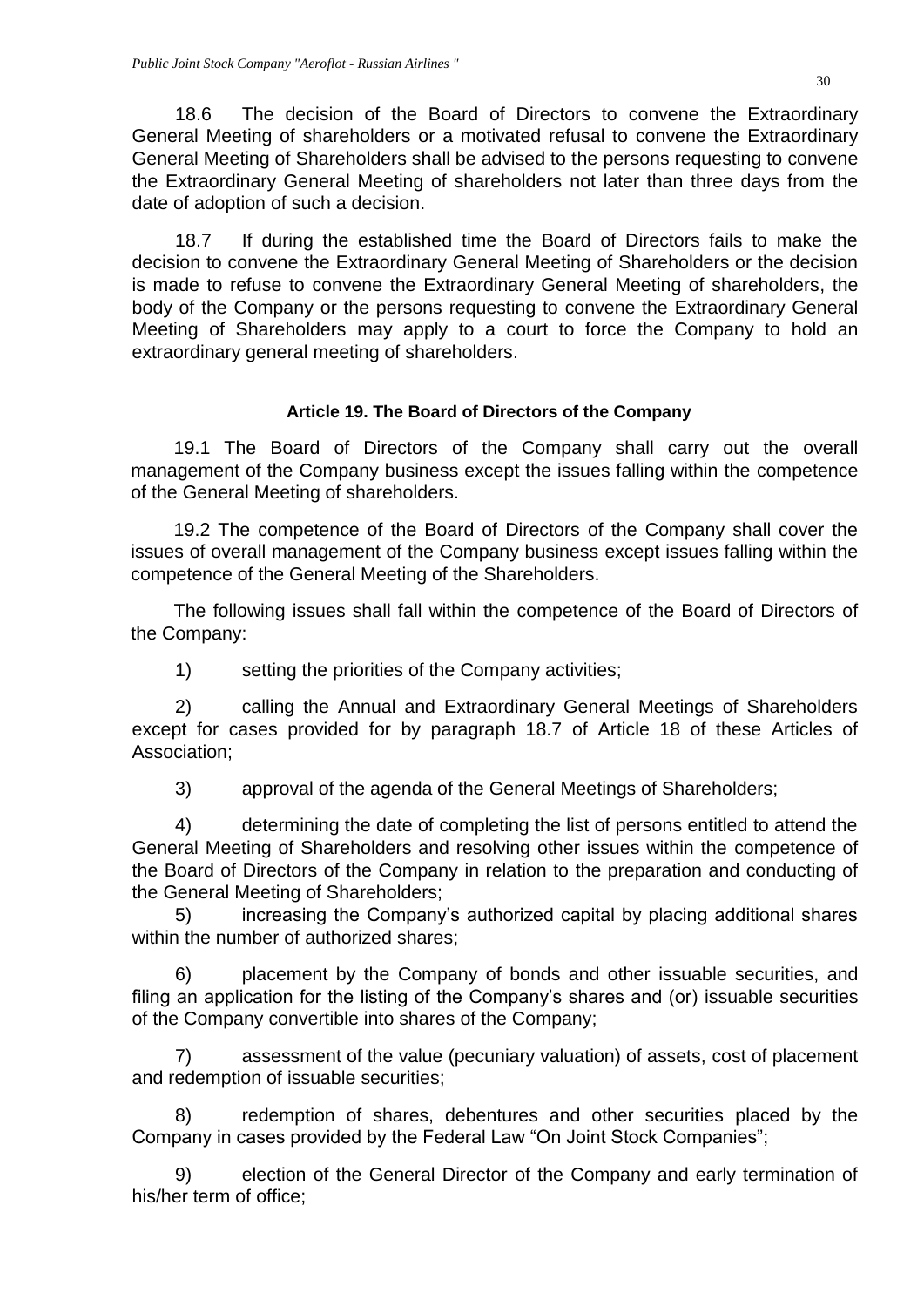10) determination of the numerical composition and the term of office of the Executive Board members;

11) determination of the amounts of remunerations and compensations payable to the General Director and to Members of the Executive Board of the Company, approval of terms and conditions of labor agreements concluded with them;

12) appointment of the members of the Executive Board and approval of candidates for the positions of deputies of the General Director under General Director's recommendation and early termination of their term of office;

13) recommendations on the amounts of remuneration and compensations payable to the members of the Audit Commission and of the Board of Directors, and determining of the amount of fees payable to the Company Statutory Auditor;

14) recommendations on the amount of dividends on shares and the order of payment thereof;

15) use of the reserve and other funds of the Company;

16) approval of the internal documents of the Company regulating the operations of the Board of Directors and commissions of the Board of Directors of the Company, except for the Provisions on Board of Directors of the Company as well as the general policy of risk management and internal control of the Company, defining the principles and approaches to organizing the system of risk management and internal control in the Company;

17) setting up branch offices, opening of Company's representative offices and termination of operations thereof;

18) making amendments to the Company's Articles of Association in relation to setting up of branches and opening of representative offices of the Company and liquidation thereof;

19) adopting resolutions in relation to the Company's participation and termination of participation in subsidiary companies as well as in any other organizations, except for cases specified in subparagraph 18 of paragraph 1 of Article 48 of the Federal Law "On Joint Stock Companies";

20) approval of major transactions (including loans, credits, pledges, guaranties) or several interconnected transactions involving assets the value of which amounts to 25 (twenty-five) to 50 (fifty) percent of the balance sheet value of the Company's assets as assessed using the Company's financial statements at the latest reporting date in the order provided in Article 79 of the Federal Law "On Joint Stock Companies";

21) approval of transactions provided in Chapter XI of the Federal Law "On Joint Stock Companies";

22) approval of a transaction or several interconnected transactions (including loans, credits, pledges, guaranties), other than transactions carried out in the course of the Company's regular business operations, in connection with a purchase, alienation or possible alienation by the Company directly or indirectly of assets the total value of which exceeds 100,000,000 (one hundred million) US dollars (or equivalent of the said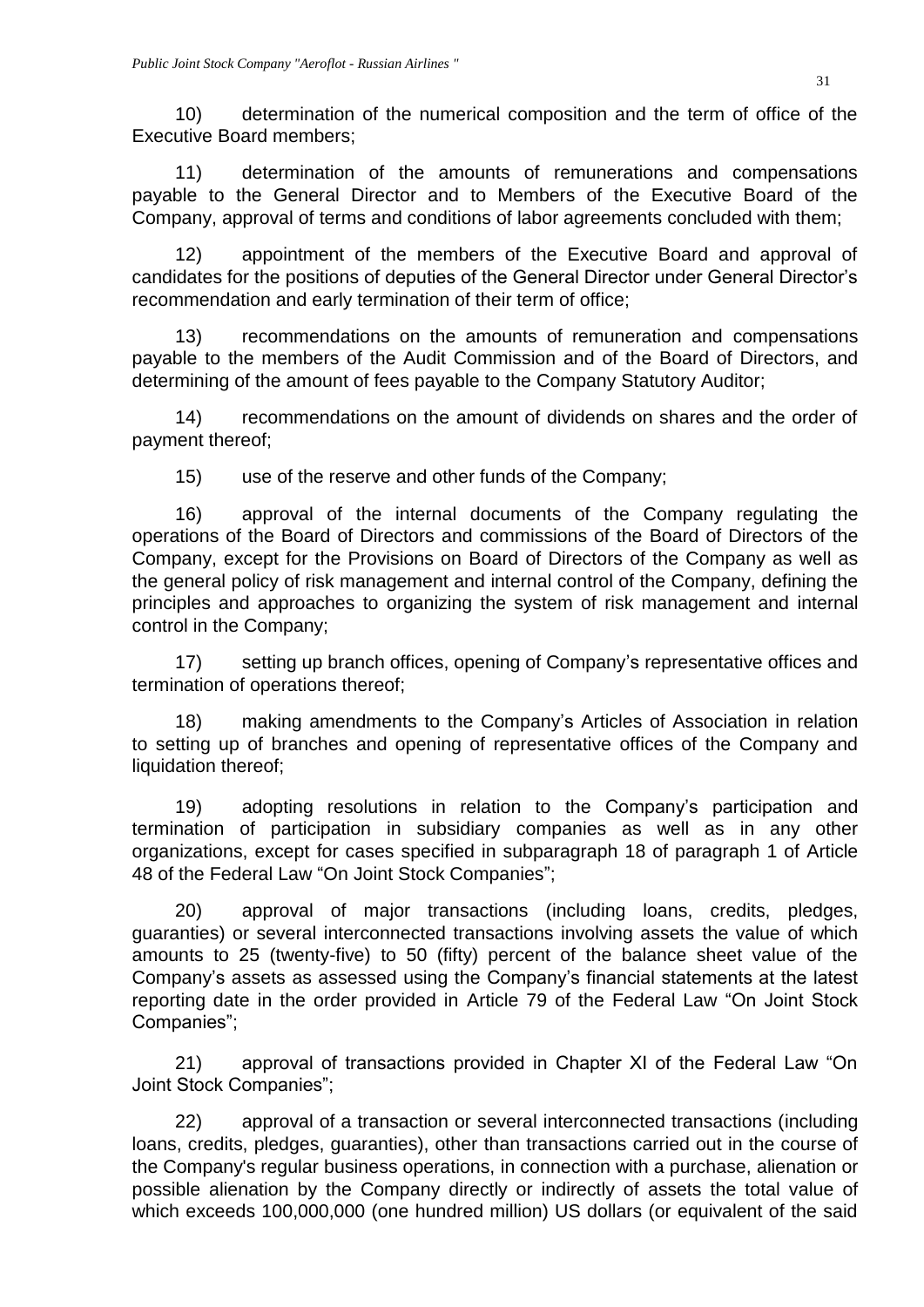amount) at the date of the decision on the approval of the relevant transaction and is less than 25 (twenty-five) percent of the balance sheet value of the Company's assets assessed according to the Company's financial statements at the latest reporting date, as well as approval of transactions for sale and purchase of aircraft, financial lease (leasing) of aircraft, long term leasing of aircraft (above 1 year), aircraft mortgage as a security for financing and refinancing of credits, except for cases when such transactions are approved in the order established for approval of major transactions or transactions involving specific interests;

23) determining the position of the Company and its representatives during consideration by governing bodies of its subsidiaries of an acquisition of shares (participatory interests) in other business entities, including at their establishment, if the transaction price is equal to or greater than 15 percent of the book value of the assets of the subsidiary determined from its financial statements as at the latest reporting date;

24) determining the position of the Company and its representatives during the consideration by the management bodies of subsidiaries of approval of a transaction or a series of related transactions of subsidiary companies (including loan, credit, mortgage, guarantee), except for transactions made in the course of their ordinary business activities related to the acquisition, alienation or possible alienation by a subsidiary, directly or indirectly, of assets, the cost of which exceeds 100,000,000 (one hundred million) US dollars (or its equivalent) as of the date of the decision on the approval of the relevant transaction

25) approval of the appointment of the Specialized Registrar of the Company and the terms and conditions of the contract therewith and termination of the contract with it:

26) approval of the plan of production, commercial, financial and economic activity, budget, including funding the capital investments of the Company;

27) approval of the organizational structure of the Company;

28) taking decisions on alienation by the Company of treasury shares and quasi-treasury shares

29) other matters provided by the Federal Law "On Joint Stock Companies" and these Articles of Association.

Issues within the competence of the Board of Directors of the Company shall not be delegated for resolution to executive bodies of the Company.

19.3 The members of the Board of Directors of the Company shall be elected by the General Meeting of Shareholders in the order provided by the Federal Law «On Joint Stock Companies» and by the Articles of Association of the Company for the term until the next Annual General Meeting of Shareholders in the quantity of 11 (eleven) persons.

If the Annual General Meeting of shareholders was not conducted within the time limits stipulated in paragraph 16.1 of Article 16 hereof the powers of the Board of Directors of the Company shall expire with the exception of powers related to the preparation, convening and conducting the Annual General Meeting of shareholders.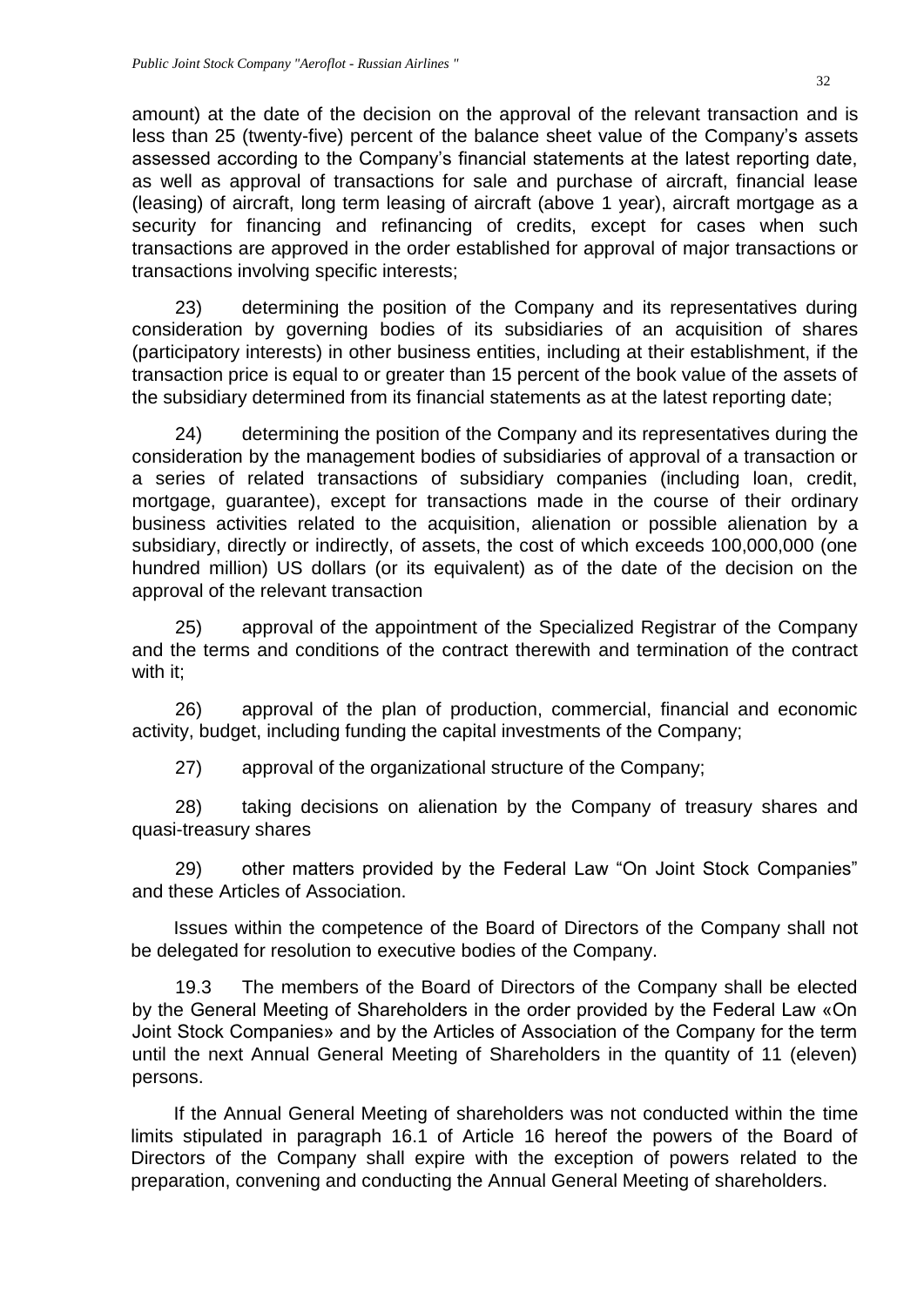Persons elected to the Board of Directors of the Company can be reelected any number of times without limitation.

Only a natural person can be a member of the Board of Directors of the Company. A member of the Board of Directors may not be a shareholder of the Company.

19.4 Elections of the members of the Board of Directors are carried out by a cumulative vote. The cumulative vote means that the number of votes belonging to each shareholder is multiplied by the number of persons nominated for election to the Board of Directors, and a shareholder shall have the right to cast the resultant number of votes thus belonging to him/her/it for one nominee or distribute them among two or more nominees.

The nominees who received the largest number of votes shall be deemed elected to the Board of Directors of the Company.

19.5. The number of the members of the Executive Board shall not be more than a quarter of the total number of members of the Board of Directors and none of the members of the Executive Board can be the Chairman of the Board of Directors of the Company.

The requirements to the persons elected to the Board of Directors of the Company may be determined by the Provisions on the Board of Directors of PJSC "Aeroflot".

19.6 The Board of Directors shall elect the Chairman of the Board of Directors from among its members by a majority vote of the total number thereof.

The Board of Directors of the Company shall have the right to reelect its Chairman at any time by a majority of votes of the total number of the members of the Board of Directors of the Company.

The Chairman of the Board of Directors of the Company shall organize its activity call meetings of the Board of Directors of the Company and preside at the meetings of the Board of Directors, arrange the taking of minutes of the meetings and preside at the General Meetings of the Shareholders.

In the absence of the Chairman of the Board of Directors of the Company his/her functions shall be carried out by one of the members of the Board of Directors of the Company by the decision of the Board of Directors of the Company.

19.7 By the decision of the General Meeting of Shareholders the members of the Board of Directors of the Company during their term may be paid a remuneration and (or) compensations for expenses connected with the discharge of their duties of members of the Board of Directors.

19.8 The Board of Directors, by the majority of votes of its members, shall appoint the Executive Secretary who shall be responsible for arrangements for and dispatch of business of the meetings of the Board of Directors, administration of affairs of the General Meetings of Shareholders and of the meetings of the Board of Directors, for the taking of the minutes of the General Meetings of Shareholders and minutes of the meetings of the Board of Directors of the Company as well as for signing and providing extracts from the said minutes.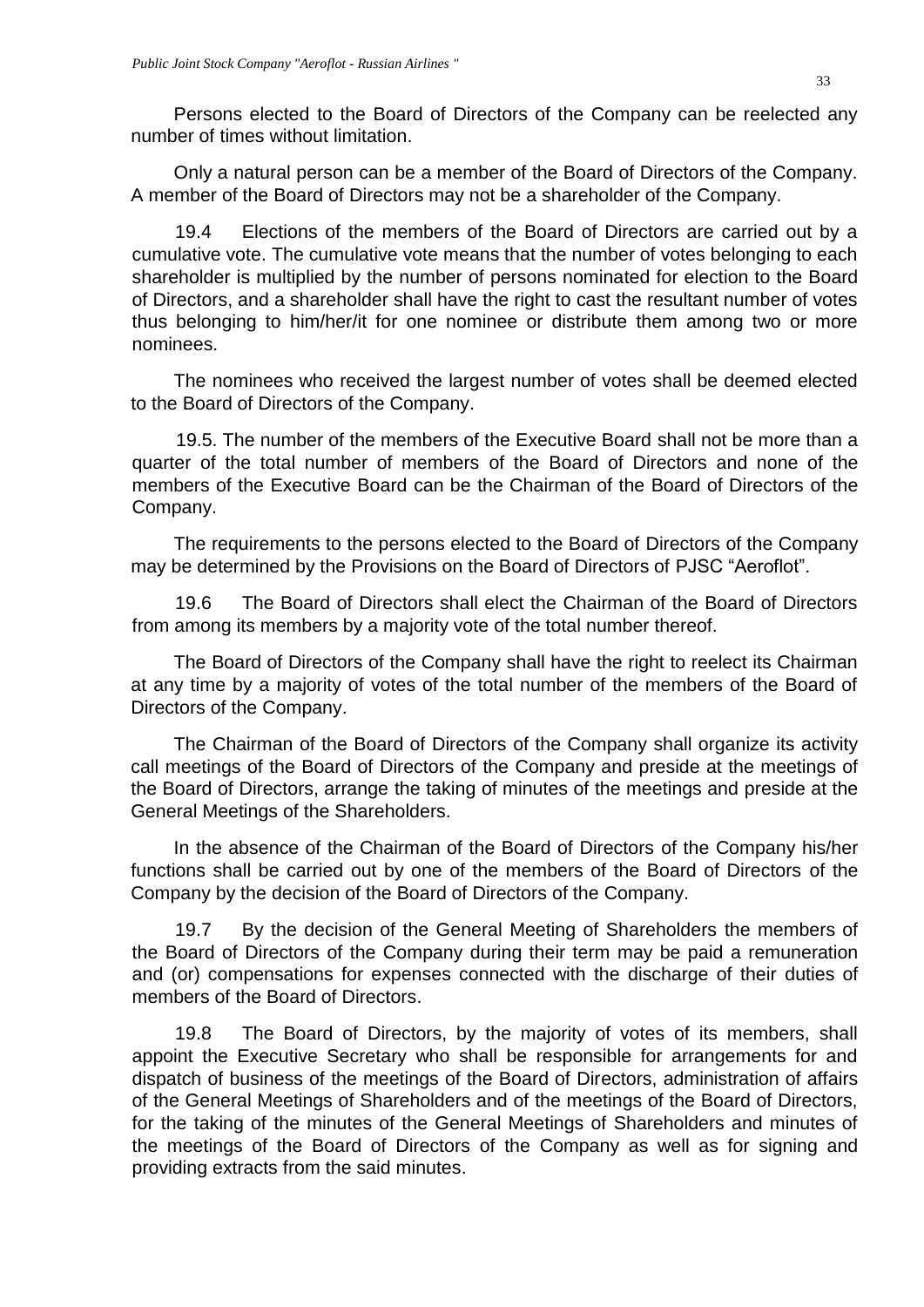The General Director on behalf of the Company shall conclude a labor agreement with the Executive Secretary the terms and conditions of which are subject to the approval by the Board of Directors of the Company.

The Administration of the Board of Directors headed by the Executive Secretary of the Board of Directors shall be responsible for the management of affairs of the Board of Directors. The Board of Directors shall approve the numerical composition of the Administration of the Board of Directors and the amount of remunerations payable to employees thereof.

Financing of the Board of Directors Administration and any events carried out by the Board of Directors shall be provided from the funds of the Company.

#### **Article 20. Meetings of the Board of Directors of the Company**

<span id="page-33-0"></span>20.1. Meetings of the Board of Directors shall be called as necessary, but at least once a month. The meetings of the Board of Directors shall be called by the Chairman of the Board of Directors of the Company at its own initiative, following a request by any member of the Board of Directors, of the Audit Commission or the Statutory Auditor, an executive body of the Company and of shareholders possessing at least 10 (ten) percent of the voting shares of the Company.

20.2. A notice of a meeting of the Board of Directors of the Company together with the agenda and materials for all items on the agenda shall be given to the members of the Board of Directors of the Company not later than 10 (ten) days prior to the date of the meeting, and in exceptional cases, as well as in the case provided for in paragraph 18.5. of article 18 of these Articles of Association, not later than 4 days prior to the meeting.

Materials pertaining to the Board of Directors meetings' agenda issues that contain commercial or business secrets, any other confidential information shall be considered by the Board of Directors Members directly at the meetings of the Board. For that end the Members of the Board (or their formally authorized representatives) are provided an opportunity to preliminarily familiarize themselves with such materials in the Administration of the Board of Directors.

20.3 The Board of Directors may adopt decisions by absentee voting.

20.4 The quorum for meeting of the Board of Directors of the Company shall be deemed present if it is attended by at least half of the total number of the elected members of the Board of Directors of the Company.

A written opinion of a member of the Board of Directors who failed to attend the meeting shall be taken into account when assessing the presence of quorum and counting vote returns on the agenda items.

In case the number of the members of the Board of Directors of the Company becomes less than the quantity of the quorum required as provided above the Board of Directors of the Company shall be required to call an Extraordinary General Meeting of Shareholders to elect new members to the Board of Directors. The remaining members of the Board of Directors of the Company shall be authorized to make decisions only in relation to the convening of the said Extraordinary General Meeting of Shareholders.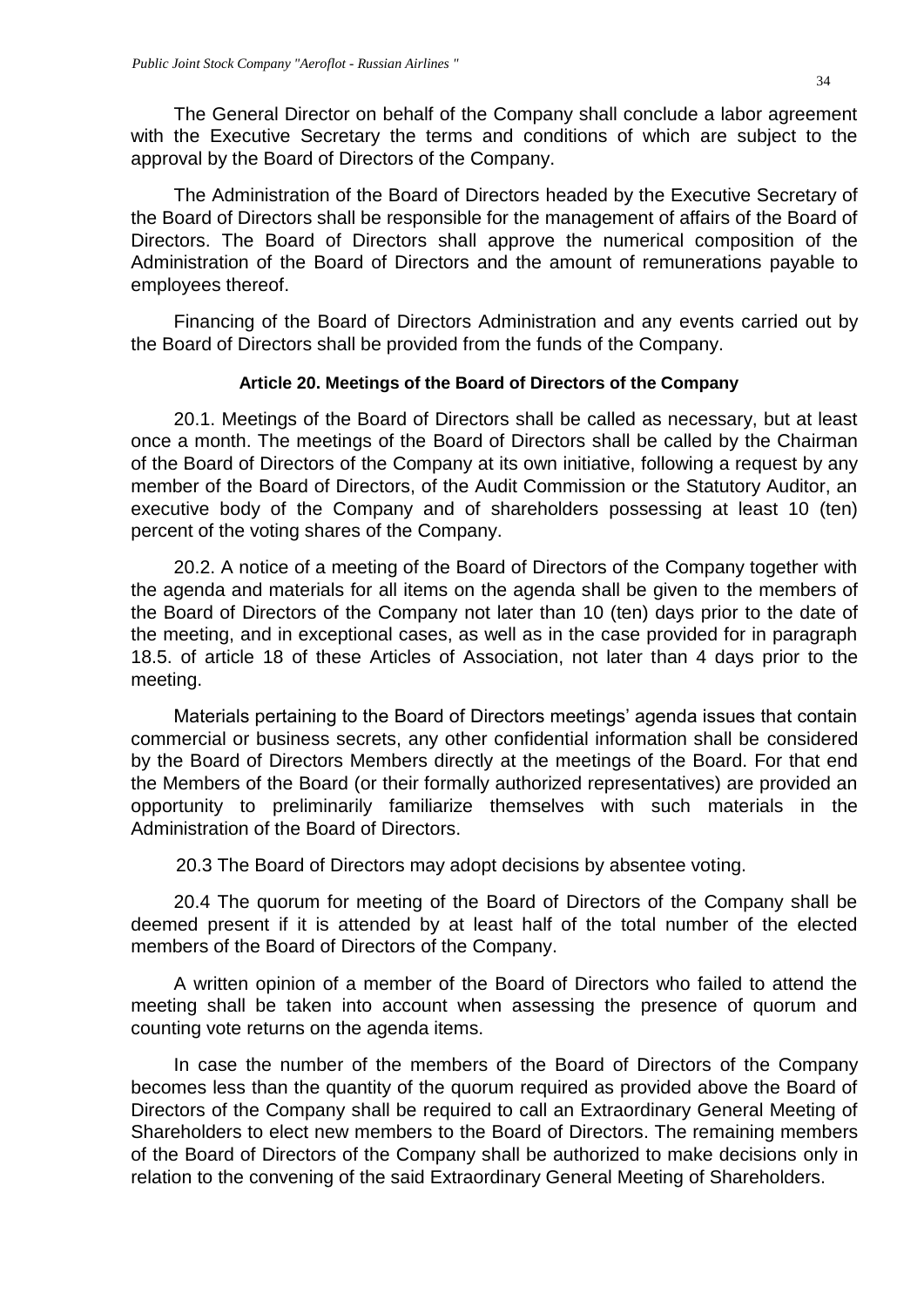20.5. Decisions at the meetings of the Board of Directors of the Company shall be made by the majority of votes of the members of the Board of Directors in attendance at the meeting unless otherwise provided by the Federal Law "On Joint Stock Companies" or these Articles of Association.

Decision on issues provided for by subparagraphs 3, 9, 14 of paragraph 19.2 of article 19 hereof shall be made by a simple majority of votes of the total number of members of the Board of Directors.

Decisions on approval of the transactions referred to in subparagraph 20 of Article 19 hereof shall be adopted by all members of the Board of Directors unanimously, the votes of the exiting members of the Board being disregarded. If no unanimous accord of the Board of Directors of the Company is achieved on the issue of approval of such a transaction, following a decision of the Board of Directors of the Company the issue of approval of such a transaction may be proposed for resolution by the General Meeting of shareholders. In this case the resolution on approval of such a transaction shall be adopted by the General Meeting of shareholders by the majority of votes of shareholders – holders of voting shares participating in the General Meeting of shareholders.

Decisions on the approval of a transaction in relation of which there are any interested parties shall be adopted by the majority of votes of independent directors who have no interest in the proposed transaction. Should all the members of the Board of Directors be deemed to be interested parties and / or not independent directors the transaction may be approved by decision of the General Meeting of Shareholders adopted in the order provided in paragraph 4 of Article 83 of the Federal Law "On Joint Stock Companies".

In resolving issues of the agenda of the Board of Directors of the Company every member of the Board of Directors of the Company shall have one vote.

No transfer of the voting right by any member of the Board of Directors of the Company to another person including another member of the Board of Directors of the Company shall be allowed.

In making the decision in case of a tie vote of the members of the Board of Directors of the Company the vote of the Chairman of the Board of Directors of the Company shall be the casting vote.

20.6. Minutes are taken at the meetings of the Board of Directors of Directors.

The minutes of a meeting of the Board of Directors shall be completed not later than 3 (three) days following the Meeting and upon its signing a copy thereof shall be delivered to every member of the Board of Directors.

The minutes of the meeting shall contain: the venue and time of the meeting; the attendance list; the agenda of the meeting; the issues put to vote and the vote returns on each issue and the resolutions adopted.

The minutes of a meeting of the Board of Directors shall be signed by person chairing the meeting who is responsible for the accuracy of the contents of the minutes.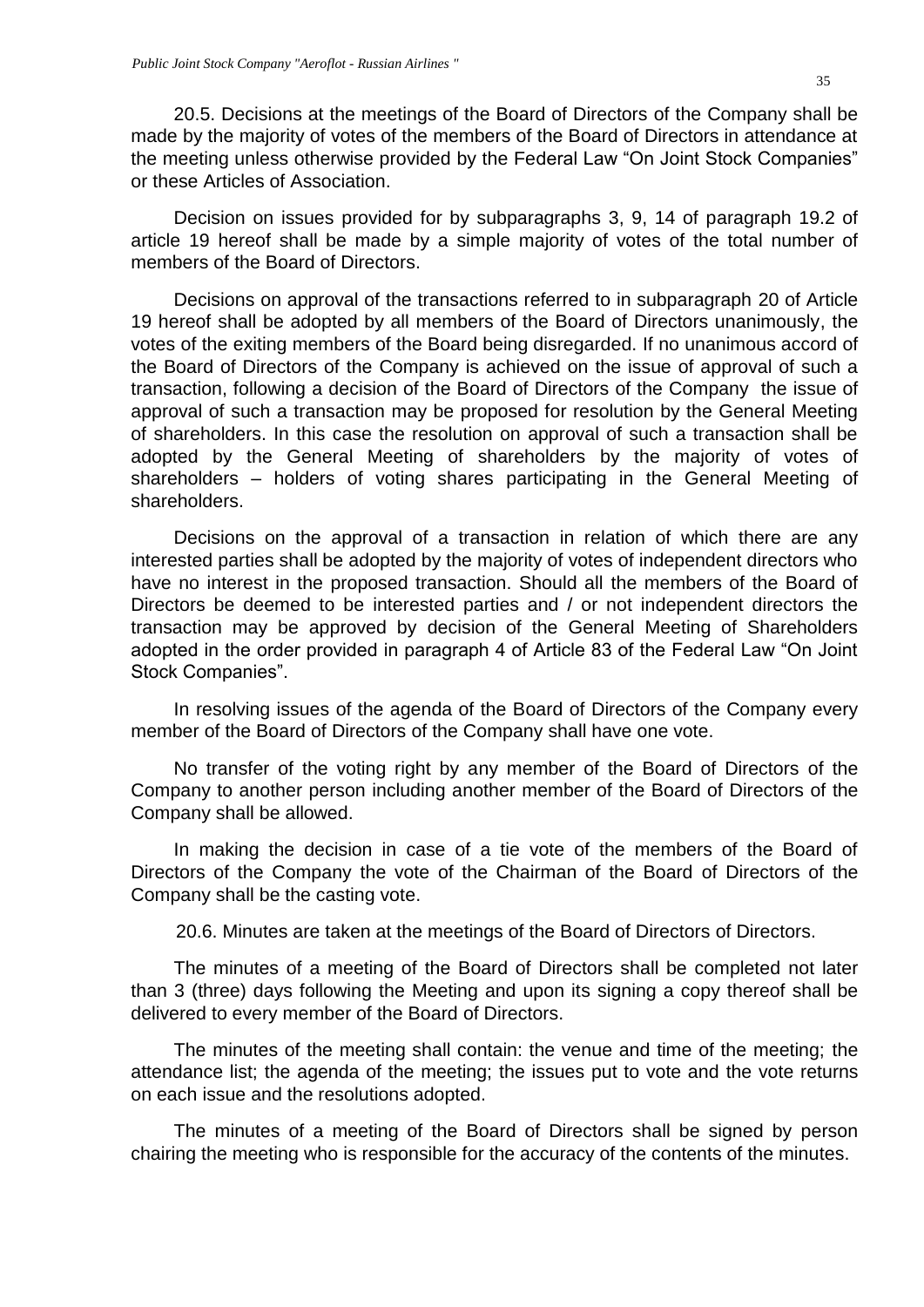#### **Article 21. Executive Bodies of the Company**

<span id="page-35-0"></span>21.1 The management of the current business of the Company shall be carried out by the sole executive body of the Company, i.e. by the General Director, and by the collective executive body of the Company, i.e. by the Executive Board. The Executive Bodies shall be accountable to the Board of Directors and to the General Meeting of Shareholders.

The General Director shall also have the functions of the Chairman of the Executive Board.

The Executive Board of the Company shall be formed and its powers shall be terminated before the term by the decision of the Board of Directors of the Company.

21.2 The General Director shall be elected by the Board of Directors for the term not exceeding 5 years.

The Board of Directors shall have the authority to early terminate the powers of the General Director having fulfilled the terms and conditions of the labor agreement with him/her.

Under the decision of the General Meeting of Shareholders the powers of the General Director may be delegated under a contract to a commercial organization (managing organization) or to an individual entrepreneur (manager). The decision about the delegation of the General Director's powers to a managing organization or to a manager shall be made by the General Meeting of Shareholders only under the proposal of the Board of Directors of the Company.

21.3 The competence of the executive bodies of the Company shall include all issues related to the running of current activities of the Company other than the issues within the competence of the General Meeting of Shareholders or the Board of Directors of the Company.

The executive bodies of the Company shall be responsible to ensure the execution of the decisions adopted by the General Meeting of Shareholders and by the Board of Directors of the Company.

21.4 The Executive Board shall act pursuant to the Articles of Association and the Provisions on the Executive Board as approved by the General Meeting of Shareholders. Within the competence of the Executive Board shall fall the following issues:

1) adopting decisions in relation to the issues of the current Company business and economic activities as proposed by the Board of Directors and the General Director, with the exception of matters falling within the competence of the General Meeting of Shareholders or the Board of Directors of the Company. The Executive Board has the right to seek recommendations from the Board of Directors in relation to taking a decision on any matter connected with the Company's activity;

2) preparing recommendations for the Board of Directors and the General Director on issues concerning conclusion of transactions referred to in subparagraphs 21 to 23 of paragraph 19.2 of article 19 and by subparagraph 12 of paragraph 21.5 of Article 21 of these Articles of Association;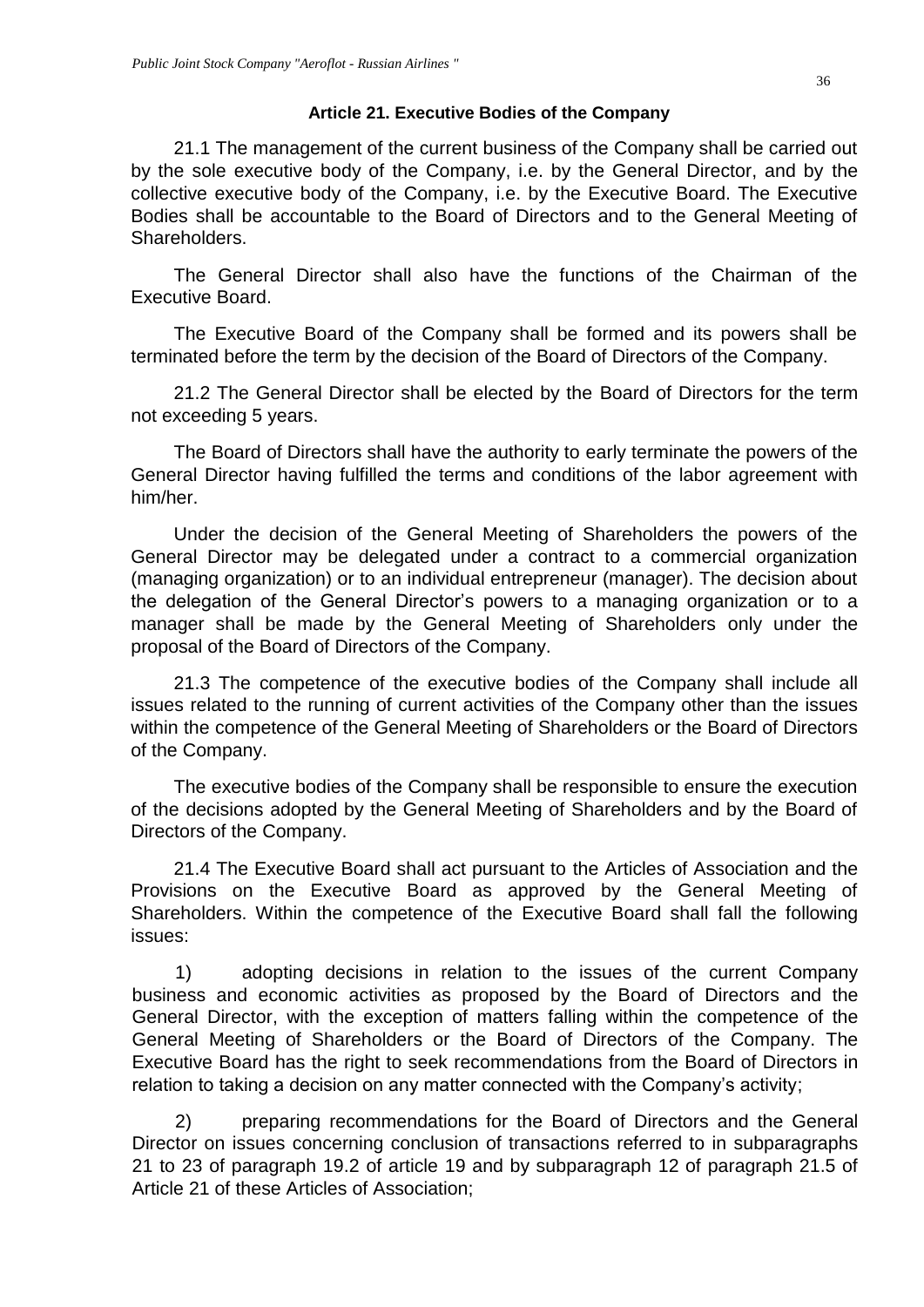3) adopting decisions on taking or giving loans, taking credits, guaranties, providing other types of securities both for the liabilities of the Company and for the benefit of third parties if the issues do not fall within the competence of the General Meeting of shareholders or the Board of Directors of the Company;

4) preparing and submitting to the Board of Directors of the Company annual business plans for the Company, annual reports, annual accounting statements including profit and loss statements (profit and loss accounts) and other reporting documents;

5) regular informing the Board of Directors of the Company on the financial status of the Company, implementation of the priority programs, transactions and decisions that may materially affect the state of affairs of the Company;

6) providing for administrative and technical support of the work of the General Meeting of shareholders, the Board of Directors, the Audit Commission of the Company;

7) submitting estimations of cost for arranging and conducting General Meetings of Shareholders of the Company for approval by the Board of Directors of the Company;

8) analyzing and summarizing the results of operation of separate structural departments of the Company and preparing recommendations on improving the operation of both structural departments of the Company and the Company as a whole;

9) approval of internal documents of the Company as proposed by the General Director (except for documents subject to approval by the General Meeting of Shareholders and the Board of Directors of the Company);

10) taking decisions on other issues of financial and business activities of the Company before submitting those issues for review by the Board of Directors.

The quorum for meeting of the Executive Board of the Company shall be at least half of the total number of the elected members of the Executive Board. Decisions of the Executive Board of the Company shall be adopted by a majority vote of the Executive Board of the Company participating in the meeting, unless otherwise provided by the Federal Law "On Joint-Stock Companies" or these Articles of Association. In case of equality of votes when adopting a resolution the vote of the Chairman of the Executive Board shall be decisive.

21.5 The General Director shall act on behalf of the Company without any power of attorney, namely:

1) shall ensure implementation of the General Meeting of Shareholders' and of the Board of Directors' resolutions;

2) shall carry out the day-to-day management of the Company in compliance with the main objectives of the Company;

3) shall approve the staff list;

4) shall dispose of the Company assets to provide for its day-to-day activities within the limits established by the legislation of the Russian Federation and these Articles of Association;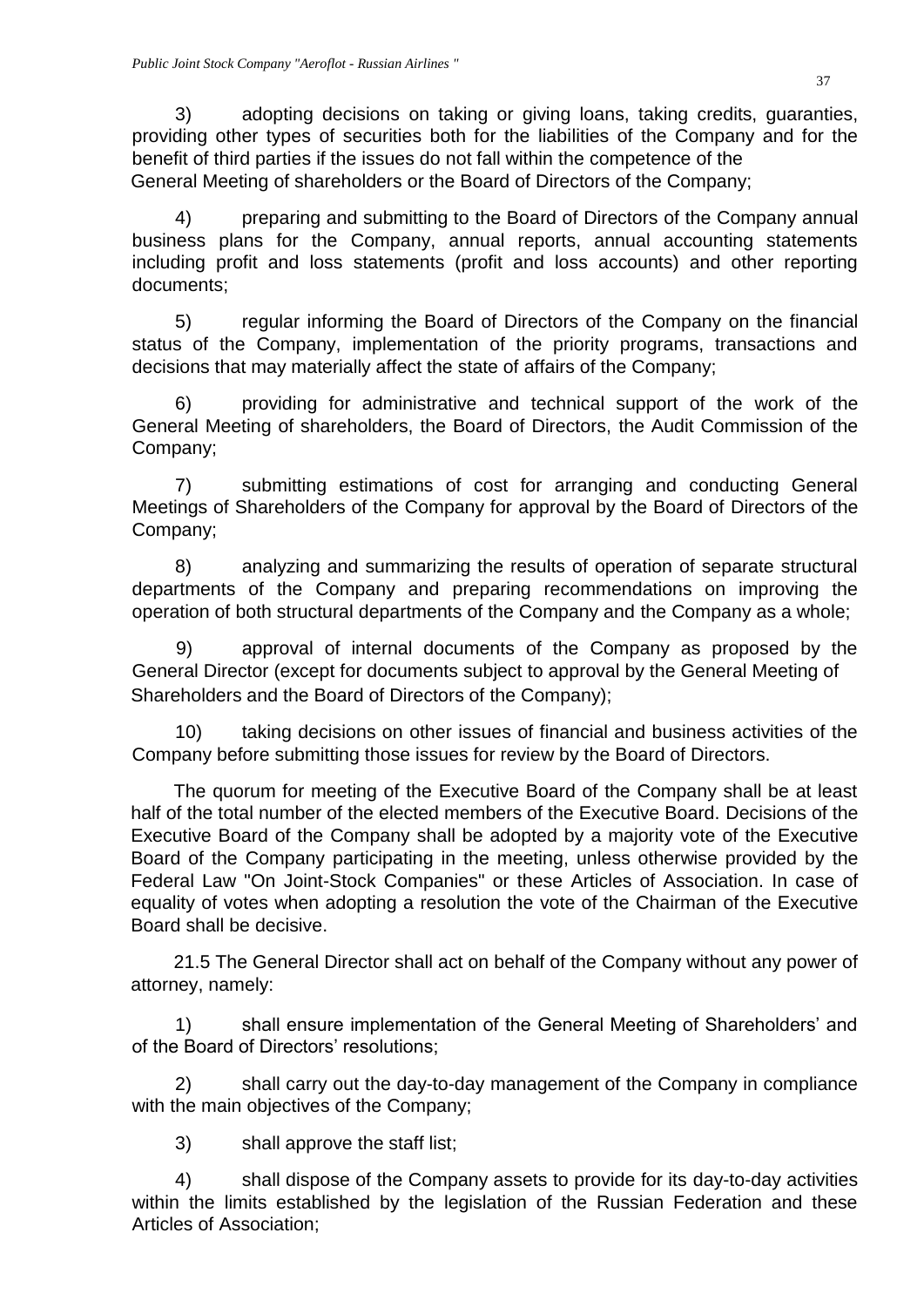5) shall represent the Company in any agencies, companies and organizations both in the Russian Federation and abroad including foreign countries;

6) shall appoint deputies of the General Director upon approval of relevant nominees by the Board of Directors, assign duties between them, determine their powers and authority;

7) shall conclude labor agreements with the employees of Company, apply incentives and penalties to the staff members;

8) shall issue orders and instructions mandatory for execution by all Company employees;

9) shall represent the Executive Board's positions at general meetings and meetings of the Board of Directors;

10) in the capacity of the Chairman of the Executive Board, shall manage its operation, call meetings and determine the agenda for every meeting;

11) shall submit to the Board of Directors of the Company for approval proposals for personal composition of the Executive Board;

12) shall conclude transactions or several interrelated transactions in relation to the acquisition or alienation or possible alienation by the Company directly or indirectly of assets of the value of up to \$100,000,000 (one hundred million) U.S. dollars (or the equivalent of this amount in any other currency as at the date the decision on approval of such transaction is made) unless this issue falls within the competence of the General Meeting of Shareholders, the Board of Directors or the Executive Board of the Company and shall ensure the discharge of obligations assumed by the Company in relation to such transactions;

13) shall issue powers of attorney on behalf of the Company. The General Director shall not be authorized to delegate his / her powers under any power of attorney in relation to execution of transactions subject to approval by the managing bodies of the Company failing the said approval;

14) shall arrange accounting and accounting (financial) reporting of the Company;

15) shall submit annual reports and other financial statements to relevant agencies;

16) shall arrange publication in mass media of information as required by the Federal Law "On Joint Stock Companies" and by other regulations;

17) shall have the right to delegate some of the General Director' powers to persons carrying out managerial functions in the Company;

18) shall carry out any actions required to accomplish the objectives of Company and ensuring its normal operation in accordance with the applicable legislation of the Russian Federation and these Articles of Association other than the functions assigned by the Federal Law "On Joint Stock Companies" and these Articles of Association to other managing bodies of the Company;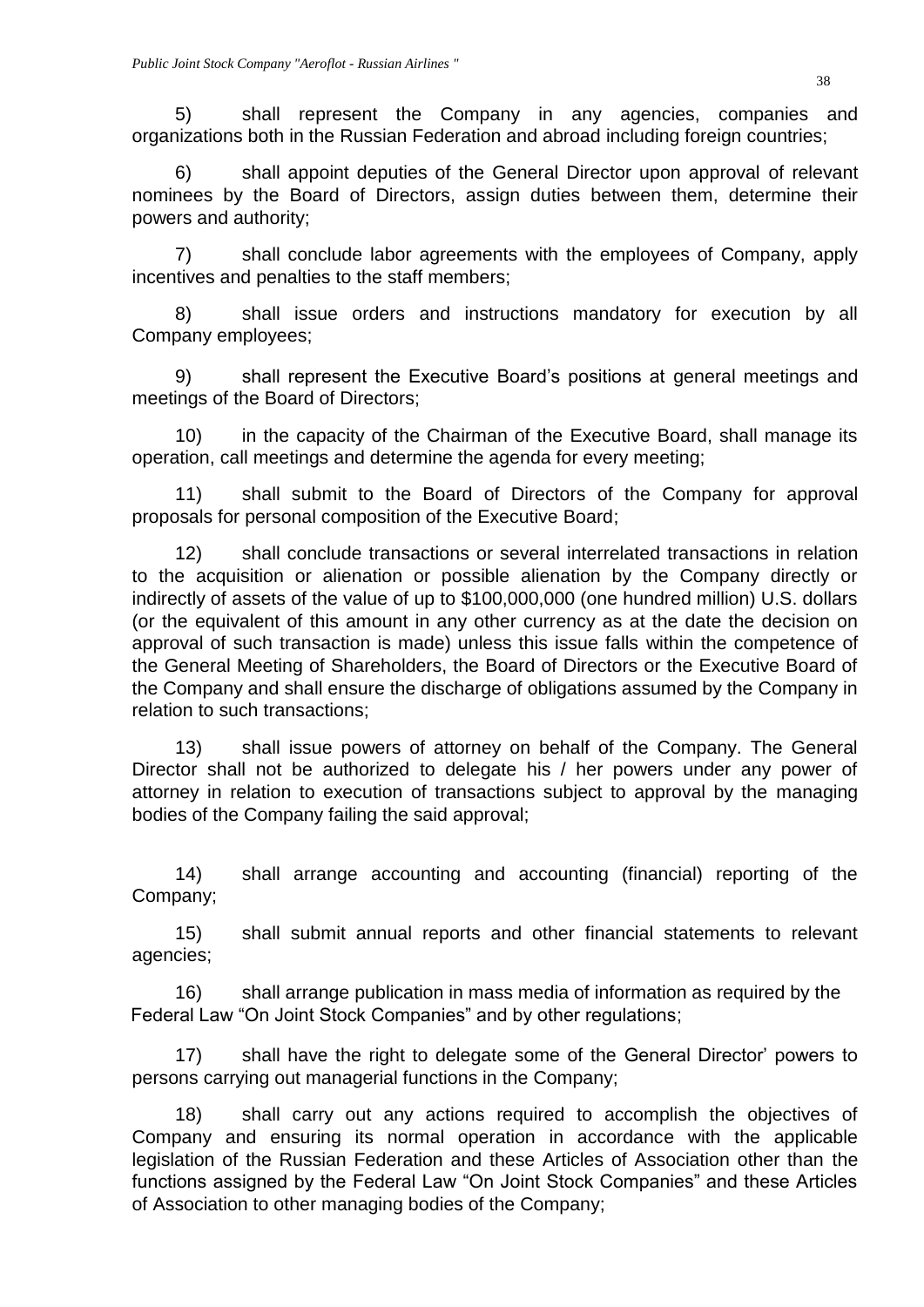19) shall determine the list of positions to be filled by contest and the procedure of appointment to those positions;

20) shall appoint a person from among the deputies of the General Director to carry out duties of the General Director in case the latter if absent from his/her office due to any reason including vacations, business trips or illness.

21.6 The rights and responsibilities of the General Director of the Company, members of the Executive Board of the Company shall be stipulated by the labor agreements concluded by the Company with each of them.

The labor agreement with the General Director on behalf of the Company shall be signed by the Chairman of the Board of Directors of the Company (or by a person authorized by the Board of Directors of the Company), and with the members of the Executive Board of the Company – by the General Director. The agreements shall be signed for a term not exceeding 5 (five) years.

The relations between the Company and the General Director of the Company and the members of the Executive Board of the Company shall be subject to the Russian Federation labor legislation to the extent it does not run contrary to the provisions of the Federal Law "On Joint Stock Companies".

The General Director of the Company and members of the Executive Board of the Company may hold positions in managing bodies in other organizations only under the consent of the Board of Directors of the Company.

21.7 The Board of Directors of the Company may at any time make a decision about early termination of the term of the General Director, members of the Executive Board of the Company, deputies of the General Director and about formation of new executive bodies.

21.8 Minutes shall be kept at the meetings of the Executive Board of the Company. The minutes of any meeting of the Executive Board of the Company shall be made available to the members of the Board of Directors of the Company, the Audit Commission of the Company, the Executive Board, the Statutory Auditor of the Company upon their request.

The meetings of the Executive Board of the Company shall be arranged by the General Director of the Company who signs all documents on behalf of the Company and minutes of the meetings of the Executive Board of the Company, acts on behalf of the Company without a power of attorney in accordance with the decisions of the Executive Board of the Company adopted within its competence.

Transfer of the right to vote by a member of the Executive Board of the Company to another person including other members of the Executive Board of the Company shall be prohibited.

# <span id="page-38-0"></span>**Article 22. Liabilities of the Members of the Board of Directors, the General Director, the Members of the Executive Board, and Persons Interested in the Execution of a Transaction by the Company**

22.1 Members of the Board of Directors of the Company, the General Director of the Company, members of the Executive Board of the Company as well as the managing organization or the executive manager in implementing their rights and duties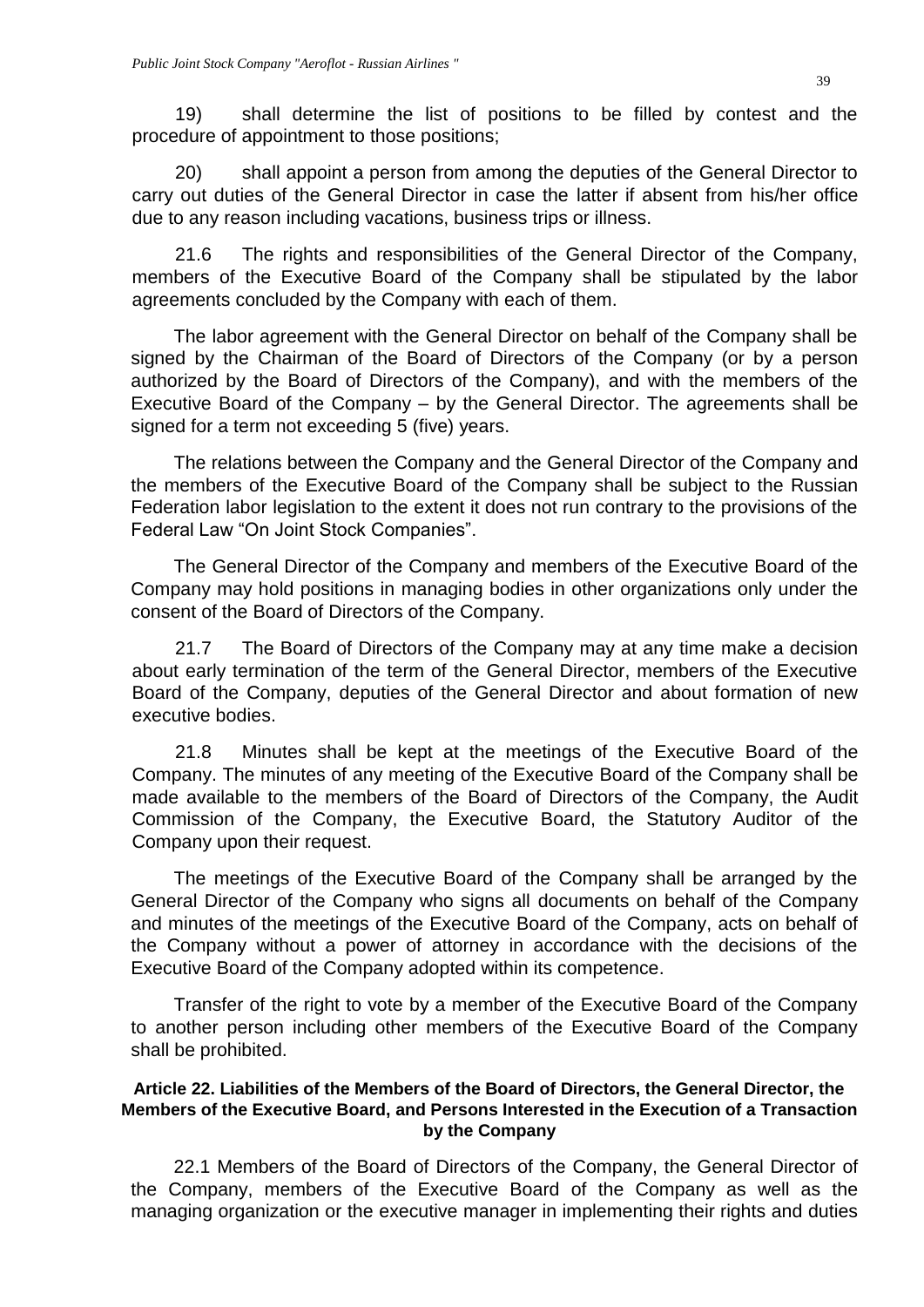shall act in the best interests of the Company, use their rights and discharge their duties in relation to the Company reasonably and in good faith.

22.2 Members of the Board of Directors of the Company, the General Director of the Company, members of the Executive Board of the Company as well as the managing organization or the manager shall be liable to the Company for any losses caused by their culpable actions (inaction).

Members of the Board of Directors of the Company and the Executive Board of the Company who did not take part in the vote or voted against the decision that caused the damages to the Company shall not be liable.

22.3 When assessing the grounds and the extent of the liability of the members of the Board of Directors of the Company, the General Director, and members of the Executive Board, normal business practices and other circumstances affecting the business shall be taken into account.

22.4 If pursuant to the provisions of this Article several persons are held liable they shall bear joint liability to the Company.

Representatives of the government or a municipal unit in the Board of Directors shall bear the same liability as provided in this Article for other members of the Board of Directors.

22.5 Any transaction involving interested persons shall be made in accordance with the requirements and the order provided by the Federal Law "On Joint Stock Companies". The persons deemed to be interested in entering into such transaction shall have no right to receive directly or indirectly any remuneration for exerting influence on the decision making by the Board of Directors, the General Director, the Executive Board of the Company in the process of reviewing a transaction they are interested in.

22.6. Members of the Board of Directors of the Company and persons holding positions in the managing bodies of the Company during their term of office in this capacity shall have no right to establish or participate in enterprises competing with the Company.

22.7 The General Director of the Company shall be liable for organizing the work and creating conditions in the Company required to protect the information, which is a state secret, and for any violation of access limitations imposed by the legislation concerning familiarization with information constituting a state secret.

Members of the Board of Directors of the Company must prevent any public disclosure of the commercial and business information, other confidential information found in the materials on the issues in the agenda of meetings of the Board of Director of the Company before a relevant decision in relation thereof is adopted. Members of the Board of Directors of the Company shall ensure that all and any measures to prevent potential public disclosure of the said information by their subordinates having access to the materials related to the agenda of meetings of the Board of Director of the Company have been taken.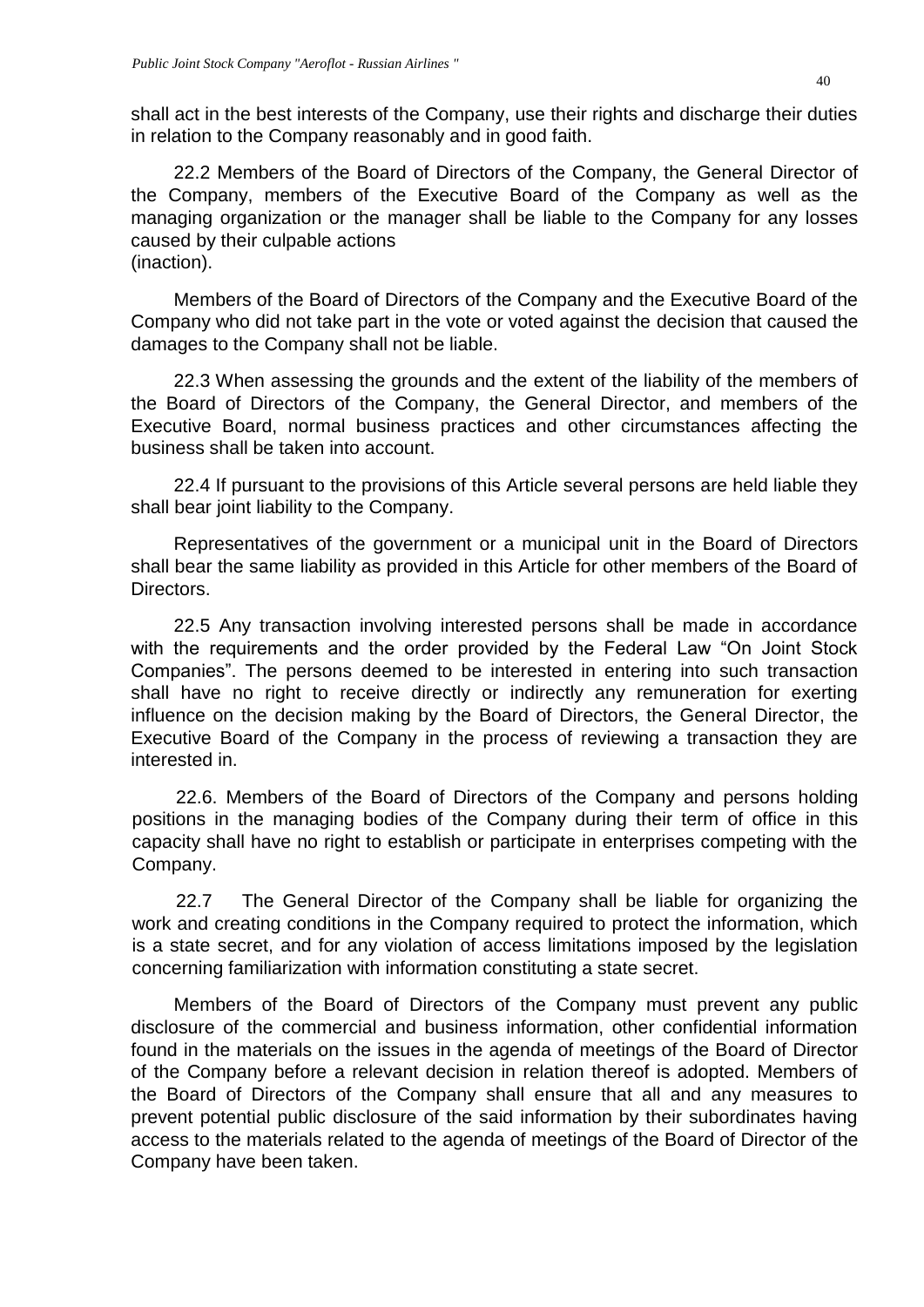# **Article 23. Supervision over Financial and Economic Activity of the Company**

<span id="page-40-0"></span>23.1 To supervise financial and business activities of the Company the General Meeting of the shareholders in compliance with these Articles of Association shall elect the Audit Commission of the Company composed of 5 (five) members until the next annual meeting of shareholders.

23.2 The competence and the proceedings of the Audit Commission of the Company shall be described in the Provisions on the Audit Commission of OJSC «Aeroflot» that is subject to approval of the General Meeting of Shareholders.

23.3 The auditing of financial and business activities of the Company shall be carried out for the results of the Company's activity for each year, as well as at any time by an initiative of the Audit Commission, by the decision of the General Meeting of Shareholders, the Board of Directors of the Company or at the request of a shareholder (shareholders) possessing in aggregate no less than 10 (ten) percent of voting shares of the Company.

23.4 Under the request of the Audit Commission of the Company persons holding positions in the managing bodies of the Company must submit documentation on financial and business activities of the Company.

23.5 The Audit Commission of the Company shall have the right to make a request to convene an Extraordinary General Meeting of shareholders.

23.6 Members of the Audit Commission of the Company cannot be at the same time members of the Board of Directors of the Company or hold other positions in the managing bodies of the Company.

23.7 Shares in possession of the members of the Board of Directors of the Company or of persons who hold positions in the managing bodies of the Company shall have no vote right at the elections of members to the Audit Commission of the Company.

23.8 The Audit Commission of the Company shall issue a report on the results of the audit of financial and business activities of the Company, that shall contain:

 - assurance of the data contained in the reports and other financial documents of the Company;

- information on violations of the procedures of the book-keeping and submission of the accounting reports procedures imposed by the legislation and other legal acts of the Russian Federation in the financial and business activity area.

23.9 The Statutory Auditor of the Company shall carry out the auditing of the financial and business activities of the Company pursuant to the legislation of the Russian Federation under a contract signed with the Company.

23.10 The General Meeting of Shareholders shall approve the appointment of the Statutory Auditor. The amount of the Auditor's fee shall be determined by the Board of Directors of the Company.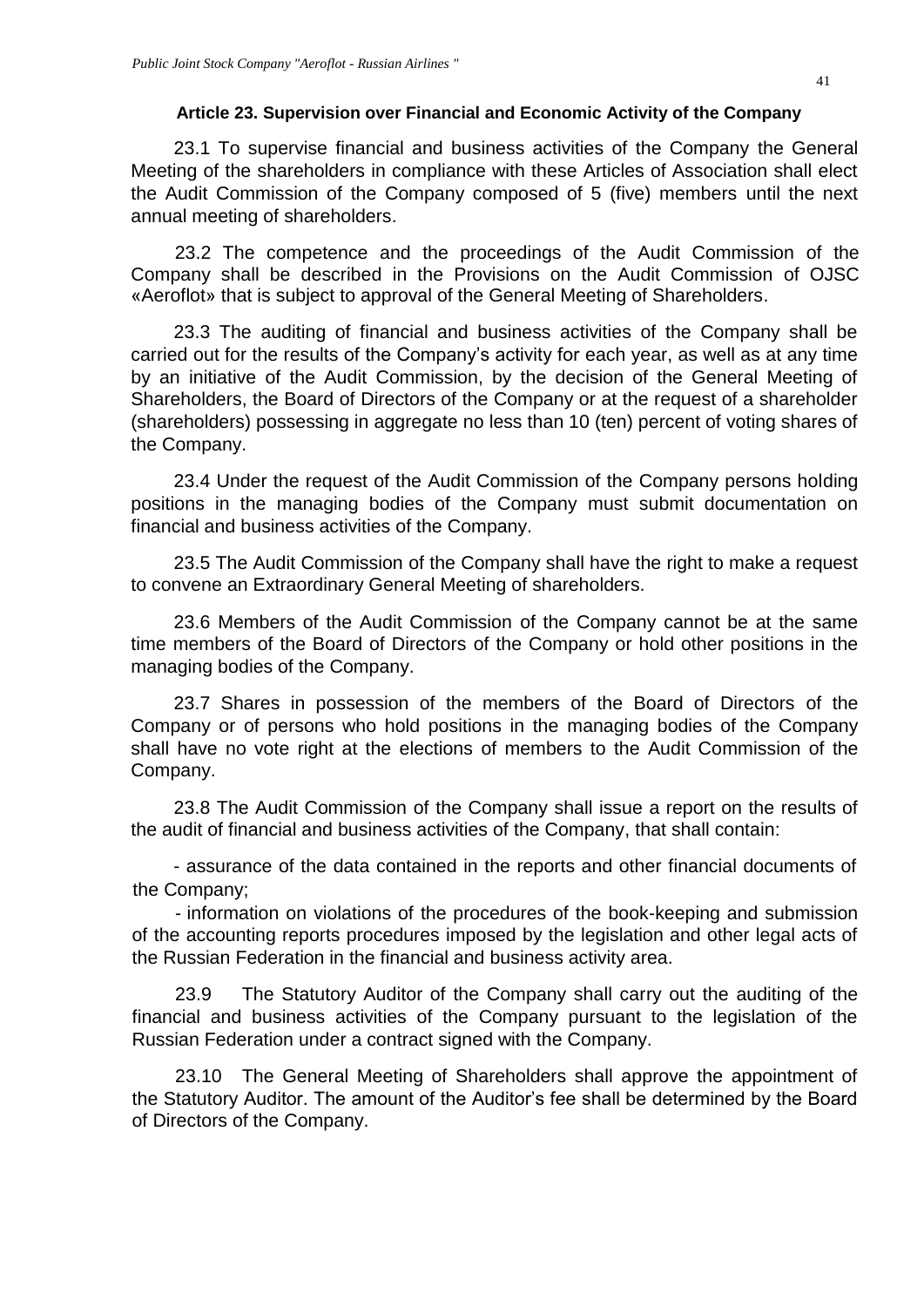# **Article 24. Bookkeeping and Financial Reporting of the Company**

<span id="page-41-0"></span>24.1 The Company must keep accounting and submit financial statements in the order established by the Federal Law "On Joint Stock Companies" and by other regulations of the Russian Federation.

24.2 The responsibility for organization, condition and credibility of the Company accounting, timely submission of the annual report and other financial statements to the relevant agencies, as well as of information about Company activities to be disclosed to shareholders, creditors and mass media shall be laid upon the General Director of the Company.

24.3 Credibility of the information contained in the annual report of the Company, the annual accounting statements shall be confirmed by the Audit Commission of the Company.

24.4 Prior to publishing by the Company of the documents stipulated in this paragraph the Company must invite an Auditor who has no proprietary interests in the Company or shareholders thereof to carry out annual auditing and confirmation of the annual financial statements of the Company.

24.5. The annual report of the Company shall be subject to the preliminary approval by the Board of Directors of the Company not later than 30 (thirty) days before the date of the Annual General Meeting of shareholders.

# **Article 25. Company Documents Custody and Information Disclosure**

<span id="page-41-1"></span>25.1 The Company must keep the following documents:

- the Articles of Association of the Company, amendments and changes to the Articles registered in due order, the Decision on the Establishment of the Company, the Company's State Registration Certificate;

- documents certifying the Company's title to the property it has on its balance;

- internal documents of the Company;
- regulations on a branch and a representative office of the Company;
- annual reports;
- accounting documents;
- financial statements

- minutes of the General Meetings of Shareholders, of the Board of Directors, the Audit Commission, the Executive Board;

- voting ballots and proxy cards (copies of proxy cards) for participation in the General Meeting of Shareholders;

- reports of independent evaluators;
- lists of affiliates of the Company;

- lists of persons entitled to attend the General Meeting of shareholders, to receive dividends and other lists composed by the Company to ensure realization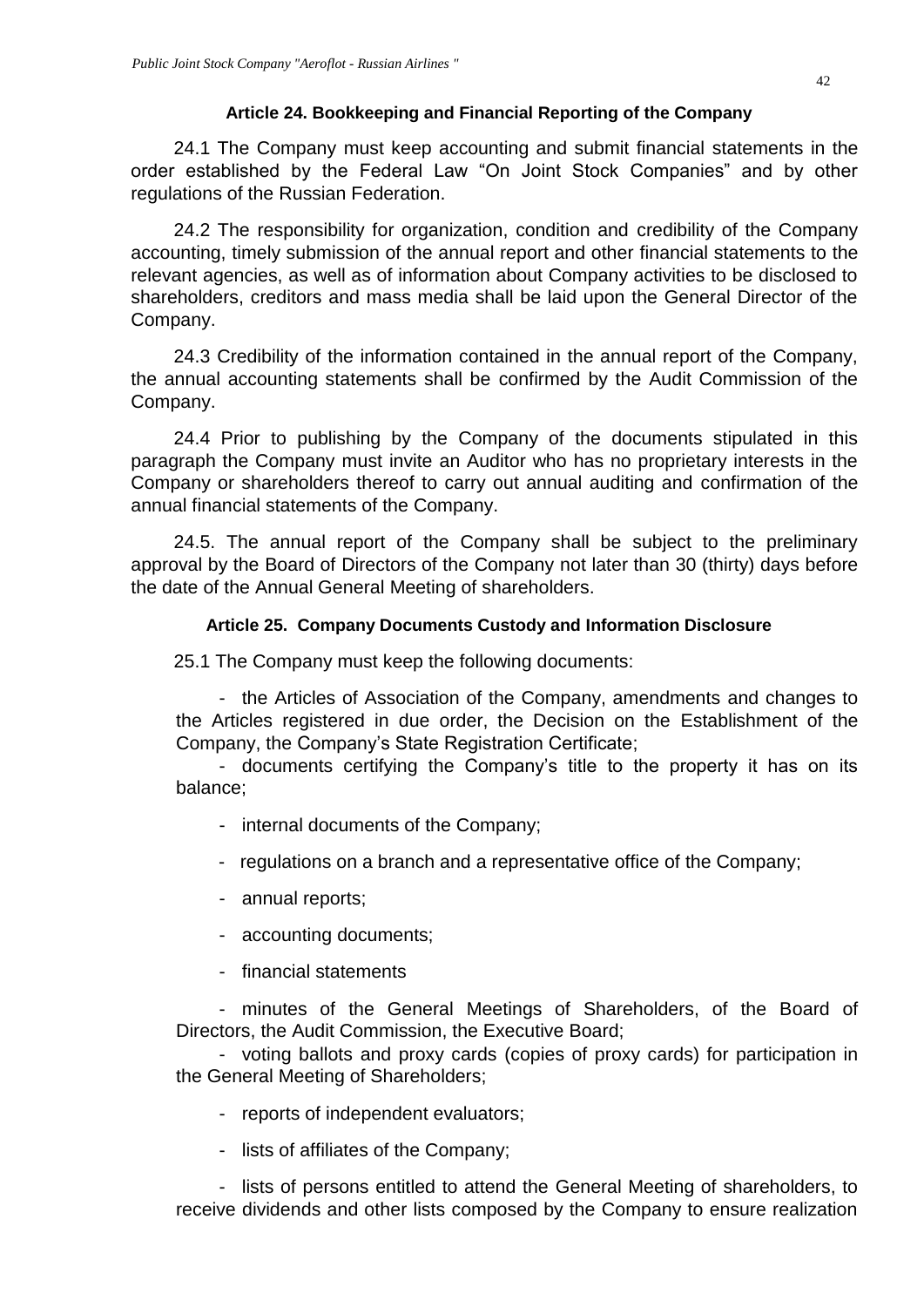by shareholders of their rights in compliance with the Federal Law "On Joint Stock Companies";

- reports of the Audit Commission, the Statutory Auditor of the Company, statements of State and of municipal bodies of financial supervision;

- prospectus for securities, quarterly reports of the issuer and other documents containing the information to be published or disclosed by other means in compliance with the Federal Law "On Joint Stock Companies" and other Federal laws;

- other documents provided for by the Federal Law "On Joint Stock Companies", by the Articles of Association of the Company, internal documents of the Company, resolutions of the General Meeting of Shareholders, the Board of Directors of the Company, managing bodies of the Company and documents provided for in the legislation of the Russian Federation.

25.2. The Company shall keep the documents specified in paragraph 25.1 hereof at the location of its executive body in the manner and during the period established by the Bank of Russia.

25.3. The Company must ensure access for the shareholders to the documents specified in paragraph 25.1. of these Articles of Association.

 The right of access to the accounting documents and minutes of the meetings of the Executive Board shall be granted to shareholders (a shareholder) possessing at least 25 (twenty five) percents of voting shares of the Company.

25.4. Documents indicated in paragraph 25.1 of these Articles of Association are to be provided by the Company within seven days from the date of submission of the relevant request for familiarization with such documents in the office of the executive body of the Company. Under the request of any person entitled to the access to the documents specified in paragraph 25.1 of these Articles of Association, the Company shall provide copies thereof.

The payment for providing the copies charged by the Company shall not exceed the cost of production thereof.

25.5. The Company must disclose:

- the annual report of the Company and annual financial statements;

- prospectus for securities in cases provided for by legislative acts of the Russian Federation;

- a notice of the General Meeting of Shareholders in the manner provided by the Federal Law "On Joint-Stock Companies";

- other information as determined by the Bank of Russia.

Mandatory disclosure of information by the Company in the event of a public placement of bonds or other securities shall be made to the extent and in the manner established by the Bank of Russia.

## **Article 26. Reorganization and Liquidation of the Company**

<span id="page-42-0"></span>26.1 The Company may be reorganized voluntarily in the order provided by the Federal Law "On Joint Stock Companies".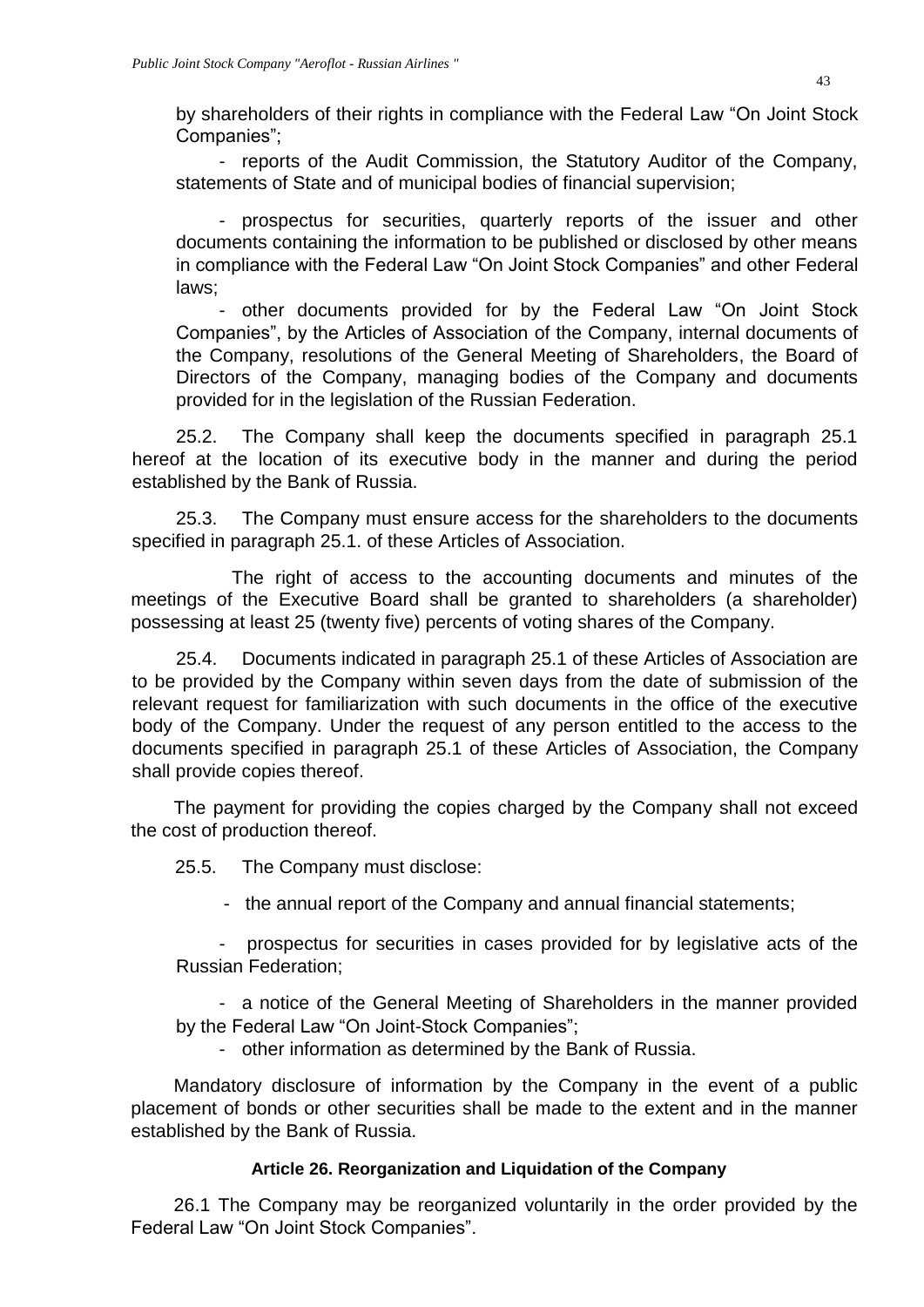Other reasons and the procedure of reorganization of the Company are provided in the Civil Code of the Russian Federation and by other Federal laws.

26.2 The reorganization of the Company may be effected in the form of a merger, consolidation, split-up, spin-off and transformation. Also, there may be reorganization simultaneously combined with the above forms.

The formation of assets of Companies created as a result of reorganization shall be carried out only from the assets of the companies being reorganized.

26.3 The Company shall be deemed reorganized, except for the cases of reorganization in the form of consolidation, from the moment of the State registration of the newly created legal entities.

In the event of reorganization of the Company by way of consolidation with another company the former shall be deemed reorganized from the date of entering into the Unified State Register of Legal Entities of a record about termination of the activity of the company consolidated.

26.4 The Company may be liquidated voluntarily in the order established by the Civil Code of the Russian Federation subject to the requirements of the Federal Law «On Joint Stock Companies» and these Articles of Association. The Company may be liquidated by a court decision on the grounds provided in the Civil Code of the Russian **Federation** 

The liquidation of the Company shall result in its termination without a transfer of its rights and liabilities to other persons in the order of succession.

26.5 The liquidation of the Company shall be deemed completed and the Company ceases to exist from the moment a relevant entry is made in the Unified State Register of Legal Entities by the State registration agency.

26.6 In case of reorganization of the Company all documents (administrative, financial, economic, personnel records, etc.) shall be transferred to the successor company in accordance with applicable rules and regulations.

Should there be no successor the documents of permanent storage that have scientific or historic value shall be transferred for storage to the relevant State archives.

Records relating to personnel (orders, personal records and cards, personal accounts records, etc.) shall be transferred for storage to the archives of the administrative district in the territory of which the Company is located. The transfer of the records and putting them in order shall be made by and at the expense of the Company according to the requirements applicable to archive documents.

26.7 During reorganization, winding–up of the Company or ceasing the work with the use of information constituting a state secret the Company shall take measures to ensure protection of such information and the media thereof. The media with information constituting a state secret shall be in due course destroyed, transferred to the archives for retention or transferred to:

- the successor of the Company if the successor is authorized to carry out work using the aforesaid information;

- an appropriate government body.